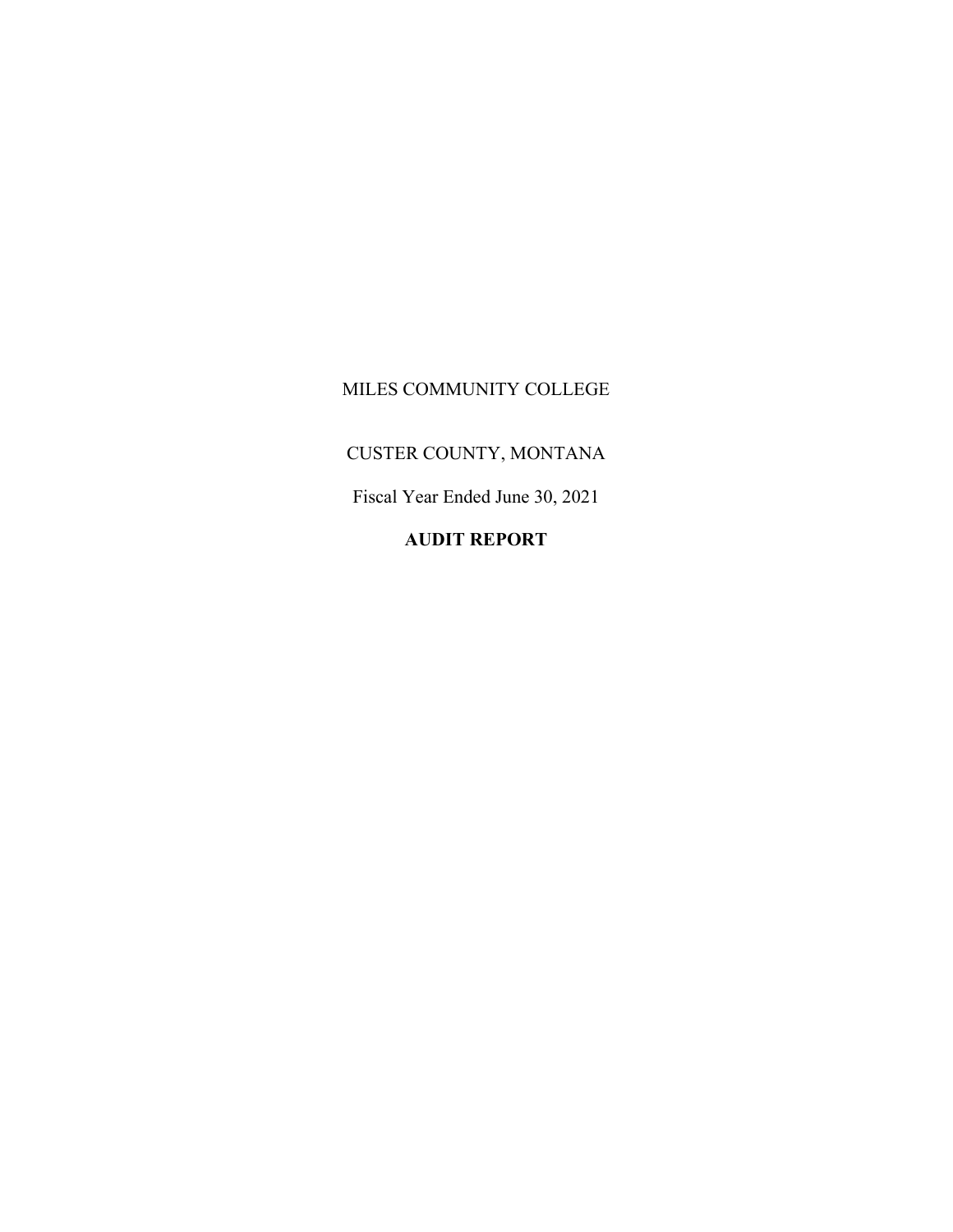## CUSTER COUNTY, MONTANA

Fiscal Year Ended June 30, 2021

## **TABLE OF CONTENTS**

| Organization                                                                                    | 1         |
|-------------------------------------------------------------------------------------------------|-----------|
| Independent Auditor's Report                                                                    | $2 - 4$   |
| Management's Discussion and Analysis                                                            | $5 - 12$  |
| <b>Financial Statements</b>                                                                     |           |
| <b>Statement of Net Position</b>                                                                | $13 - 14$ |
| Statement of Revenues, Expenses, and Changes in Net Position                                    | $15-16$   |
| <b>Statement of Cash Flows</b>                                                                  | $17 - 18$ |
| Notes to Financial Statements                                                                   | $19 - 51$ |
| <b>Required Supplementary Information</b>                                                       |           |
| Schedule of Employer's Contributions – OPEB and Share of Total OPEB Liability                   | 52        |
| Schedule of Employer's Proportionate Share of Net Pension Liability                             | 53        |
| Schedule of Employer Contributions                                                              | 54        |
| Notes to Required Supplementary Information                                                     | 55-59     |
| <b>Supplementary Information</b>                                                                |           |
| <b>Functional Classification of Operating Expenses</b>                                          | 60        |
| Student Financial Aid Modified Statement of Cash Receipts and Disbursements                     | 61        |
| Schedule of Federal Expenditures - Student Financial Assistance Program                         | 62        |
| Schedule of Full Time Equivalents                                                               | 63        |
| <b>Other Information</b>                                                                        |           |
| Independent Auditor's Report on Internal Control Over Financial Reporting and on Compliance and |           |

 Other Matters Based on an Audit of Financial Statements Performed in Accordance with *Government Auditing Standards* 64-65

## **Schedule of Findings and Responses** 66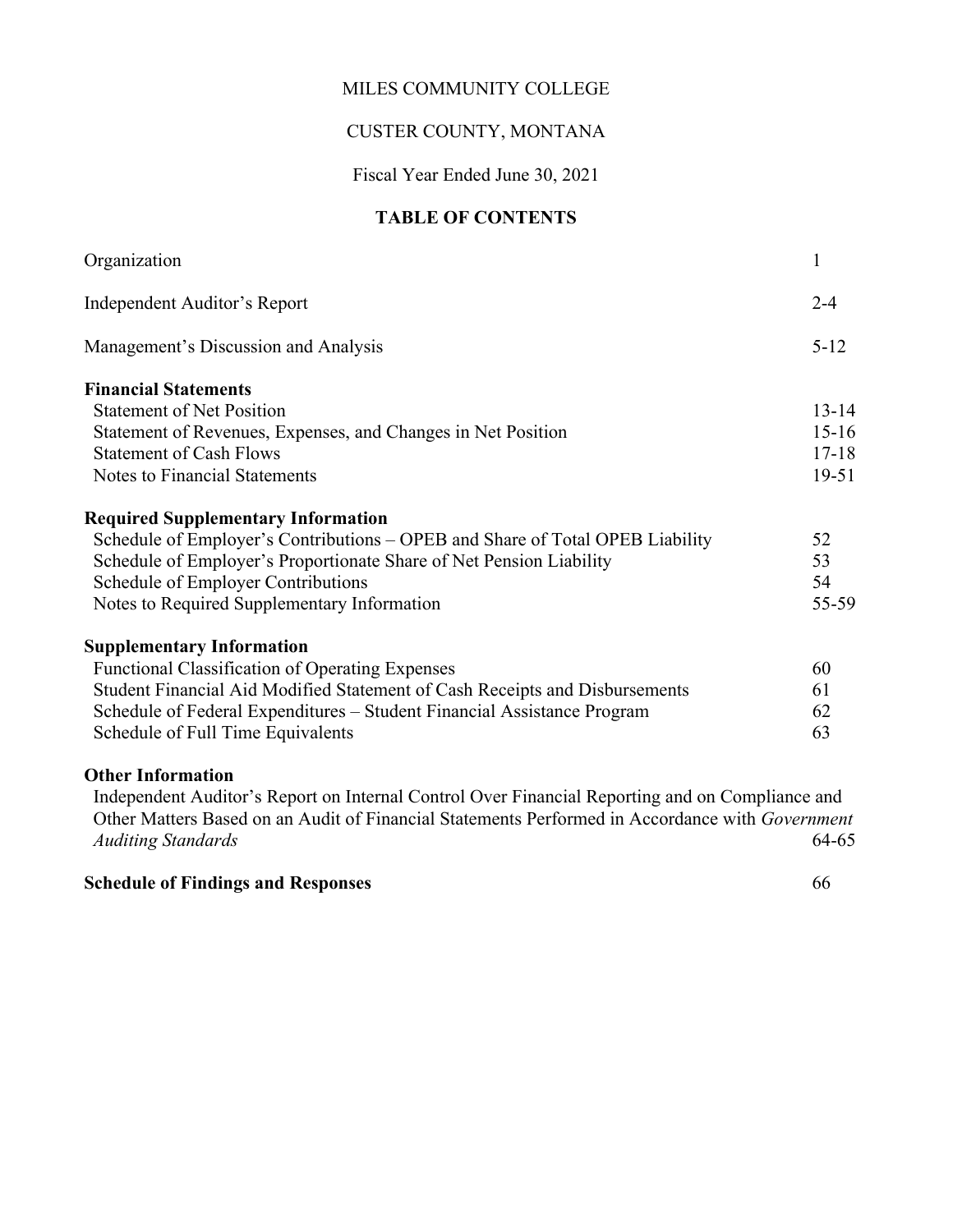#### CUSTER COUNTY, MONTANA

#### **ORGANIZATION**

Fiscal Year Ended June 30, 2021

#### **BOARD OF TRUSTEES**

Ryan Jones Chairperson Jamie Ogolin V. Chairperson Tara Andrews<br>
Debbie Morford<br>
Trustee Debbie Morford Jeff Okerman Trustee Garret McFarland Trustee Jenna Janshen Trustee

#### **COLLEGE OFFICIALS**

Ron Slinger<br>
Dr. Rita Kratky<br>
Vice President<br>
Vice President Vice President of Academic Affairs Kylene Phipps Dean of Administrative Services Erin Niedge<br>
Erin Niedge<br>
Erin Niedge<br>
Erin Niedge<br>
Erin Niedge<br>
Erin Niedge<br>
Erin Niedge<br>
Erin Niedge<br>
Erin Niedge<br>
Erin Niedge<br>
Erin Niedge<br>
Erin Niedge<br>
Erin III erin III erin Niederland Niederland Niederland Niederland Dean of Enrollment Management and Educational Support Services Richard De Shields Dean of Student Engagement and Auxiliary Services Jerry Olson Athletic Director Nancy Aaberge Director of Business Services

- 1 -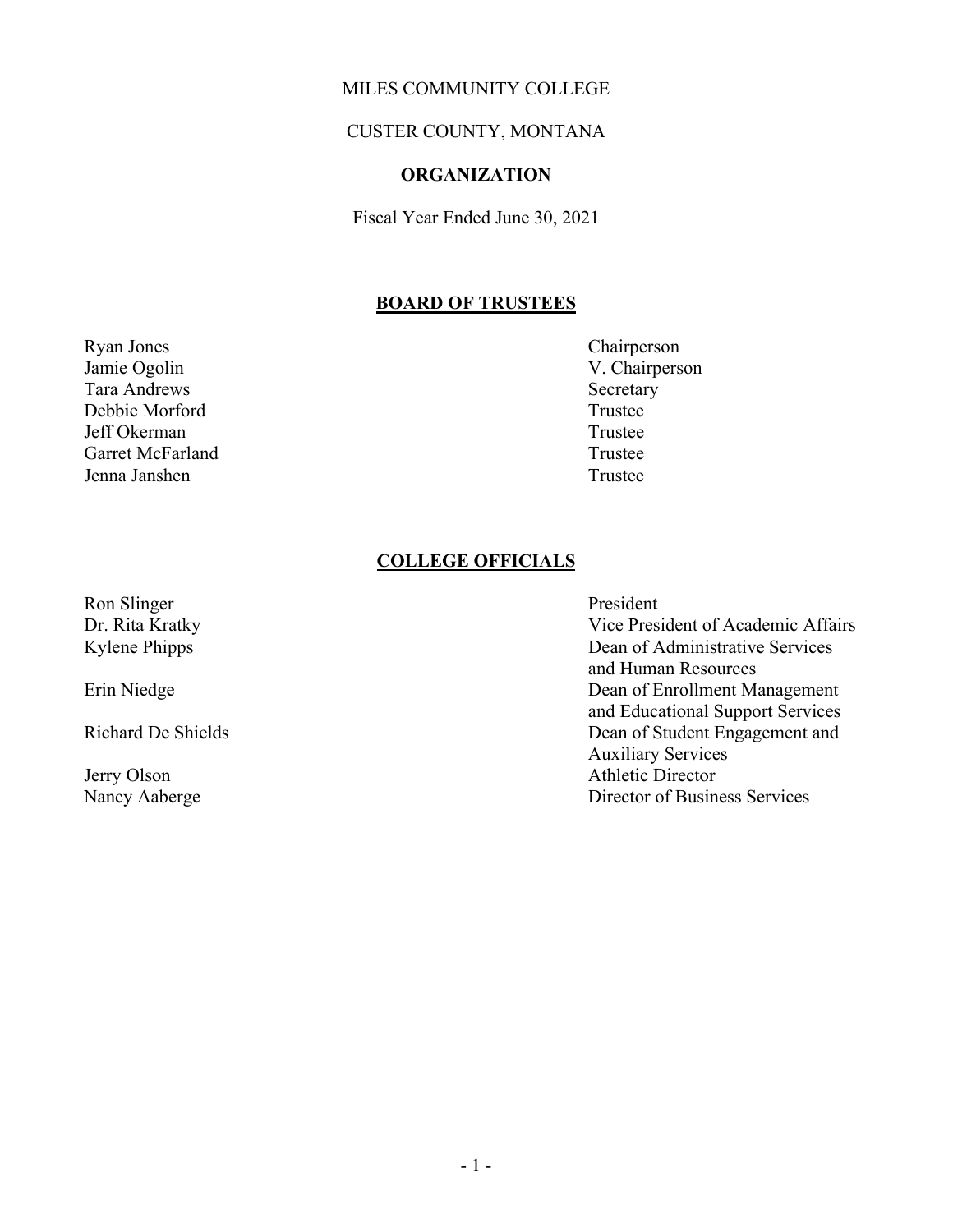

#### **INDEPENDENT AUDITOR'S REPORT**

Board of Trustees Miles Community College Miles City, Montana

#### **Report on the Financial Statements**

We have audited the accompanying financial statements of the business-type activities and the discretely presented component unit, of Miles Community College (the "College"), as of and for the year ended June 30, 2021, and the related notes to the financial statements, which collectively comprise the College's basic financial statements as listed in the table of contents.

#### *Management's Responsibility for the Financial Statements*

Management is responsible for the preparation and fair presentation of these financial statements in accordance with accounting principles generally accepted in the United States; this includes the design, implementation, and maintenance of internal control relevant to the preparation and fair presentation of financial statements that are free from material misstatement, whether due to fraud or error.

#### *Auditor's Responsibility*

Our responsibility is to express opinions on these financial statements based on our audit. We conducted our audit in accordance with auditing standards generally accepted in the United States and the standards applicable to financial audits contained in *Government Auditing Standards*, issued by the Comptroller General of the United States. Those standards require that we plan and perform the audit to obtain reasonable assurance about whether the financial statements are free from material misstatement.

An audit involves performing procedures to obtain audit evidence about the amounts and disclosures in the financial statements. The procedures selected depend on the auditor's judgment, including the assessment of the risks of material misstatement of the financial statements, whether due to fraud or error. In making those risk assessments, the auditor considers internal control relevant to the entity's preparation and fair presentation of the financial statements in order to design audit procedures that are appropriate in the circumstances, but not for the purpose of expressing an opinion on the effectiveness of the entity's internal control. Accordingly, we express no such opinion. An audit also includes evaluating the appropriateness of accounting policies used and the reasonableness of significant accounting estimates made by management, as well as evaluating the overall presentation of the financial statements.

We believe that the audit evidence we have obtained is sufficient and appropriate to provide a basis for our audit opinions.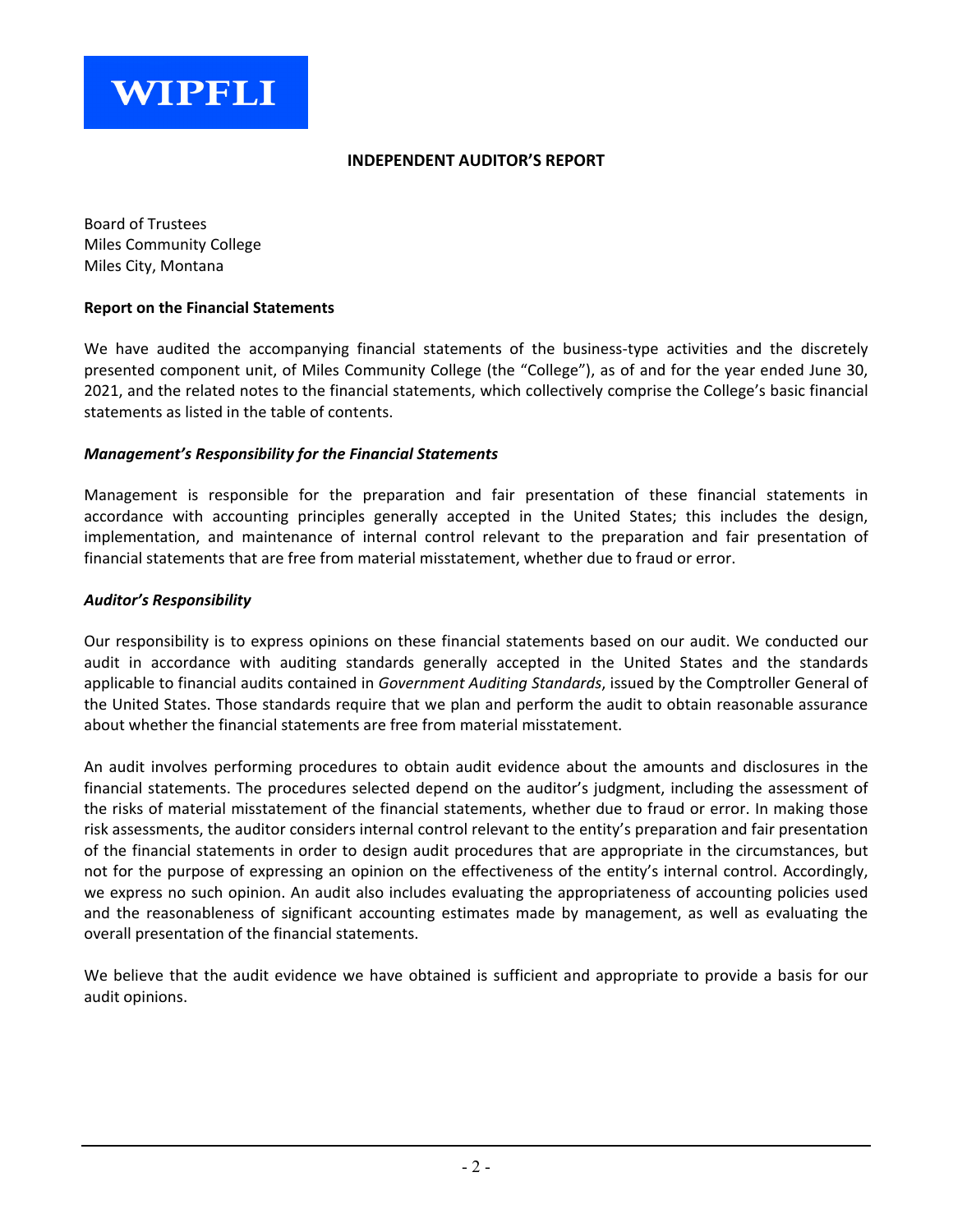#### **Opinions**

In our opinion, the financial statements referred to above present fairly, in all material respects, the respective financial position of the business-type activities and the discretely presented component unit of Miles Community College as of June 30, 2021, and the respective changes in financial position and, where applicable, cash flows thereof for the year ended in accordance with accounting principles generally accepted in the United States.

#### *Other Matters*

#### *Required Supplementary Information*

Accounting principles generally accepted in the United States require that the management's discussion and analysis, schedule of employer contributions – OPEB and share of total OPEB liability, schedule of employer's proportionate share of net pension liability, and schedule of employer contributions as listed in the table of contents be presented to supplement the basic financial statements. Such information, although not a part of the basic financial statements, is required by the Governmental Accounting Standards Board who considers it to be an essential part of financial reporting for placing the basic financial statements in an appropriate operational, economic, or historical context. We have applied certain limited procedures to the required supplementary information in accordance with auditing standards generally accepted in the United States, which consisted of inquiries of management about the methods of preparing the information and comparing the information for consistency with management's responses to our inquiries, the basic financial statements, and other knowledge we obtained during our audit of the basic financial statements. We do not express an opinion or provide any assurance on the information because the limited procedures do not provide us with sufficient evidence to express an opinion or provide any assurance.

#### *Other Information*

Our audit was conducted for the purpose of forming opinions on the financial statements that collectively comprise the College's basic financial statements. The functional classification of operating expenses, student financial aid modified statement of cash receipts and disbursements, schedule of federal expenditures – student financial assistance program and schedule of full‐time equivalents are presented for purposes of additional analysis and are not a required part of the financial statements.

The functional classification of operating expenses, student financial aid modified statement of cash receipts and disbursements, schedule of federal expenditures – student financial assistance program, and schedule of full-time equivalents are the responsibility of management and were derived from and relate directly to the underlying accounting and other records used to prepare the basic financial statements. Such information has been subjected to the auditing procedures applied in the audit of the basic financial statements and certain additional procedures, including comparing and reconciling such information directly to the underlying accounting and other records used to prepare the basic financial or to the basic financial statements themselves, and other additional procedures in accordance with auditing standards generally accepted in the United States. In our opinion, the functional classification of operating expenses, student financial aid modified statement of cash receipts and disbursements, schedule of federal expenditures – student financial assistance program, and schedule of full‐time equivalents are fairly stated, in all material respects, in relation to the basic financial statements as a whole.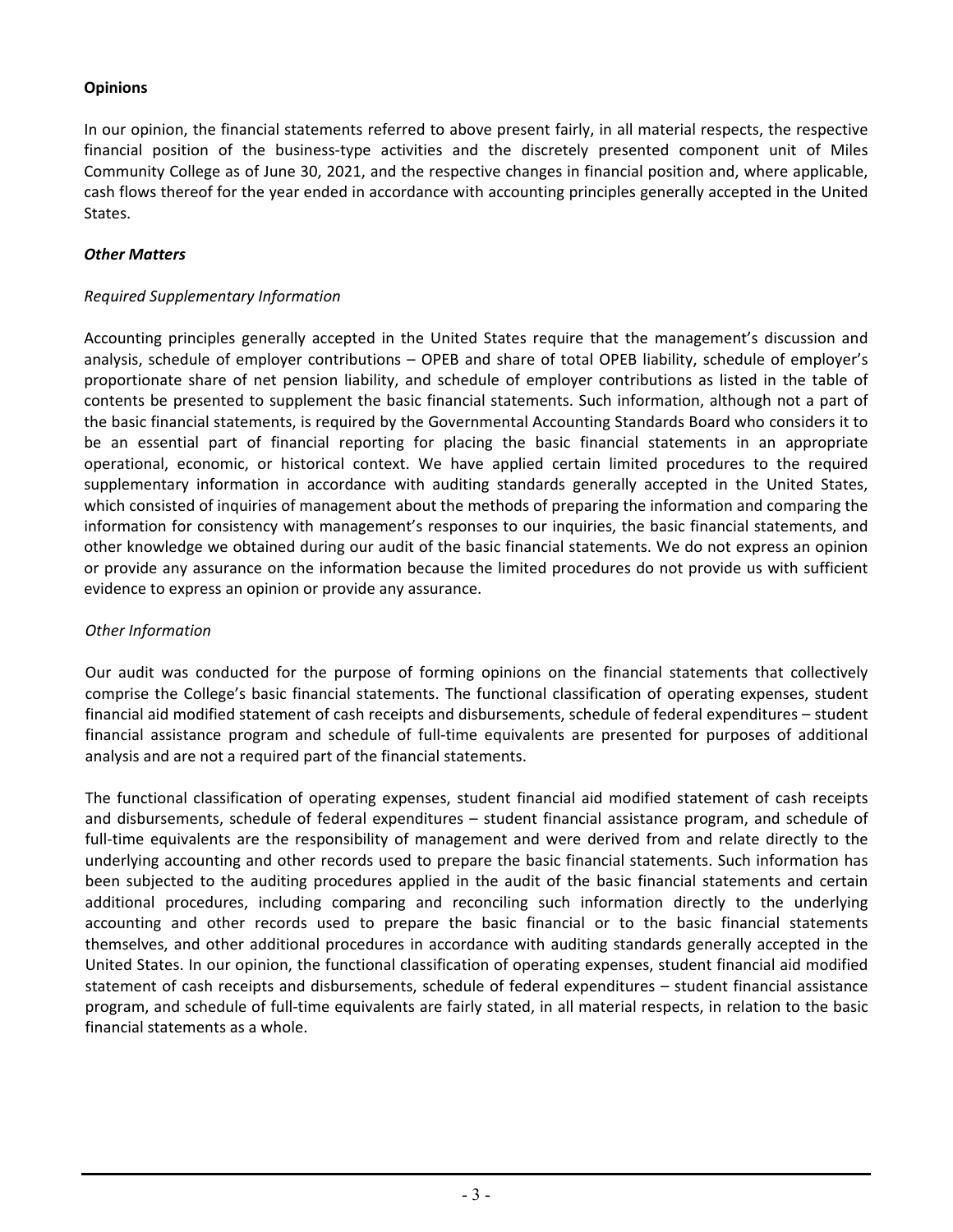#### **Other Reporting Required by** *Government Auditing Standards*

In accordance with *Government Auditing Standards*, we have also issued our report dated April 1, 2022 on our consideration of the College's internal control over financial reporting and on our tests of its compliance with certain provisions of laws, regulations, contracts, and grant agreements and other matters. The purpose of that report is to describe the scope of our testing of internal control over financial reporting and compliance and the results of that testing, and not to provide an opinion on the effectiveness of the College's internal control over financial reporting or on compliance. That report is an integral part of an audit performed in accordance with *Government Auditing Standards* in considering the College's internal control over financial reporting and compliance.

Wippei LLP

Wipfli LLP

Billings, Montana April 1, 2022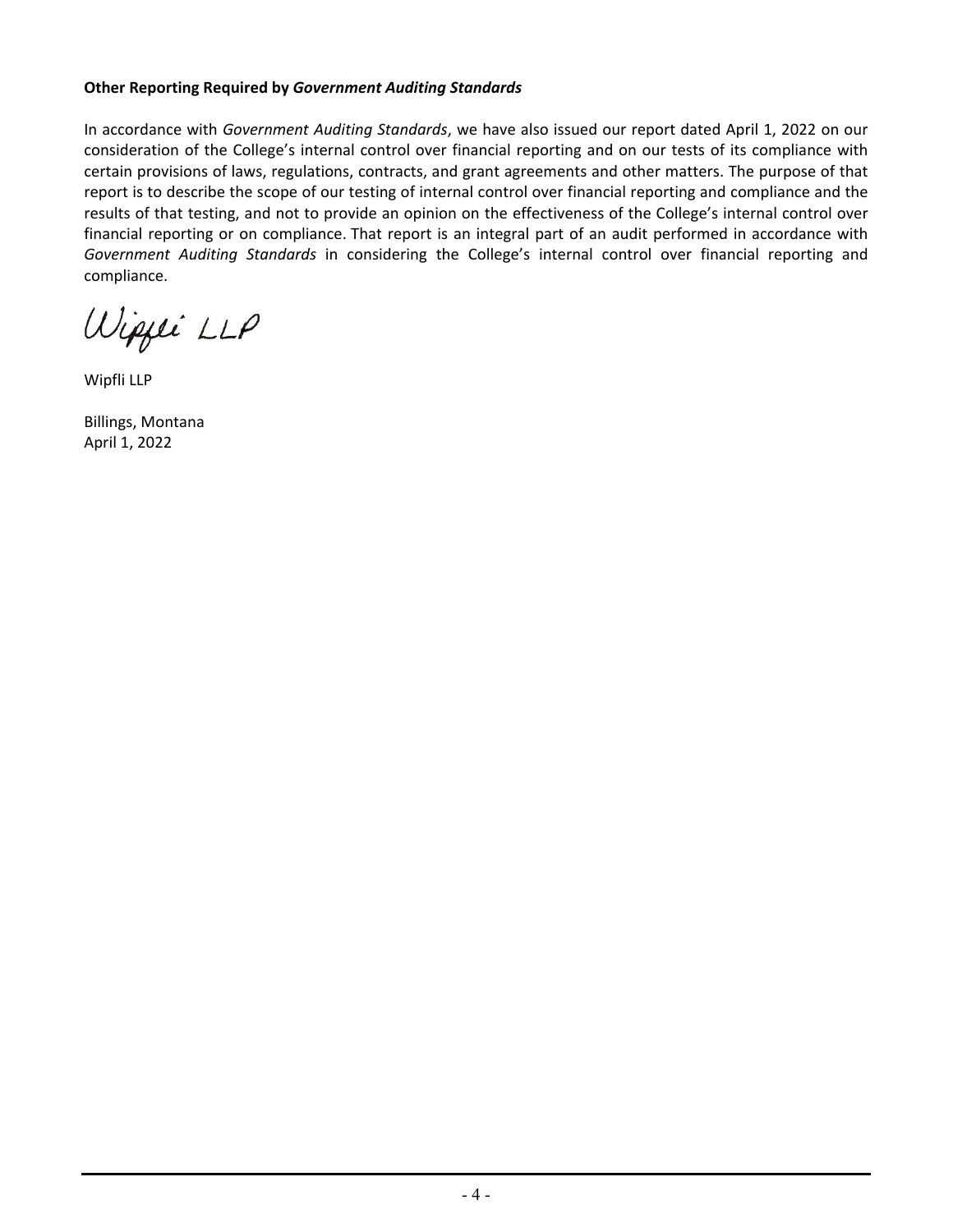#### **Overview**

Miles Community College was founded in 1939 and is located in Miles City, Montana. The College mission promotes students for success and provides opportunities for lifelong learning through quality programs, community outreach, and partnerships.

The following is a Management Discussion and Analysis (MD&A) for Miles Community College which includes an overview of its financial condition and assists the reader in focusing on significant financial issues for the year ended June 30, 2021. The information has been prepared by management and is to be read in conjunction with the accompanying financial statements and footnotes.

#### **Using the Financial Statements**

The College's financial statements consist of the following three statements: Statement of Net Position; Statement of Revenues, Expenses and Changes in Net Position; and Statement of Cash Flows.

These financial statements are prepared in accordance with Governmental Accounting Standards Board (GASB) Statement 35, *Basic Financial Statements-and Management's Discussion and Analysis-For Public Colleges and Universities*. These statements focus on the financial condition of the college, the results of operations, and cash flows of the college as a whole.

A discussion of each of the individual statements follows. Some key points to be aware of regarding the statements are:

- The financial statements are prepared using the accrual basis of accounting, which means revenues are reported when earned and expenses are reported when incurred, regardless of when the cash was actually received or paid.
- Capital assets are depreciated over their expected useful lives instead of recorded entirely as a current period expense in the year of acquisition. Depreciation is treated as an operating expense, and capital assets are reported in the statements at cost less accumulated depreciation.
- Assets and liabilities are treated as current (due within one year) or as non-current (due in more than one year), and in the Statement of Net Position are presented in order of their relative liquidity.
- Revenues and expenses are classified as operating or non-operating. "Operating" is defined by the Governmental Accounting Standards Board (GASB) as resulting from transactions involving exchanges of goods or services for payment. "Non-operating" is defined by GASB as resulting from transactions not involving the exchange of goods or services for payment. Miles Community College shows a substantial "operating loss" in the Statement of Revenues, Expenses, and Changes in Net Position primarily because GASB requires that State Appropriation and District Levy revenues must be reported as "non-operating".
- Tuition and fees are reported net of any tuition waivers that were applied directly to a student's account.
- Due to the issuance of GASB Statement No. 68, *Accounting and Financial Reporting for Pensions,* and GASB Statement No. 75, *Accounting and Financial Reporting for Postemployment Benefits Other Than Pensions*, the Statement of Net Position added new sections, Deferred Outflows of Resources and Deferred Inflows of Resources.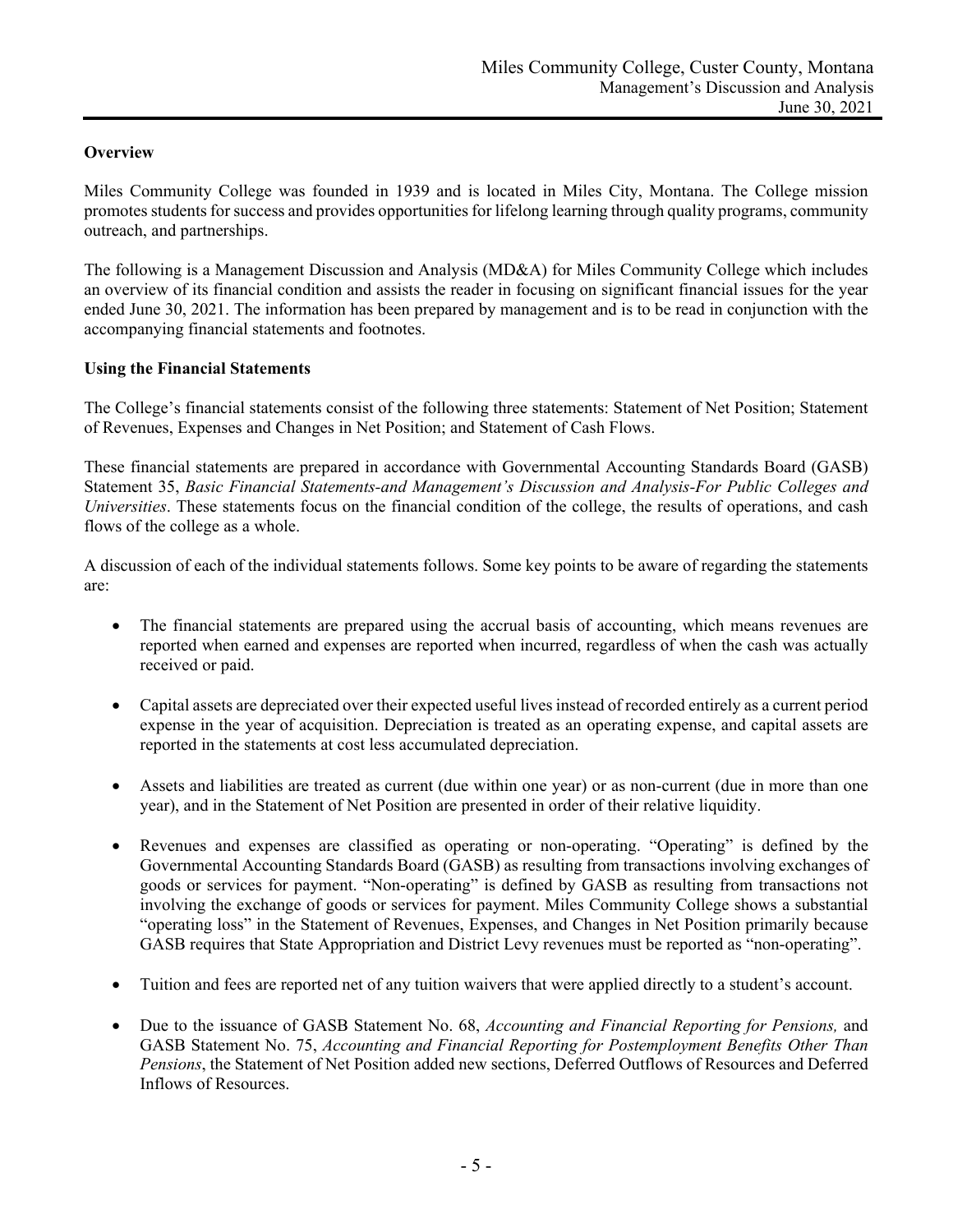The three financial statements are designed to help the reader of the financial statements to determine whether the College's overall financial condition has improved or deteriorated as a result of the current year's financial activities. These financial statements present similar information to that disclosed in private sector financial statements.

#### **Financial Highlights for Fiscal Year 2021**

#### **Statement of Net Position**

The Statement of Net Position, which reports all assets and liabilities of the College, presents the financial position of the College at the end of the fiscal year. The net position is simply the difference between total assets, plus deferred outflow of resources and total liabilities, plus deferred inflow of resources. The change in net assets during the fiscal year is an indicator of the change in the overall financial condition of the College during the year. A summary of the Statement of Net Position follows:

| <b>ASSETS</b>                         | <b>June 30,</b><br>2021 | <b>June 30,</b><br>2020 |
|---------------------------------------|-------------------------|-------------------------|
| Total current assets                  | 3,946,536<br>S.         | S.<br>3,996,577         |
|                                       |                         |                         |
| Total noncurrent assets               | 10,370,547              | 10,069,341              |
| <b>TOTAL ASSETS</b>                   | \$14,317,083            | \$14,065,918            |
| <b>DEFERRED OUTFLOWS OF RESOURCES</b> | 1,714,089               | 1,097,927               |
| <b>LIABILITIES</b>                    |                         |                         |
| Total current liabilities             | \$<br>661,770           | \$<br>634,877           |
| Total noncurrent liabilities          | 8,166,734               | 6,996,949               |
| <b>TOTAL LIABILITIES</b>              | \$ 8,828,504            | \$7,631,826             |
| <b>DEFERRED INFLOWS OF RESOURCES</b>  | 629,539                 | 487,058                 |
| <b>NET POSITION</b>                   |                         |                         |
| Net Investment Capital Assets         | 8,185,789<br>S.         | 8,051,570<br>\$.        |
| Restricted, expendable                | 203,644                 | 115,560                 |
| Unrestricted                          | (1,816,304)             | (1,122,169)             |
| <b>TOTAL NET POSITION</b>             | 6,573,129<br>S.         | 7,044,961<br>S          |

#### **Comparison of 2021 and 2020 Financial Position**

- **Current assets** include the College's cash; taxes, grants, and accounts receivable; inventories; and other assets expected to benefit the College within one year. The \$50,041 decrease from FY 2020 to FY 2021 was due primarily to a decrease in cash and grants receivable.
- **Noncurrent assets** primarily represent the College's capital assets less accumulated depreciation. The increase of \$301,206 is primarily due to land and building capital asset investments.
- **Current liabilities** include payroll and related liabilities, amounts payable to suppliers for goods and services received, revenue received which the College has not yet earned, student deposit balances, and debt principal payments due within one year. Total current liabilities increased by \$26,893 from FY 2020 to FY 2021, due largely to an increase in accounts payable.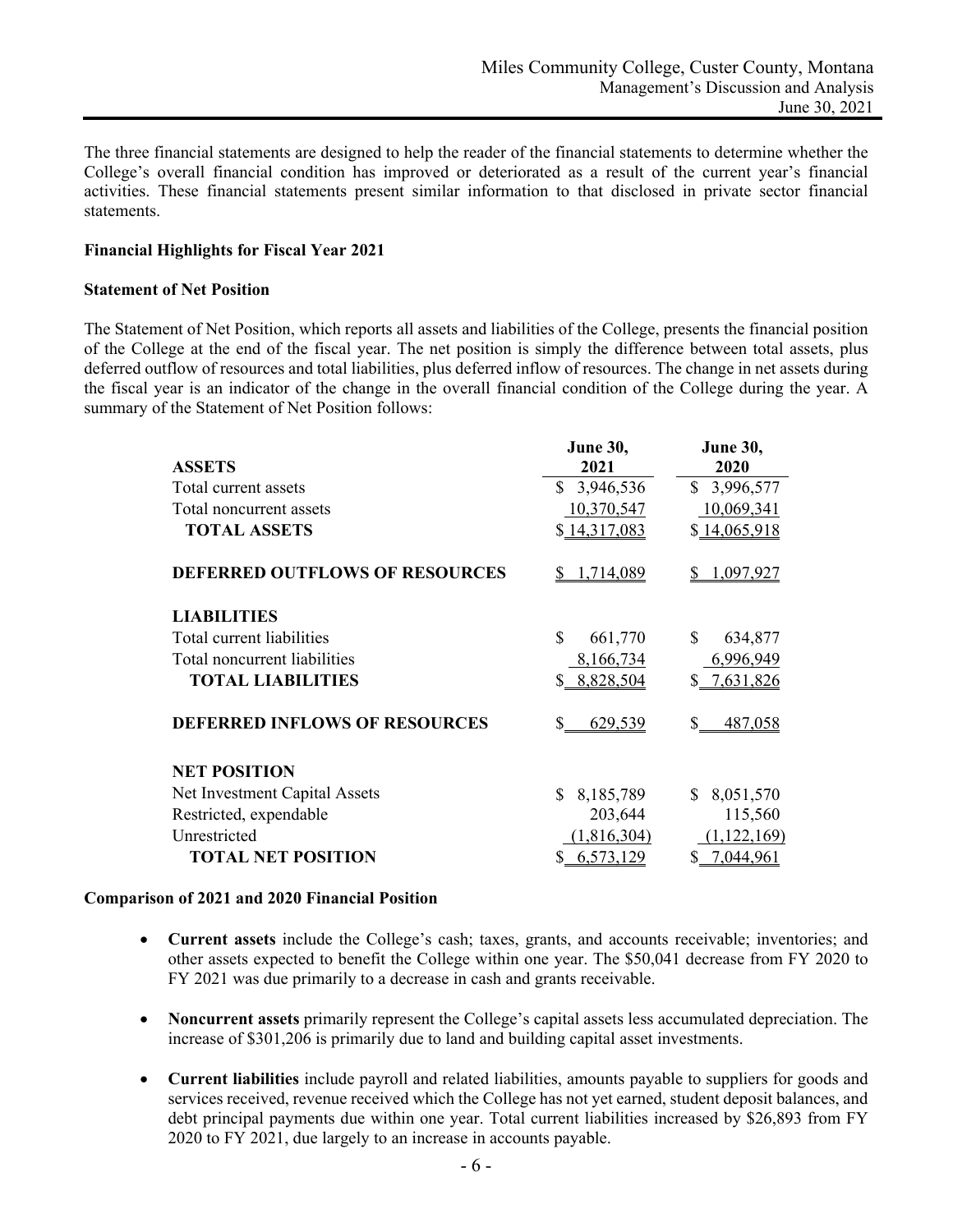- **Noncurrent liabilities** primarily represent debt principal payments due after a one-year period and the amount of compensated absence liability estimated to be due after a one-year period. These balances increased a total of \$1,169,785 from FY 2020 to FY 2021, primarily due to increases in net pension liability.
- **Net Investment Capital Assets** represents the historical costs of capital assets less accumulated depreciation and less debt balances related to the capital assets. This balance increases as assets are acquired and debt is repaid and decreases as assets are depreciated and debt is incurred. Total capital assets net of related debt increased by \$134,219 from FY 2020 to FY 2021 as capital assets increased.
- **Restricted expendable net assets** represent funds that may be expended by the College but only in accordance with restrictions imposed by an external party, such as a donor or governmental entity.
- **Unrestricted net assets** are funds that the College has to use for whatever purpose it determines is appropriate. These assets may be designated for specific purposes by action of management.
- Total net position decreased by \$471,832 from FY 2020 to FY 2021, which is a reflection of decreases in cash.

#### **Statement of Revenue, Expenses, and Changes in Net Position**

The Statement of Revenues, Expenses and Changes in Net Position presents the revenues earned and expenses incurred during the year on a full accrual basis, which means revenues and expenses are recognized when they were earned or incurred, regardless of when cash was received or paid. Results of operations are classified as either operating or non-operating.

A summary of the Statement of Revenues, Expenses and Changes in Net Position follows:

|                                            | 6/30/2021   | 6/30/2020   |
|--------------------------------------------|-------------|-------------|
| Operating revenues                         | 5,695,241   | 4,804,976   |
| Operating expenses                         | 11,496,292  | 10,251,516  |
| <b>OPERATING LOSS</b>                      | (5,801,051) | (5,446,540) |
| Non-operating revenues (expenses)          | 5,227,211   | 5,396,380   |
| <b>INCREASE (DECREASE) IN NET POSITION</b> | (573, 840)  | (50, 160)   |

#### **Comparison of 2021 and 2020 Results of Operations**

- **Operating revenues** represent the revenue received from tuition and fees, federal, state, and private grants and contracts, indirect cost recoveries (from grants), auxiliary activities, and other operating revenues. Total operating revenues increased by \$890,265 from FY 2020 to FY 2021. This is due primarily to increased federal and state grants and contracts.
- **Non-operating revenue (expenses)** consists of capital contributions, interest income, state appropriations, district levies, interest payments, and other non-operating revenues and expenses. Nonoperating revenue decreased \$169,169 from FY 2020 to FY 2021. This is due primarily to decreased interest income.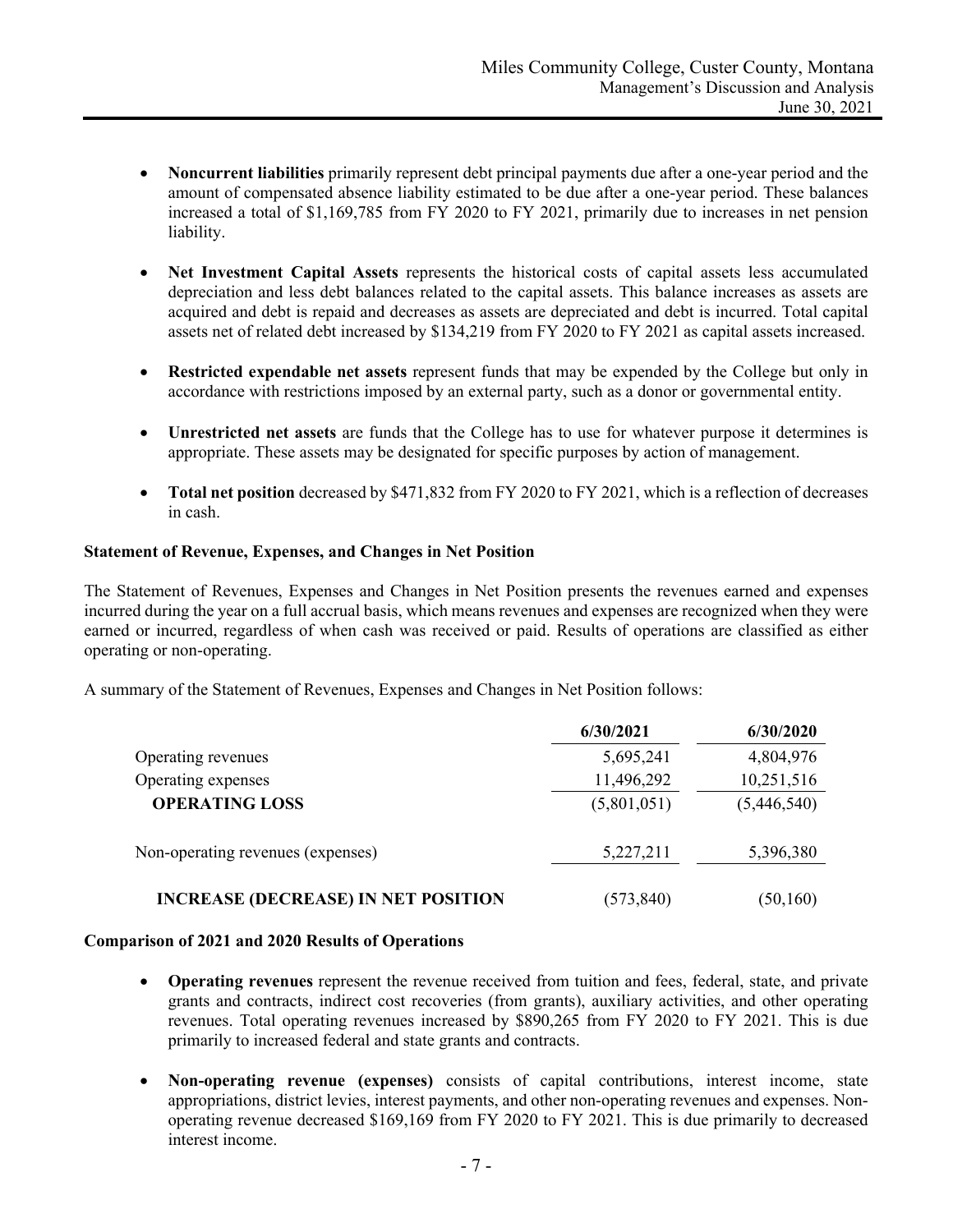**Decrease in net position** represents the difference between total revenues and total expenses.

The following provides a comparative analysis of revenues and expenses for two fiscal years:

|                                           | <b>Fiscal Year 2021</b> |         | <b>Fiscal Year 2020</b> |         | <b>Increase</b><br>(decrease) |
|-------------------------------------------|-------------------------|---------|-------------------------|---------|-------------------------------|
| <b>Source of Revenue</b>                  | <b>Amount</b>           | Percent | Amount                  | Percent | FY'21 vs.<br>FY'20            |
| <b>Operating revenues</b>                 |                         |         |                         |         |                               |
| Tuition and fees (net)                    | \$2,085,930             | 18.87%  | \$2,080,158             | 20.24%  | \$5,772                       |
| Federal grants and contracts              | 1,075,827               | 9.73%   | 474,446                 | 4.62%   | 601,381                       |
| Auxiliary enterprise activities           | 1,336,286               | 12.09%  | 1,223,069               | 11.90%  | 113,217                       |
| Private and local grants and<br>contracts | 479,832                 | 4.34%   | 460,268                 | 4.48%   | 19,564                        |
| State grants and contracts                | 408,677                 | 3.70%   | 305,824                 | 2.98%   | 102,853                       |
| Athletic donations                        | 209,138                 | 1.89%   | 148,346                 | 1.44%   | 60,792                        |
| Other operating revenues                  | 291,433                 | 2.64%   | 87,497                  | 0.85%   | 203,936                       |
| Other athletic allowance                  | 82,294                  | 0.74%   | 19,782                  | 0.19%   | 62,512                        |
| Indirect cost recoveries                  | 17,256                  | 0.16%   | 5,586                   | 0.05%   | 11,670                        |
| <b>Total operating revenue</b>            | 5,986,673               | 54.15%  | 4,804,976               | 46.76%  | 1,181,697                     |
| Non-operating revenues                    |                         |         |                         |         |                               |
| State appropriations                      | 2,731,819               | 24.71%  | 2,739,384               | 26.66%  | (7,565)                       |
| Pell grant revenue                        | 821,933                 | 7.43%   | 936,647                 | 9.11%   | (114, 714)                    |
| District levies                           | 1,341,858               | 12.14%  | 1,343,132               | 13.07%  | (1,274)                       |
| State reimbursements                      | 398,721                 | 3.61%   | 389,913                 | 3.79%   | 8,808                         |
| Interest income                           | 3,881                   | 0.04%   | 38,347                  | 0.37%   | (34, 466)                     |
| Student groups revenues                   | 47,077                  | 0.43%   |                         |         | 47,077                        |
| Gain on disposal of capital assets        | 14,486                  | 0.13%   | 24,166                  | 0.24%   | (9,680)                       |
| <b>Total non-operating revenues</b>       | 5,359,775               | 48.48%  | 5,471,589               | 53.24%  | (111, 814)                    |
| <b>Total revenue</b>                      | \$11,055,016            | 100.00% | \$10,276,565            | 100.00% | \$731,374                     |

## **ANALYSIS OF ALL SOURCES OF REVENUE**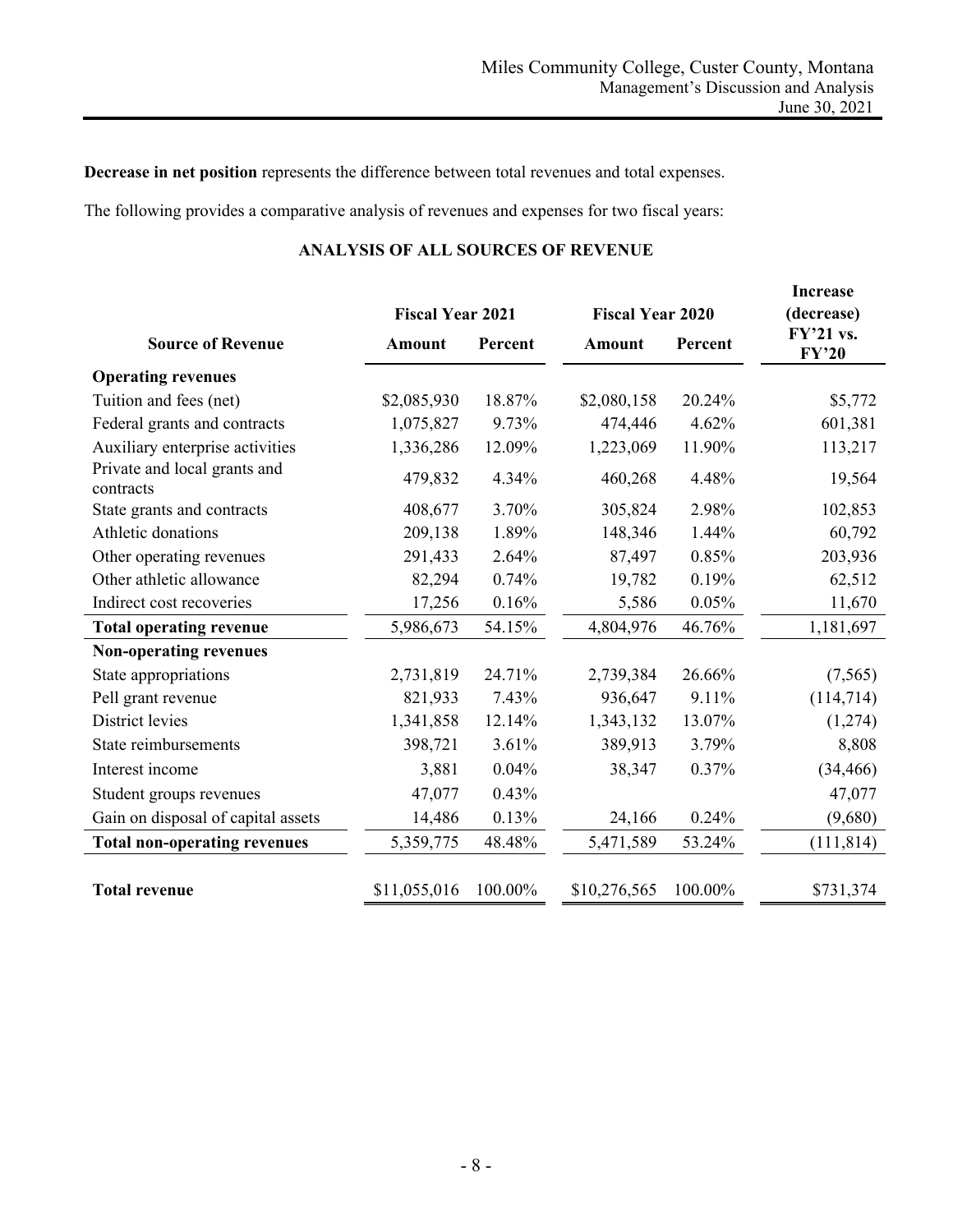|                                     | <b>Fiscal Year 2021</b> |          | <b>Fiscal Year 2020</b> |          | Increase<br>(decrease)           |
|-------------------------------------|-------------------------|----------|-------------------------|----------|----------------------------------|
| <b>Category of Expenses</b>         | Amount                  | Percent  | Amount                  | Percent  | <b>FY'21 vs.</b><br><b>FY'20</b> |
| <b>Operating expenses</b>           |                         |          |                         |          |                                  |
| Personnel expenses                  | \$6,130,656             | 52.72%   | \$5,429,445             | 52.58%   | \$701,211                        |
| Scholarships and grants             | 1,683,458               | 14.48%   | 1,565,886               | 15.16%   | \$117,572                        |
| Contracted services                 | 1,331,432               | 11.45%   | 1,061,667               | 10.28%   | \$269,765                        |
| Supplies                            | 1,188,208               | 10.22%   | 920,854                 | 8.92%    | \$267,354                        |
| Depreciation                        | 577,540                 | 4.97%    | 696,574                 | 6.75%    | (\$119,034)                      |
| Other expense                       | 427,565                 | 3.68%    | 422,015                 | 4.09%    | \$5,550                          |
| Travel                              | 157,433                 | 1.35%    | 155,075                 | 1.50%    | \$2,358                          |
| <b>Total operating expenses</b>     | 11,496,292              | 98.86%   | 10,251,516              | 99.27%   | 1,244,776                        |
| <b>Non-operating expenses</b>       |                         |          |                         |          |                                  |
| Interest payments                   | 71,563                  | 0.62%    | 75,209                  | 0.73%    | (3,646)                          |
| Student group expenses              | 61,001                  | $0.52\%$ | $\theta$                | $0.00\%$ | 61,001                           |
| <b>Total non-operating expenses</b> | 132,564                 | 1.14%    | 75,209                  | 0.73%    | 57,355                           |
| <b>Total expenses</b>               | \$11,628,856            | 100.00%  | \$10,326,725            | 100.00%  | \$1,241,130                      |

#### **ANALYSIS OF CATEGORY OF EXPENSE**

Comments about specific revenue and expense items are:

- **Revenues:** During FY 2021 the College received an increase in tuition and fees (net) of \$5,772. There was an increase of \$69,381 from federal grants and contracts including Pell grant revenue.
- **Expenses (general comment):** Overall expenses increased \$1,302,131 from FY 2020 to FY 2021. Increases in personnel services and scholarships and grants were the most significant factors affecting the overall increase in expenses.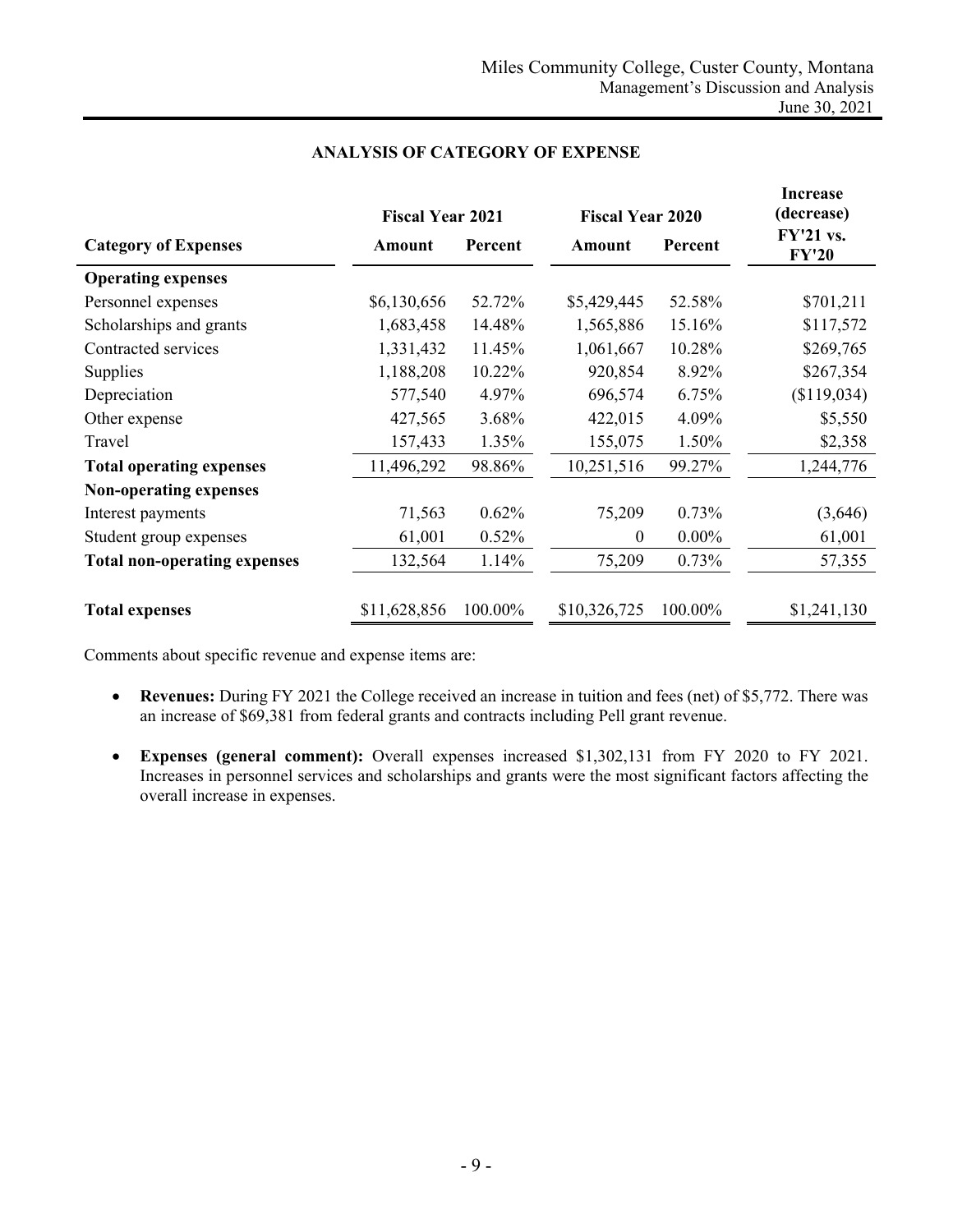#### **STATEMENT OF CASH FLOWS**

The Statement of Cash Flows provides information about the College's sources and uses of cash during the fiscal year. This statement aids in assessing the College's ability to meet obligations and commitments as they become due, their ability to generate future cash flows and their needs for external financing. As required by GASB, the statement is presented using the "Direct Method," which focuses on those transactions that either provided or used cash during the fiscal year.

A summary of the Statement of Cash Flows follows:

| <b>CASH FLOW CATEGORY</b>                    | 6/30/2021       | 6/30/2020       |
|----------------------------------------------|-----------------|-----------------|
|                                              |                 |                 |
| Cash provided by (used in):                  |                 |                 |
| Operating activities                         | $(\$4,822,061)$ | $(\$4,790,568)$ |
| Noncapital activities                        | 5,292,300       | 5,408,871       |
| Capital financing activities                 | (765, 196)      | (286,202)       |
| Investing activities                         | 3,881           | 38,347          |
| Net increase (decrease) in cash              | (291, 076)      | 370,448         |
| Cash and cash equivalents, beginning of year | 3,375,535       | 3,005,087       |
| Cash and cash equivalents, end of year       | \$3,084,459     | \$3,375,535     |

#### **Comparison of 2021 and 2020 Cash Flows**

- **Operating activities** represent the revenue received from tuition and fees, federal, state, and private grants and contracts, indirect cost recoveries (from grants), auxiliary activities, and other operating revenues. Total operating activities increased by \$31,493 from FY 2020 to FY 2021. This is mainly due to payments for employees.
- **Noncapital financing activities** consists of interest income, state appropriations, district levies, interest payments, and other non-operating revenues and expenses. Non-operating activities decreased \$116,571 from FY 2020 to FY 2021. The major items affecting this change were state appropriations and district levies and amount of Pell grants received.
- **Capital and related financing activities** consists of purchases of capital assets and payments of principal and interest on loans. These activities increased \$478,994 mainly due to the purchases of capital assets.

#### **Capital Assets**

The College's investment in capital assets as of June 30, 2021, equates to \$10,254,987, net of accumulated depreciation. Investment in capital assets normally includes land, buildings, improvements, machinery and equipment, library holdings, and software. The increase was due to purchases of capital assets. See additional information within footnote 5.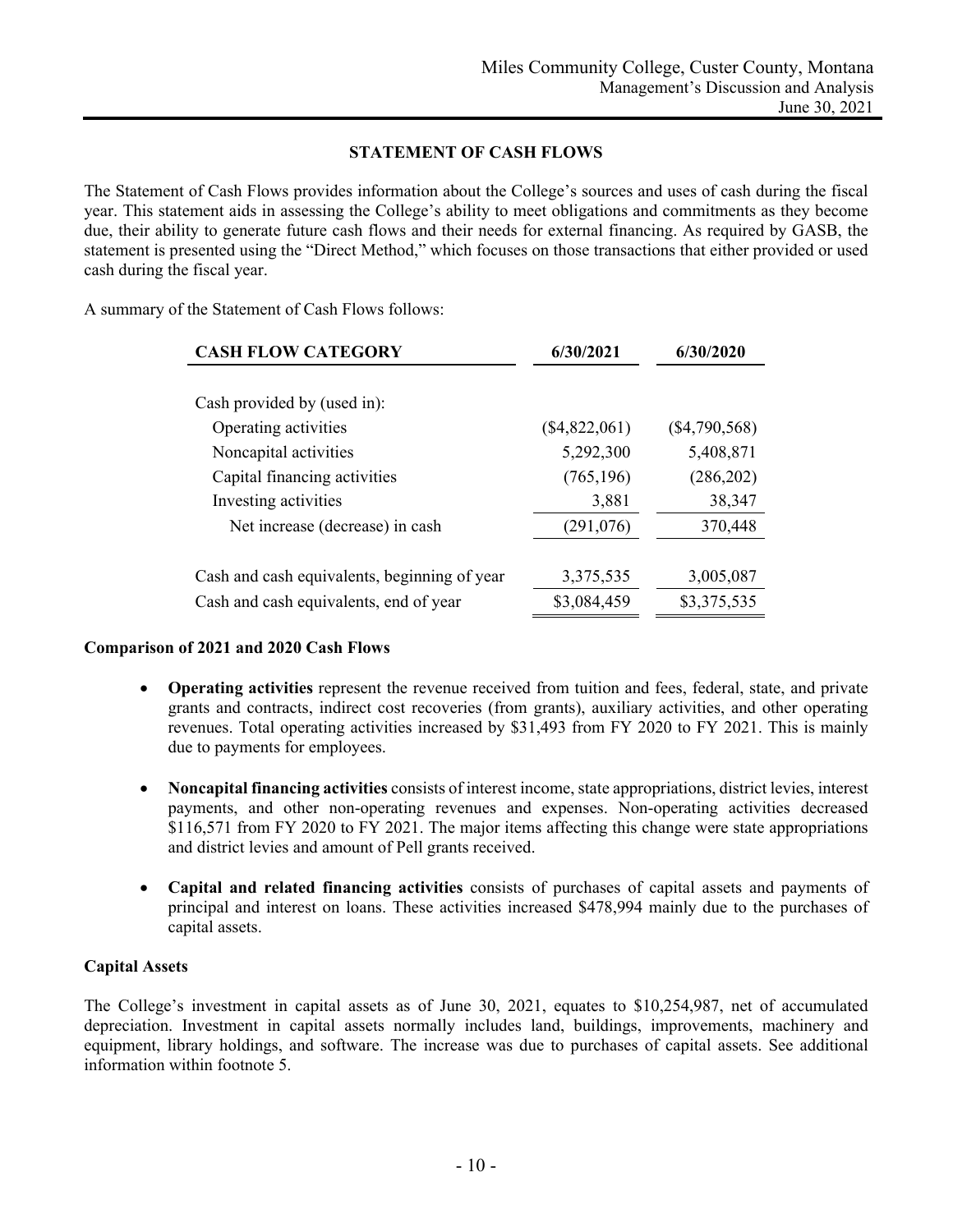#### **Debt Administration**

The College's long-term debt obligations as of June 30, 2021, equates to \$2,069,198. The College had five longterm debt obligations at fiscal year end June 30, 2021. See additional information within footnote 6.

#### **DISCUSSION OF SIGNIFICANT PENDING ECONOMIC AND FINANCIAL ISSUES**

- **Enrollment** Miles Community College is located in eastern Montana and has a current Fall 2021 headcount (based on 15-day census numbers) of 545 and full-time equivalent (FTE) of 370.8. This represents a 9.2% decline in FTE from the Fall 2020 15-day census, and 3.8% decline in headcount, from 567 at Fall 202 census. Community college enrollments across the country have been seriously impacted by the COVID-19 pandemic, and MCC is now also impacted by record low unemployment rates in its immediate service region. While it was expected that the trajectory of the College's annualized enrollment growth realized in 2015-2019 would begin to level off, impacts of the pandemic and related economic conditions on enrollment seems to have accelerated that change. MCC continues to utilize strategic enrollment management and planning measures and implement campus wide student success programming in an effort to positively impact enrollment for the future.
- **Workforce Training** The need for workforce training is still prevalent in Custer County. MCC has met this need by partnering with local employers and entities, such as the Montana Health Network and the local Area Health Education Center (AHEC), St. Johns United of Billings, the Southeastern Montana Development Corporation (SEMDC), the Montana Department of Agriculture, and the Montana Meat Processors Association. With the Montana Health Network and AHEC, MCC has developed a model to offer MCC's CNA curriculum for credit to students at various AHEC sites across eastern Montana. This allows AHEC students to gain college credit that can be applied for future higher education programs or degrees. Additionally, MCC has added Nursing Program clinical sites in Wolf Point and at St. Johns in Billings, continuing to expand service and healthcare training throughout eastern Montana. MCC has also provided retraining assistance in Colstrip through both the POWER-MT Grant and local assistance from the Southeastern Montana Development Corporation (SEMDC). Finally, additional Department of Agriculture grant funds were acquired by MCC to allow the delivery of Meat Processing Program with an online and apprenticeship model began late Fall 2020 and Spring 2021. Developed in partnership with the Montana Meat Processors Association, the unique program will help meet the workforce needs that meat processing facilities are in desperate need of across the state of Montana. In addition to partnering with business and industry, MCC has extended partnerships with four-year colleges and universities to create additional program offerings and degree completion opportunities for MCC students. An articulation agreement with MSU Northern provides expanded options for MCC Automotive Technology certificate students to continue into associate's and bachelor's degrees in Diesel Technology or Automotive Technology fields once they transfer to Havre. Through partnerships with Bismarck State College (for Medical Laboratory Technology) and the University of Montana-Missoula (Social Work), opportunities are provided for rural eastern Montana students to remain in Miles City to complete their training, thanks to online and remote instruction and on-site clinical and lab delivery in Miles City. The College's past strategic plan positioned MCC to meet the workforce and educational needs of Custer County, the Miles City community and Southeastern Montana. The College is now working on a new strategic plan that will set the course for the College into the next several years.
- **Faculty and Staff** The College continues to have challenges finding and retaining qualified faculty and staff. Competitive trade areas make it extremely challenging to offer wages competitive with what can be found in the field. As a result, the College sees few qualified applicants in high demand areas such as nursing, heavy equipment, CDL, computers, science, and math.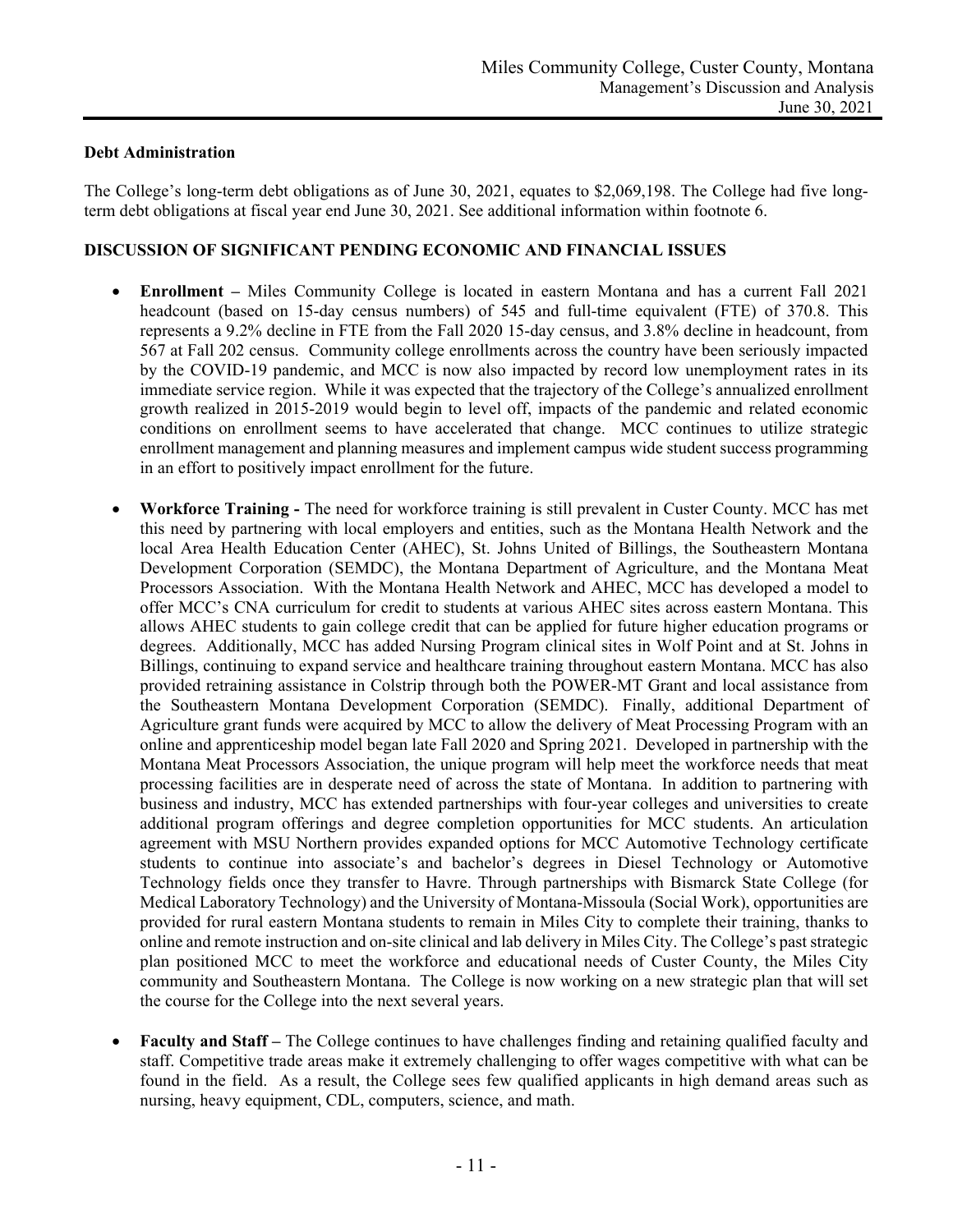• State and Local Funding – Eastern Montana has remained economically sound since the recession and has seen recent growth with the potential for large growth in various industries. To support growth in the service region and increased employment options for its population, Miles Community College must continue to work with the state legislature, local taxpayers, federal and private grants, and private industry to develop funding and partnership opportunities to maintain inflationary costs and meet demands associated with new program and economic development.

#### **CONTACT INFORMATION**

If you have any questions about this report or need additional information, contact President Ron Slinger, 2715 Dickinson Street, Miles City, MT 59301, 406-874-6165.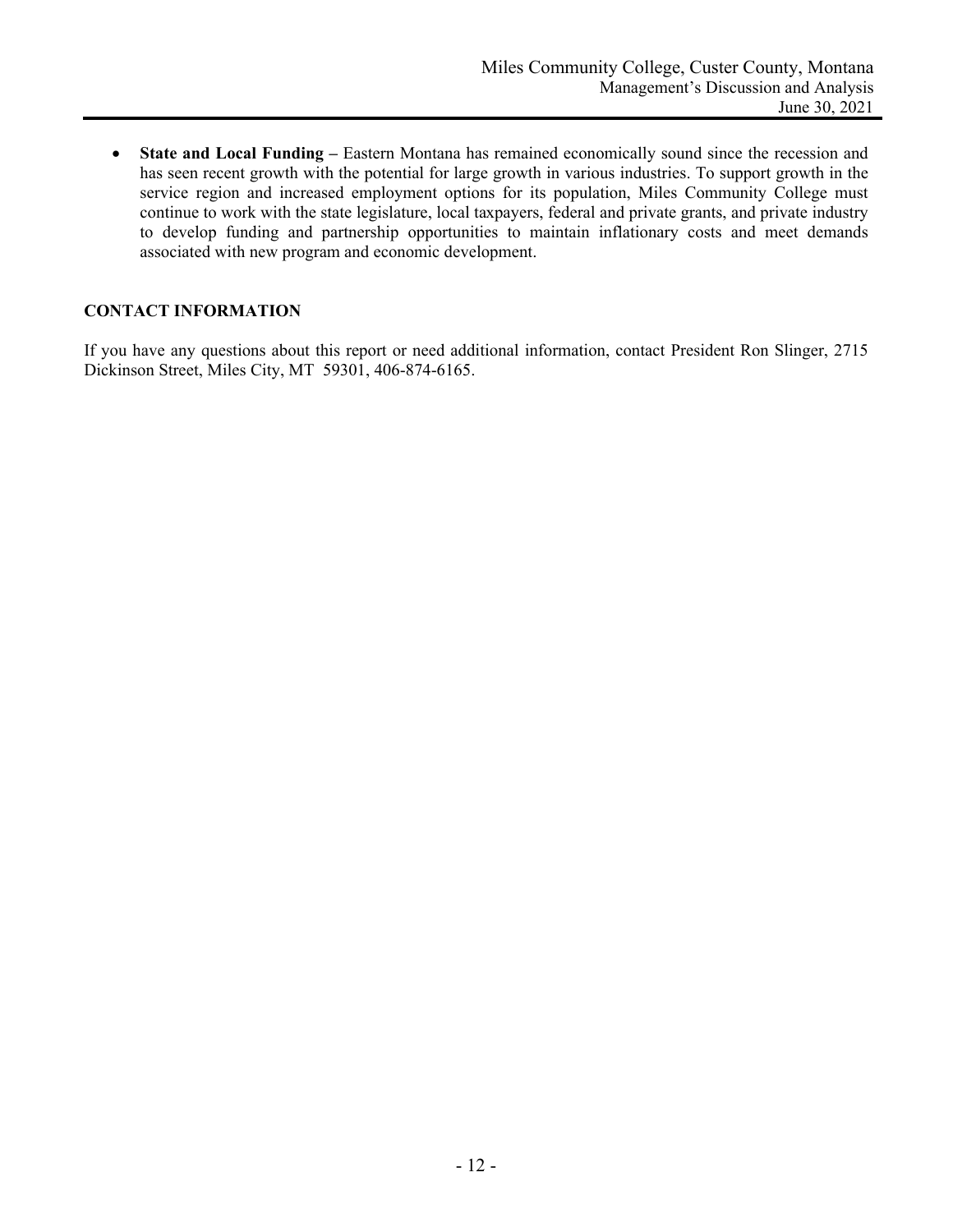|                                            | <b>Primary Government</b>                 |    | <b>Component Unit</b>                           |  |
|--------------------------------------------|-------------------------------------------|----|-------------------------------------------------|--|
|                                            | <b>Business-Type</b><br><b>Activities</b> |    | <b>Miles Community</b><br>College<br>Foundation |  |
| <b>ASSETS</b>                              |                                           |    |                                                 |  |
| Current assets:                            |                                           |    |                                                 |  |
| Cash and cash equivalents                  | \$<br>2,968,899                           | \$ | 373,875                                         |  |
| Taxes receivable                           | 32,643                                    |    |                                                 |  |
| Grants receivable                          | 71,679                                    |    |                                                 |  |
| Accounts receivable - net                  | 709,942                                   |    | 236,000                                         |  |
| Inventories                                | 92,848                                    |    |                                                 |  |
| Prepaid expense                            | 70,525                                    |    |                                                 |  |
| Total current assets                       | 3,946,536                                 |    | 609,875                                         |  |
| Noncurrent assets:                         |                                           |    |                                                 |  |
| Restricted cash and investments            | 115,560                                   |    | 986,382                                         |  |
| Capital assets, net                        | 10,254,987                                |    |                                                 |  |
| Total noncurrent assets                    | 10,370,547                                |    | 986,382                                         |  |
| Total assets                               | 14,317,083                                |    | 1,596,257                                       |  |
| DEFERRED OUTFLOWS OF RESOURCES             |                                           |    |                                                 |  |
| Pension and OPEB related deferred outflows | 1,714,089                                 |    |                                                 |  |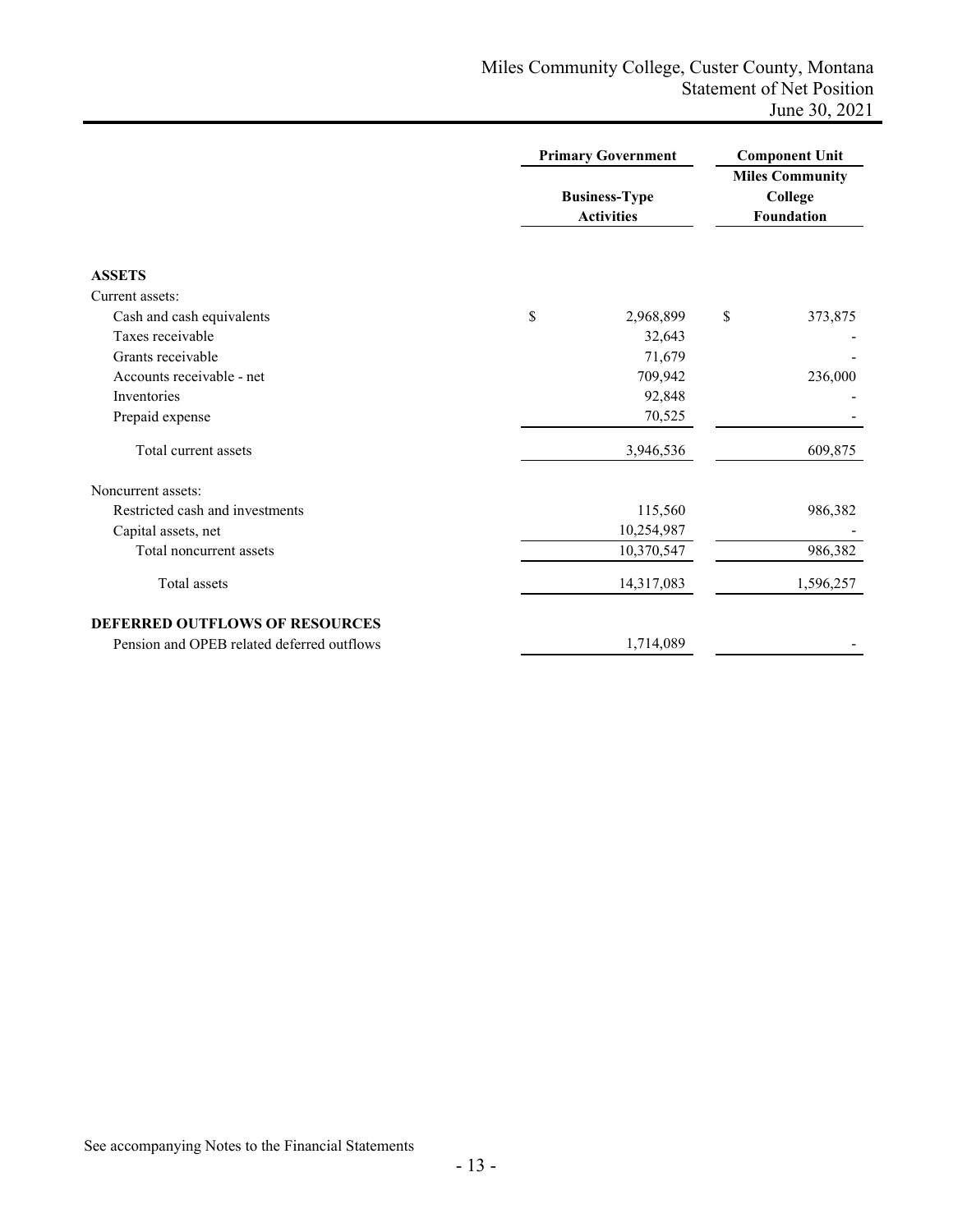| <b>LIABILITIES</b>                                            |   |             |                 |
|---------------------------------------------------------------|---|-------------|-----------------|
| Current liabilities:                                          |   |             |                 |
| Accounts payable                                              |   | 93,959      | 190,296         |
| Accrued payroll                                               |   | 260,045     |                 |
| Deferred revenue - tuition and fees                           |   | 106,149     |                 |
| Student deposits                                              |   | 37,750      |                 |
| Current portion of compensated absences payable               |   | 50,201      |                 |
| Current portion of long term obligations                      |   | 113,666     | 71,214          |
| Total current liabilities                                     |   | 661,770     | 261,510         |
| Noncurrent liabilities:                                       |   |             |                 |
| Compensated absences payable                                  |   | 451,805     |                 |
| Long term obligations                                         |   | 1,955,532   | 319,603         |
| Other post employment benefits                                |   | 525,785     |                 |
| Net pension liability                                         |   | 5,233,612   |                 |
| Total noncurrent liabilities                                  |   | 8,166,734   | 319,603         |
| <b>Total liabilities</b>                                      |   | 8,828,504   | 581,113         |
| DEFERRED INFLOWS OF RESOURCES                                 |   |             |                 |
| Pension and OPEB related deferred inflows                     |   | 629,539     |                 |
| <b>NET POSITION</b>                                           |   |             |                 |
| Net investment in capital assets                              |   | 8,185,789   |                 |
| Restricted for debt service                                   |   | 115,560     |                 |
| Restricted for scholarships, research, instruction, and other |   |             | 1,015,144       |
| Due to student groups                                         |   | 88,084      |                 |
| Unrestricted                                                  |   | (1,816,304) |                 |
| Total net position                                            | S | 6,573,129   | \$<br>1,015,144 |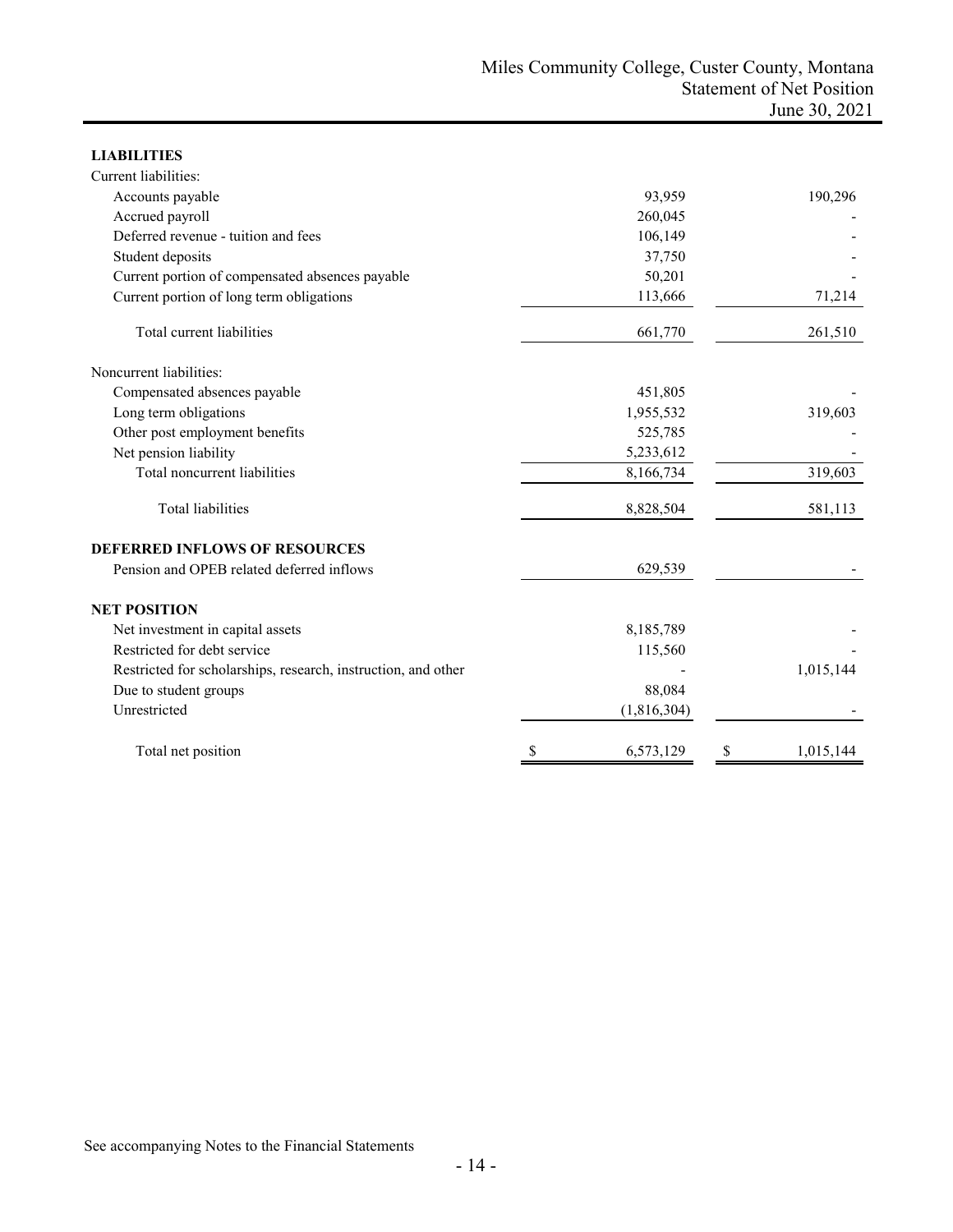|                                                              | <b>Primary Government</b> |                                           | <b>Component Unit</b> |                                                 |  |
|--------------------------------------------------------------|---------------------------|-------------------------------------------|-----------------------|-------------------------------------------------|--|
|                                                              |                           | <b>Business-Type</b><br><b>Activities</b> |                       | <b>Miles Community</b><br>College<br>Foundation |  |
| <b>Operating revenues</b>                                    |                           |                                           |                       |                                                 |  |
| Tuition and Fees (net of scholarship allowance of \$713,547) | \$                        | 2,085,930                                 | \$                    |                                                 |  |
| Federal grants and contracts                                 |                           | 1,075,827                                 |                       |                                                 |  |
| Auxiliary activities                                         |                           | 1,336,286                                 |                       |                                                 |  |
| Private and local grants and contracts                       |                           | 479,832                                   |                       | 424,684                                         |  |
| State grants and contracts                                   |                           | 408,677                                   |                       |                                                 |  |
| Athletic donations                                           |                           | 209,138                                   |                       |                                                 |  |
| Other operating revenues                                     |                           | 82,295                                    |                       |                                                 |  |
| Indirect cost recoveries                                     |                           | 17,256                                    |                       |                                                 |  |
| Total operating revenues                                     | $\mathcal{S}$             | 5,695,241                                 | \$                    | 424,684                                         |  |
| <b>Operating expenses</b>                                    |                           |                                           |                       |                                                 |  |
| Personnel services                                           | \$                        | 6,130,656                                 | \$                    |                                                 |  |
| Scholarships and grants                                      |                           | 1,683,458                                 |                       | 62,120                                          |  |
| Contracted services                                          |                           | 1,331,432                                 |                       |                                                 |  |
| Supplies                                                     |                           | 1,188,208                                 |                       |                                                 |  |
| Depreciation expense                                         |                           | 577,540                                   |                       |                                                 |  |
| Other operating expense                                      |                           | 427,565                                   |                       |                                                 |  |
| Travel                                                       |                           | 157,433                                   |                       |                                                 |  |
| Program disbursements                                        |                           |                                           |                       | 306,351                                         |  |
| Professional fees                                            |                           |                                           |                       | 15,611                                          |  |
| Total operating expenses                                     | $\mathbb{S}$              | 11,496,292                                | \$                    | 384,082                                         |  |
| Operating income (loss)                                      | \$                        | (5,801,051)                               | \$                    | 40,602                                          |  |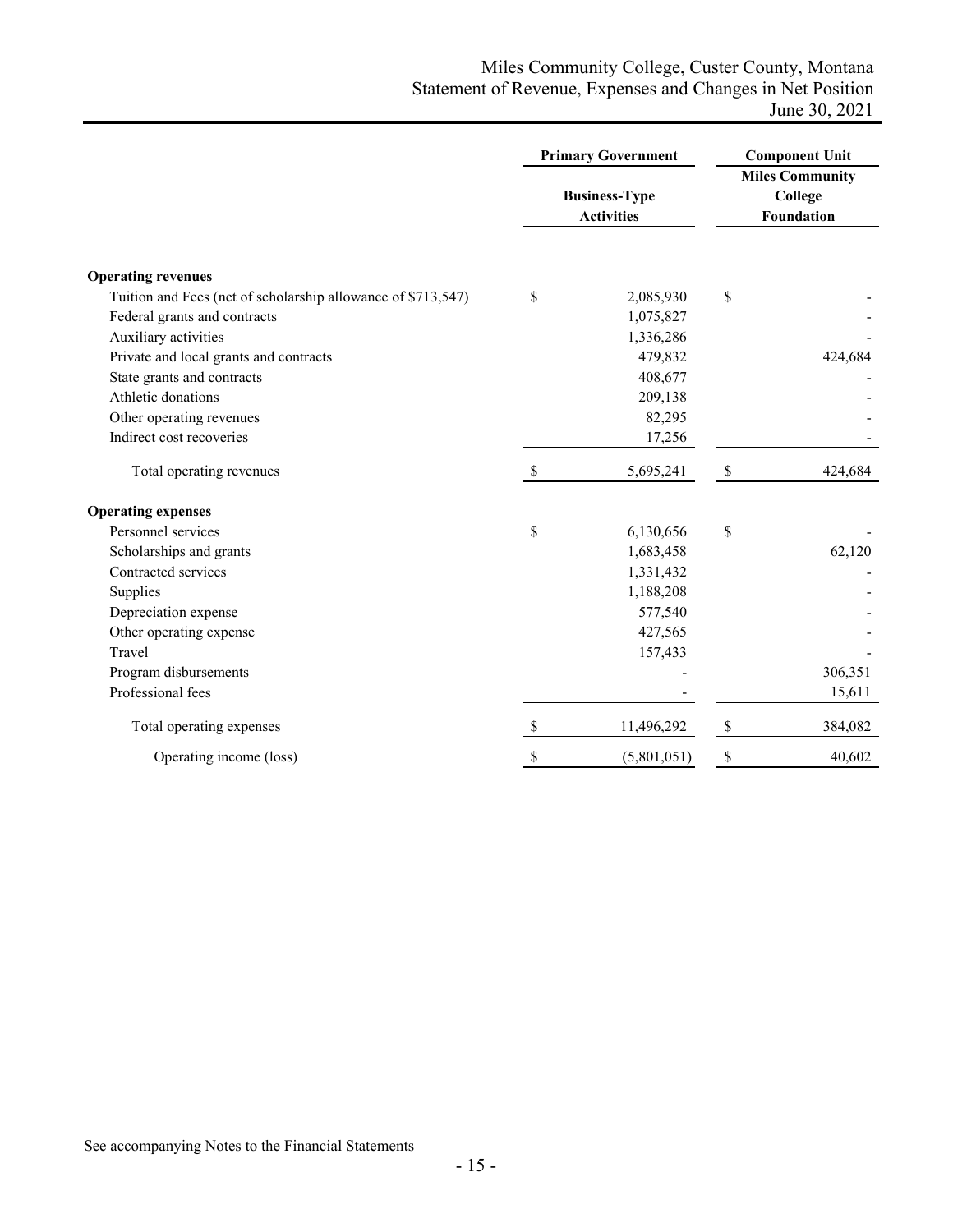| Non-operating revenues (expenses)               |    |            |                 |
|-------------------------------------------------|----|------------|-----------------|
| State appropriations                            |    | 2,731,819  | \$              |
| Pell grant revenues                             |    | 821,933    |                 |
| District levies                                 |    | 1,341,858  |                 |
| State reimbursements                            |    | 398,721    |                 |
| Interest revenue                                |    | 3,881      | 238,921         |
| Student groups revenue                          |    | 47,077     |                 |
| Interest expense                                |    | (71, 563)  | (23,051)        |
| Student groups expense                          |    | (61,001)   |                 |
| Debt service interest expense                   |    |            |                 |
| Gain (loss) on disposal of capital assets       |    | 14,486     |                 |
| Total non-operating revenues (expenses)         |    | 5,227,211  | \$<br>215,870   |
| Change in net position                          | S  | (573, 840) | \$<br>256,472   |
| Net position, beginning, as previously reported | S  | 7,044,961  | \$<br>758,672   |
| Adjustment to prior years (see Note 14)         |    | 102,008    |                 |
| Net position, beginning, as restated            | \$ | 7,146,969  |                 |
| Net position, ending                            | S  | 6,573,129  | \$<br>1,015,144 |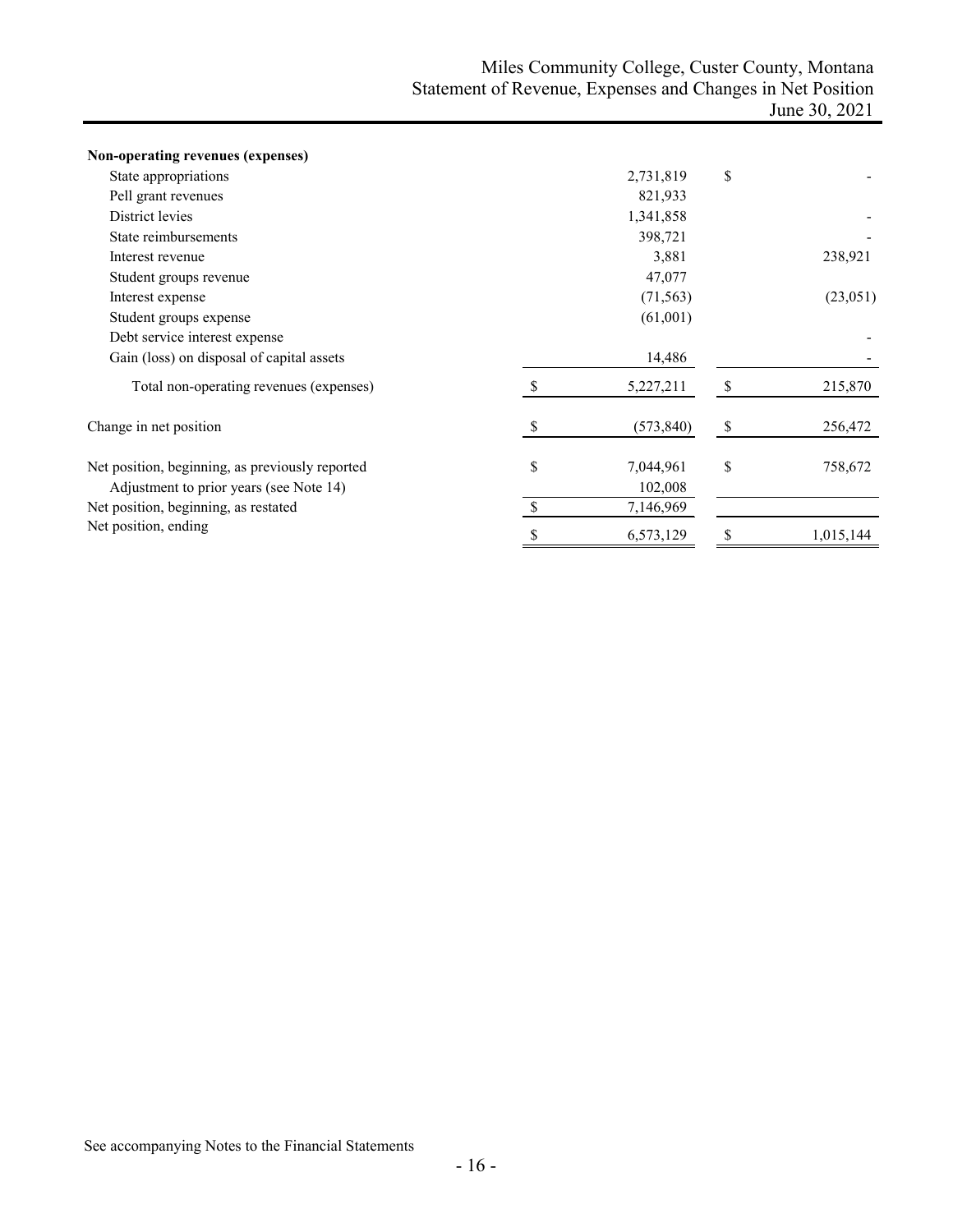|                                                           |                          | <b>Primary Government</b> |
|-----------------------------------------------------------|--------------------------|---------------------------|
|                                                           |                          |                           |
| Cash flows from operating activities:                     |                          |                           |
| Tuition and fees                                          | \$                       | 1,924,267                 |
| Grants and contracts                                      |                          | 2,144,071                 |
| Payments to employees                                     |                          | (5,872,114)               |
| Payments to suppliers                                     |                          | (2,546,291)               |
| Payments for utilities                                    |                          | (243, 884)                |
| Payments for scholarships and fellowships                 |                          | (1,683,458)               |
| Auxiliary activities                                      |                          | 1,336,336                 |
| Other cash receipts (payments)                            |                          | 119,012                   |
| Net cash used in operating activities                     | $\mathbb{S}$             | (4,822,061)               |
| Cash flows from noncapital financing activities           |                          |                           |
| State appropriations                                      | \$                       | 2,731,819                 |
| State reimbursements                                      |                          | 398,721                   |
| Pell grant revenue                                        |                          | 821,933                   |
| District levies                                           |                          | 1,339,827                 |
| Net cash provided by noncapital financing activities      | $\mathbb{S}$             | 5,292,300                 |
| Cash flows from capital and related financing activities  |                          |                           |
| Purchase of capital assets                                | \$                       | (878, 746)                |
| Proceeds from sale of capital assets                      |                          | 14,486                    |
| Proceeds from capital debt and leases                     |                          | 272,000                   |
| Principal paid on capital debt and leases                 |                          | (101, 373)                |
| Interest paid on capital debt and leases                  |                          | (71, 563)                 |
| Net cash used in capital and related financing activities | $\mathcal{S}$            | (765, 196)                |
| Cash flows from investing activities                      |                          |                           |
| Interest received on cash and cash equivalents            | $\mathcal{S}$            | 3,881                     |
| Net cash provided by investing activities                 | $\overline{\mathcal{S}}$ | 3,881                     |
| Net decrease in cash and cash equivalents                 | \$                       | (291, 076)                |
| Cash and cash equivalents, beginning of year              |                          | 3,375,535                 |
| Cash and cash equivalents, end of year                    | \$                       | 3,084,459                 |
| <b>Reconciliation to Statement of Net Position</b>        |                          |                           |
| Cash and cash equivalents                                 | \$                       | 2,968,899                 |
| Restricted cash                                           |                          | 115,560                   |
| Total cash and cash equivalents                           | \$                       | 3,084,459                 |
|                                                           |                          |                           |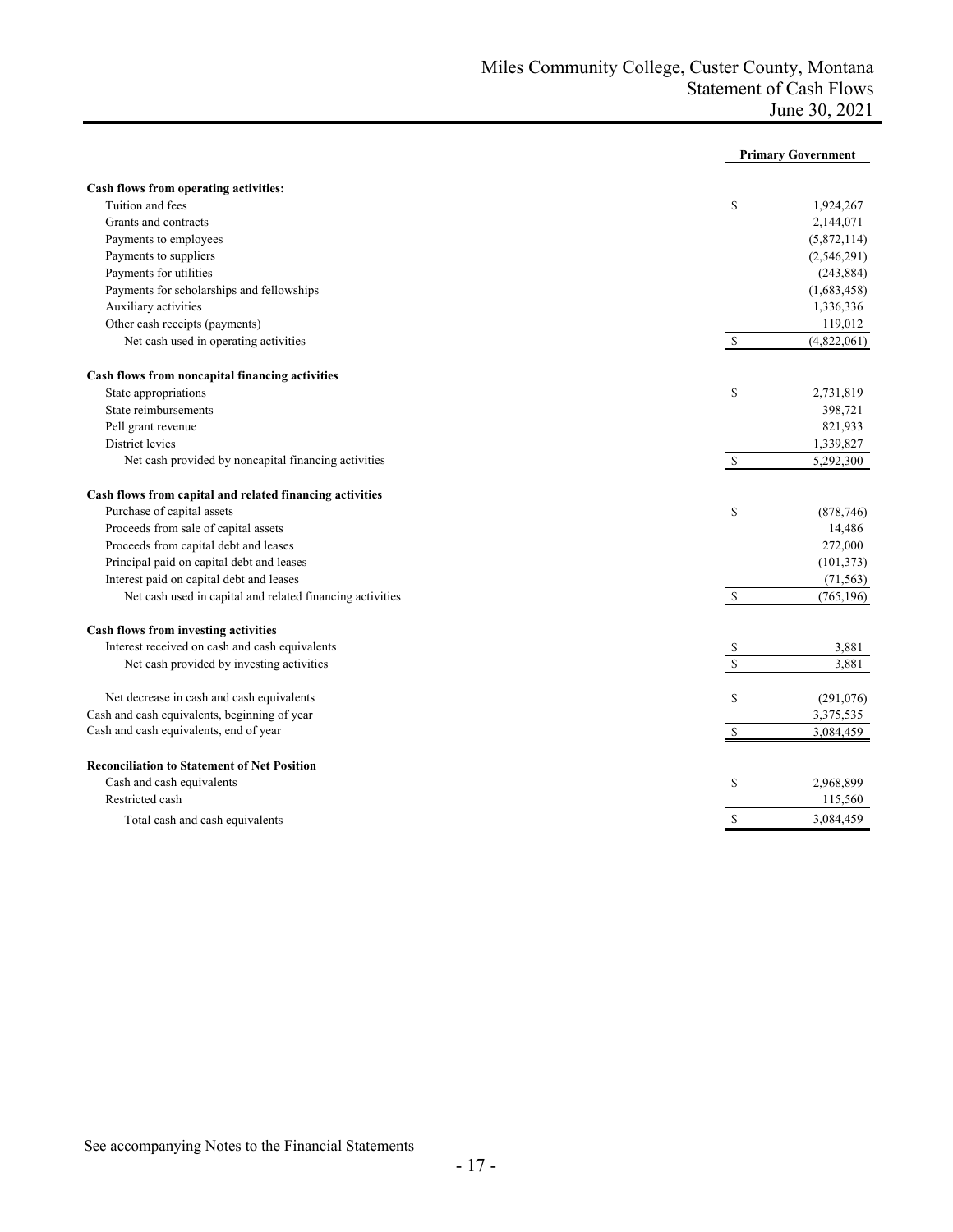| Reconciliation of operating income (loss) to net cash provided<br>by (used in) operating activities |    |             |
|-----------------------------------------------------------------------------------------------------|----|-------------|
| Operating loss                                                                                      | \$ | (5,801,051) |
| Noncash income and expense:                                                                         |    |             |
| Depreciation                                                                                        |    | 577,540     |
| Bad debt expense                                                                                    |    | 6,480       |
| Other post employment benefits                                                                      |    | 281,658     |
| Net pension benefits                                                                                |    | 217,349     |
| Changes in net assets and liabilities:                                                              |    |             |
| Grants receivable                                                                                   |    | 179,735     |
| Taxes receivable                                                                                    |    | (2,031)     |
| Accounts receivable - net                                                                           |    | (468, 801)  |
| Prepaid expense                                                                                     |    | 52,715      |
| Inventories                                                                                         |    | (7,102)     |
| Accounts payable                                                                                    |    | 38,166      |
| Accrued payroll                                                                                     |    | (2,025)     |
| Deferred revenue - tuition and fees                                                                 |    | (26,046)    |
| Student deposits                                                                                    |    | 50          |
| Compensated absences payable                                                                        |    | 43,218      |
| Student groups equity                                                                               |    | 88,084      |
| Net cash used in operating activities                                                               | S  | (4,822,061) |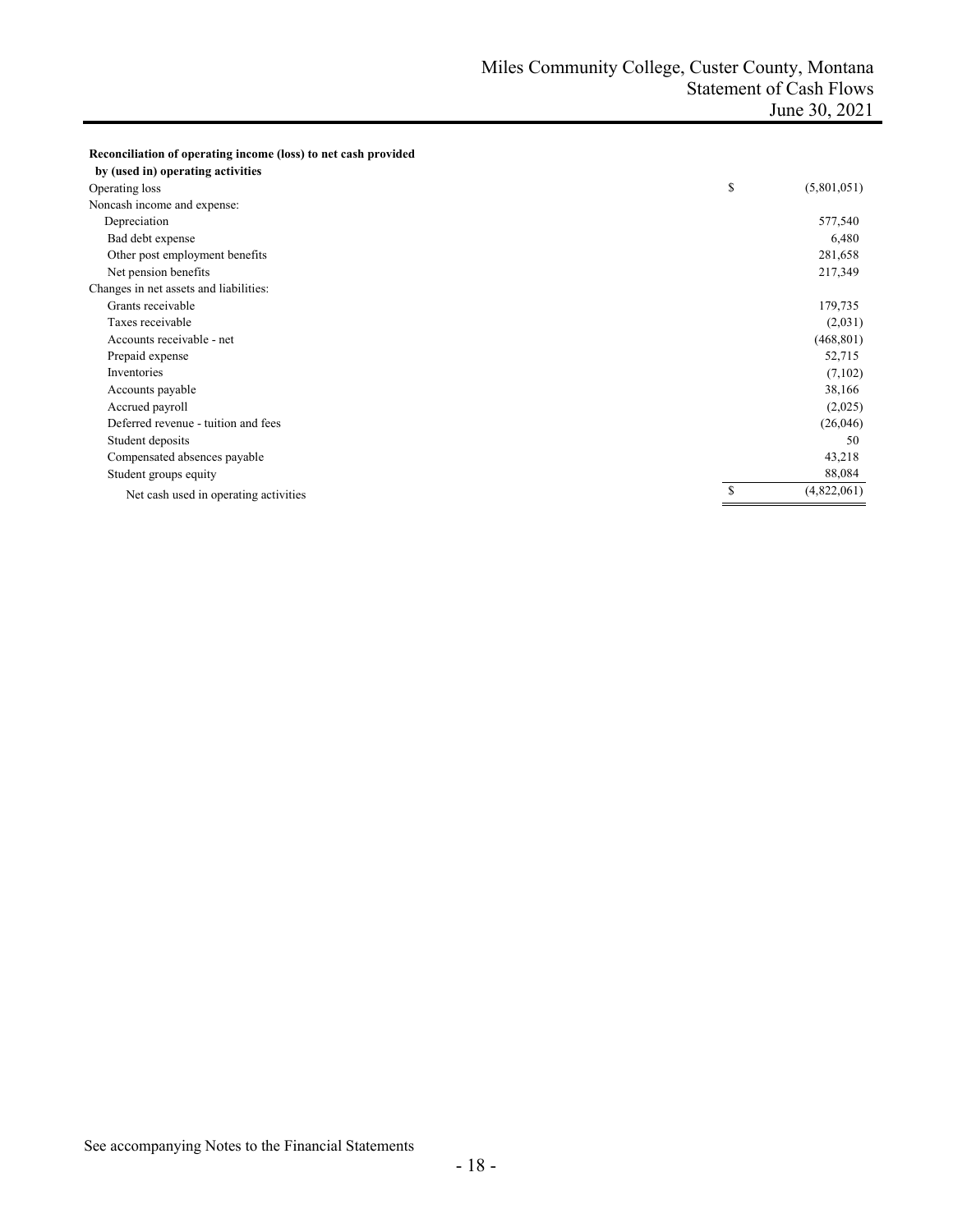#### **NOTE 1 SUMMARY OF SIGNIFICANT ACCOUNTING POLICIES**

Miles Community College (the College) complies with generally accepted accounting principles (GAAP). GAAP includes all relevant Governmental Accounting Standards Board (GASB) Pronouncements.

#### **Financial Reporting Entity**

In determining the financial reporting entity, the College complies with the provisions of GASB statement No. 14, The Financial Reporting Entity, and includes all component units of which the College appointed a voting majority of the units' board; the College is either able to impose its will on the unit or a financial benefit or burden relationship exists. In addition, the College complies with GASB statement No. 39, Determining Whether Certain Organizations Are Component Units, which relates to organizations that raise and hold economic resources for the direct benefit of the College. The College adopted the provision of GASB statement No. 61, The Financial Reporting Entity which amended statement No. 14.

#### *Primary Government*

The College was established under Montana law to provide post-secondary educational services. Based on the criteria for determining the reporting entity (separate legal entity and financial or fiscal dependency on other governments) the College is a primary government as defined by GASB Cod. Sec. 2100 and has one component unit.

#### *Discretely Presented Component Units*

Discretely presented component units are separate legal entities that meet the component unit criteria described above but do not meet the criteria for blending. The College has the following discretely presented component unit: Miles Community College Foundation (the Foundation).

#### **Basis of Presentation, Measurement Focus and Basis of Accounting**

For financial reporting purposes, the College is considered a special-purpose government engaged only in business-type activities. Accordingly, the financial statements of the College are accounted for using the accrual basis of accounting. Proprietary funds account for operations that are primarily financed by user charges. The economic resource focus involves determining costs as a means of maintaining the capital investment and management control. Revenues are recognized when earned and expenses are recognized when incurred. Allocations of costs, such as depreciation, are recorded in proprietary funds.

The College distinguishes operating revenues and expenses from non-operating items. Operating revenues and expenses generally result from providing services and producing and delivering goods in connections with proprietary funds principal ongoing operations. The principal operating revenues for enterprise funds are charges to customers for sales and services. Operating expenses for enterprise funds include the cost of sales and services, administrative expense, and depreciation on capital assets. All revenues and expenses not meeting this definition are reported as non-operating revenues and expenses. When both restricted and unrestricted resources are available for use, it is the College's policy to use restricted resources first, then unrestricted resources as they are needed.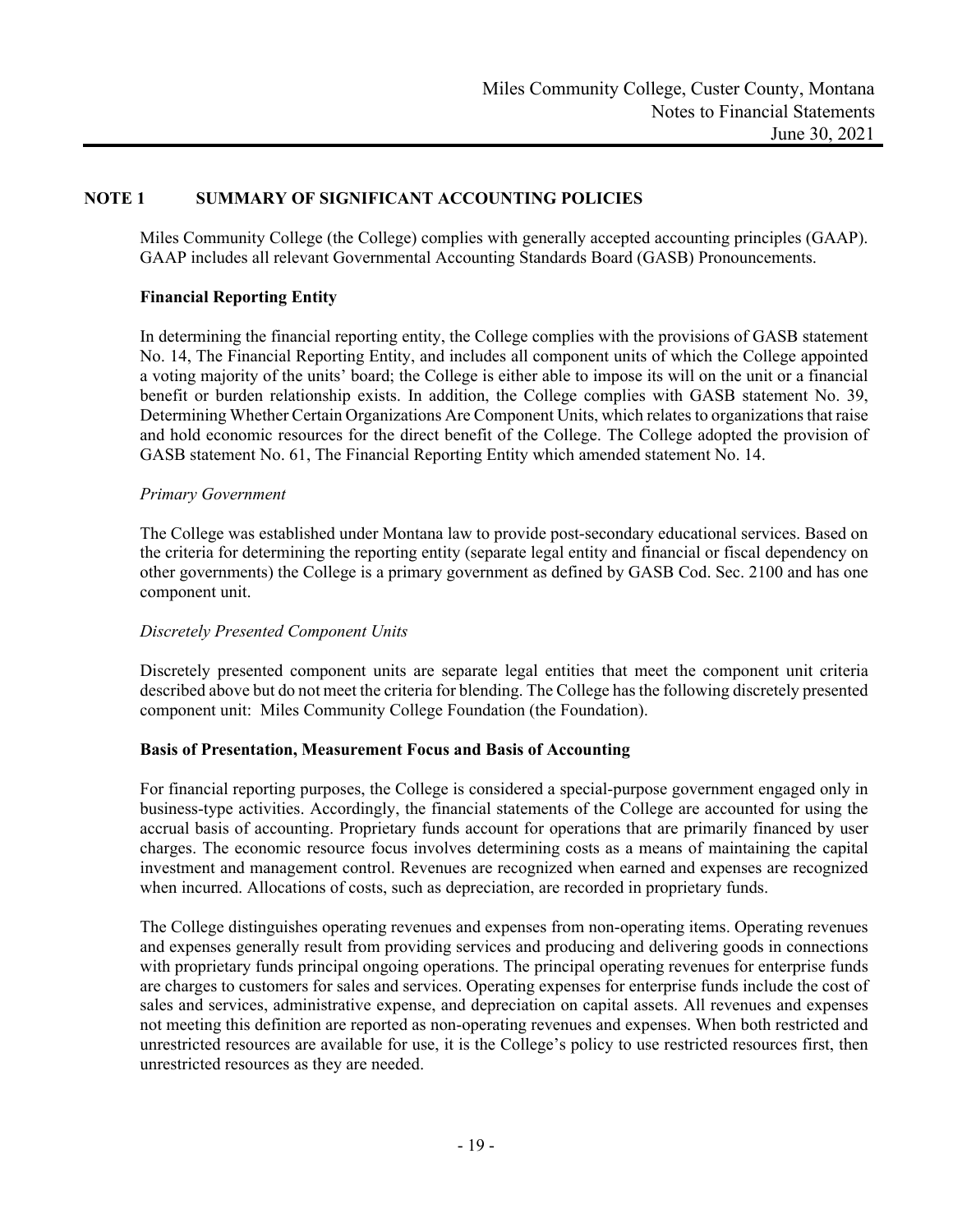#### **Use of Estimates**

The preparation of financial statements in accordance with Generally Accepted Accounting Principles requires management to make estimates and assumptions that affect the reported amounts of assets and liabilities, deferred outflows and deferred inflows of resources at the date of the financial statements, and the reported amounts of revenue and expenses during the reported periods. Actual results could differ from those estimates.

#### **Income Taxes**

As a public institution of higher education, the income of the College is generally exempt from federal and state income taxes under Section 115(a) of the Internal Revenue Code and a similar provision of state law. However, the College is subject to federal income tax on any unrelated business taxable income. Defined by the Internal Revenue Code, unrelated business income is income from a trade or business, regularly carried on, that is not substantially related to the performance by the organization of its exempt purpose or function. The College does not have unrelated business income tax to report during fiscal year ended June 30, 2021.

#### **Pensions**

#### Teachers Retirement System

The Teachers' Retirement System prepares its financial statements using the accrual basis of accounting. For the purposes of measuring the Net Pension Liability, deferred inflows of resources and deferred outflows of resources related to pensions, pension expense, information about the fiduciary net position of the Teachers' Retirement System (TRS) and additions to/deductions from TRS's fiduciary net position have been determined on the same accrual basis as they are reported by TRS. For this purpose, plan contributions are recognized as of employer payroll paid dates and benefit payments and refunds are recognized when due and payable in accordance with the benefit terms. Investments are reported at fair value. TRS adheres to all applicable Governmental Accounting Standards Board (GASB) statements.

TRS' stand-alone financial statements, actuarial valuations and experience studies can be found online at https://trs.mt.gov/TrsInfo/NewsAnnualReports.

#### Montana Public Employees Retirement System

Montana Public Employee Retirement Administration (MPERA) prepared financial statements using the accrual basis of accounting. The same accrual basis was used by MPERA for the purposes of determining the NPL; Deferred Outflows of Resources and Deferred Inflows of Resources related to pensions; Pension Expense; the Fiduciary Net Position; and Additions to or Deductions from Fiduciary Net Position. Member contributions are recognized in the period in which contributions are due. Employer contributions are recognized when due and the employer has made a formal commitment to provide the contributions.

Revenues are recognized in the accounting period they are earned and become measurable. Benefit payments and refunds are recognized in the accounting period in which they are due and payable in accordance with the benefit terms. Expenses are recognized in the period incurred. Investments are reported at fair value. MPERA adhered to all accounting principles generally accepted by the United States of America. MPERA applied all applicable pronouncements of the Governmental Accounting Standards Board (GASB).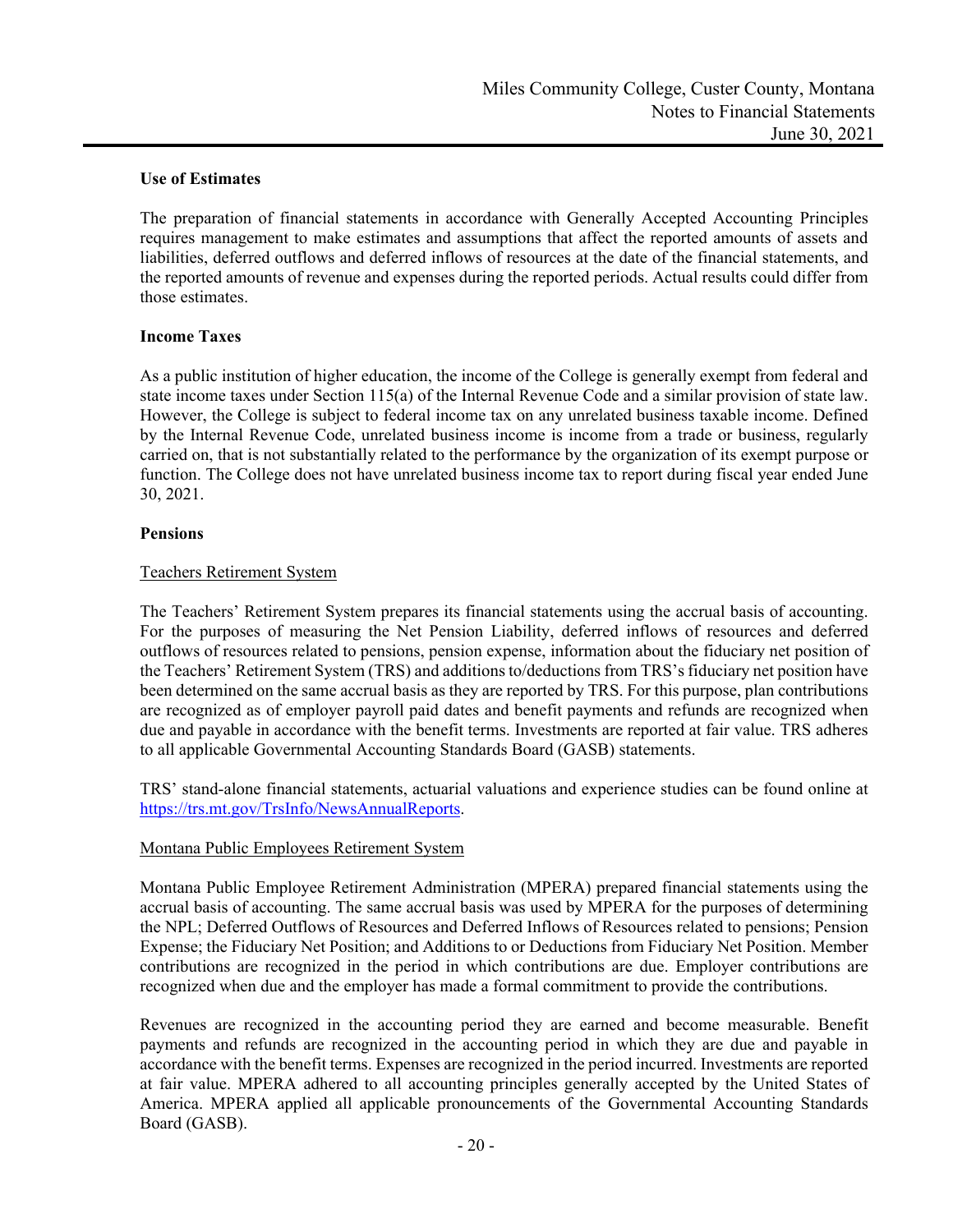#### **Other Post-Employment Benefits**

#### Montana University System (MUS) OPEB liability

For purposes of measuring the MUS OPEB liability, deferred outflows of resources and deferred inflows of resources related to the MUS OPEB and plan expense, information about the fiduciary net position of the plan and additions to/deductions from the plan's fiduciary net position have been determined based on the same basis as they are reported by the MUS OPEB plan. These are allocated to employers based on their proportionate share. For this purpose, benefits payments are recognized when due and payable in accordance with the benefit terms.

#### **Deferred Outflows/Inflows of Resources**

In addition to assets, the Statement of Net Position includes a separate section for deferred outflows of resources. This separate financial statement element represents a consumption of net position that applies to a future period(s) and will not be recognized as an outflow of resources (expense/expenditure) until then. The College has two items that qualify for reporting in this category: the deferred net pension liability for MPERA and TRS and deferred other postemployment benefits (OPEB) liability for the MUS OPEB plan reported on the government-wide Statement of Net Position. The deferred net pension and OPEB liability result from changes in assumptions or other inputs in the actuarial calculation of the College's net pension and OPEB liability.

In addition to liabilities, the Statement of Net Position includes a separate section for deferred inflows of resources. This separate financial statement element represents a consumption of net position that applies to a future period(s) and will not be recognized as an inflow of resources (revenue) until that time. The College has two items that qualify for reporting in this category: the deferred net pension liability for MPERA and TRS and deferred other postemployment benefits (OPEB) liability for the MUS OPEB plan reported on the government-wide Statement of Net Position. The deferred net pension and OPEB liability result from changes in assumptions or other inputs in the actuarial calculation of the College's net pension and OPEB liability.

#### **NOTE 2 CASH, CASH EQUIVALENTS AND INVESTMENTS**

#### **Cash Composition**

The College's cash is held by the Custer County Treasurer and pooled with other County cash. With the College cash that is not necessary for short-term obligations, the College participates in a County-wide investment program whereby all available cash is invested by the County Treasurer in pooled investments. Interest earned on the pooled investments is distributed to each contributing entity and fund on a pro rata basis. The County's investment portfolio as of June 30, 2021, consisted of time deposits, U.S. Government Securities, Repurchase Agreements and the State Short-Term Investment Pool (STIP).

The College does not own specific identifiable investment securities in the pool; therefore, is not subject to categorization. Information regarding investment risk, collateral, security, and fair values for Custer County deposits and investments is available from Custer County Treasurer's office, 1010 Main Street, Miles City, Montana 59301. The Custer County external investment pool is not rated. Fair value approximates carrying value for investments as of June 30, 2021.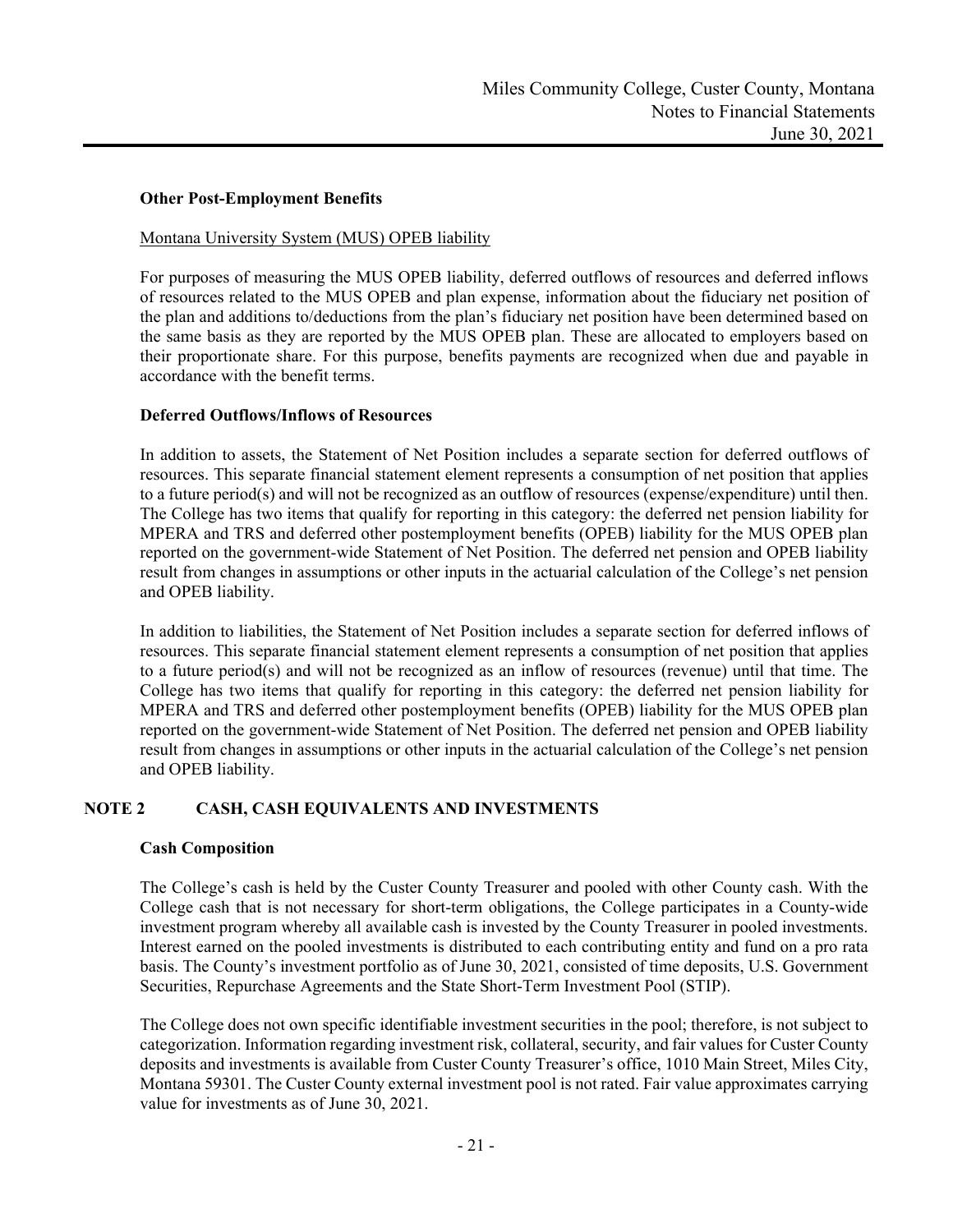The College may invest in savings deposits, time deposits or repurchase agreements in financial institutions that are both located in Montana and insured by FDIC, FSLIC, or NCUA. The College may also invest in general obligations of the United States Government, Federal Home Loan Bank, Federal National Mortgage Association, Federal Home Mortgage Corporation, and Federal Farm Credit Bank, or a U.S. Government security money market fund which holds eligible securities in its investment program, or in a unified investment program with the state, county treasurer, or any other political subdivision as long as investments are eligible.

For purposes of the Statement of Cash Flows, cash equivalents include all cash and investments, including restricted cash.

#### **Deposits**

The College's cash, cash equivalents and investments as of June 30, 2021, consisted of the following:

| Cash on hand                           | \$5,810     |
|----------------------------------------|-------------|
| Restricted cash – Debt Service         | 115,560     |
| Invested in the County Investment Pool | 2,963,089   |
| Total cash and investments             | \$3,084,459 |

#### **Disclosures Relating to Credit Risk**

Generally, credit risk is the risk that an issuer of an investment will not fulfill its obligation to the holder of the investment. This is measured by the assignment of a rating by a nationally recognized statistical rating organization. The Custer County Investment Pool does not have a rating provided by a nationally recognized statistical rating organization.

#### **Concentration of Credit Risk**

The investment policy of the College contains no limitations on the amount that can be invested in any one issuer beyond that stipulated by the Montana Code Annotated. There are no investments in any one issuer that represent 5% or more of the total College investments.

#### **Custodial Credit Risk**

Custodial credit risk for deposits is the risk that, in the event of the failure of a depository financial institution, a government will not be able to recover its deposits or will not be able to recover collateral securities that are in the possession of an outside party. Montana law requires 50% security of deposits with financial institutions in excess of the depository insurance coverage limits. A governmental entity's money is insured for each "public unit" based on how the account is titled at the financial institution. The Custer County government is considered to have \$250,000 FDIC coverage for demand deposits and \$250,000 FDIC coverage for time and savings deposits in each bank in the state.

The College's deposits with financial institutions did not exceed federal depository insurance limits at June 30, 2021. The College's deposits are held with Custer County Investment Pool.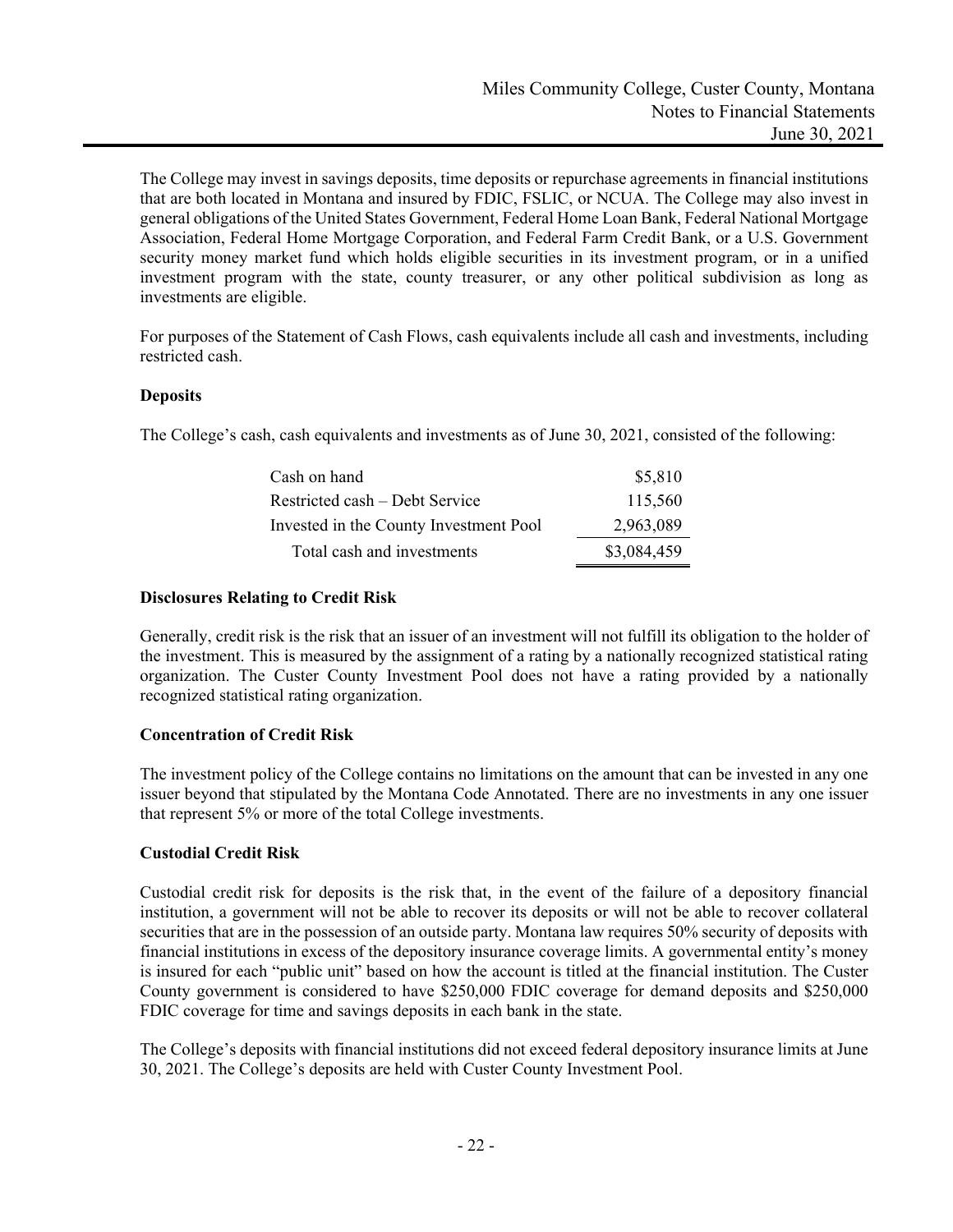The custodial credit risk for investments is the risk that, in the event of the failure of the counterparty (e.g., broker-dealer) to a transaction, a government will not be able to recover the value of its investment or collateral securities that are in the possession of another party. Custodial credit risk does not apply to a local government's indirect investment in securities through the use of mutual funds or governmental investment pools (such as the Custer County Investment Pool).

#### **NOTE 3 RECEIVABLES**

#### **Taxes**

Property tax levies are set in August, in connection with the budget process, and are based on taxable values listed as of January 1 for all property located in the District. Taxable values are established by the Montana Department of Revenue, and a revaluation of all property is required to be completed on a periodic basis. Taxable value is defined by Montana statute as a fixed percentage of market value.

Real property taxes are generally billed in October and are payable 50% by November 30 and 50% by May 31. After these dates, taxes become delinquent and become a lien on the property. Personal property is assessed, and personal property taxes are billed throughout the year, with a significant portion generally billed in May, June, and July. Personal property taxes are based on levies set during the prior August. These taxes become delinquent 30 days after billing.

Taxes that become delinquent are charged interest at the rate of 5/6 of 1% a month plus a penalty of 2%. Real property on which taxes remain delinquent and unpaid may be sold at tax sales. In the case of personal property, the property is to be seized and sold after the taxes become delinquent.

An allowance for uncollectable accounts was not maintained for real and personal property taxes receivable. The direct write-off method is used for these accounts.

#### **Student Accounts Receivable**

Student accounts receivable are reported net of allowance for doubtful accounts. These amounts are included in "Accounts Receivable – Net" on the Statement of Net Position.

| Student accounts receivable     | \$314,412 |
|---------------------------------|-----------|
| Less allowances                 | (41,100)  |
| Net student accounts receivable | \$273,312 |

#### **Accounts Receivable- Other and Credit Cards Receivable**

Accounts receivable other than student accounts receivable of \$431,933, and credit cards receivable of \$4,697 are included in "Accounts Receivable – Net" on the Statement of Net Position.

An allowance for uncollectable accounts was not maintained for accounts receivable-other and credit cards receivable. The direct write-off method is used for these accounts.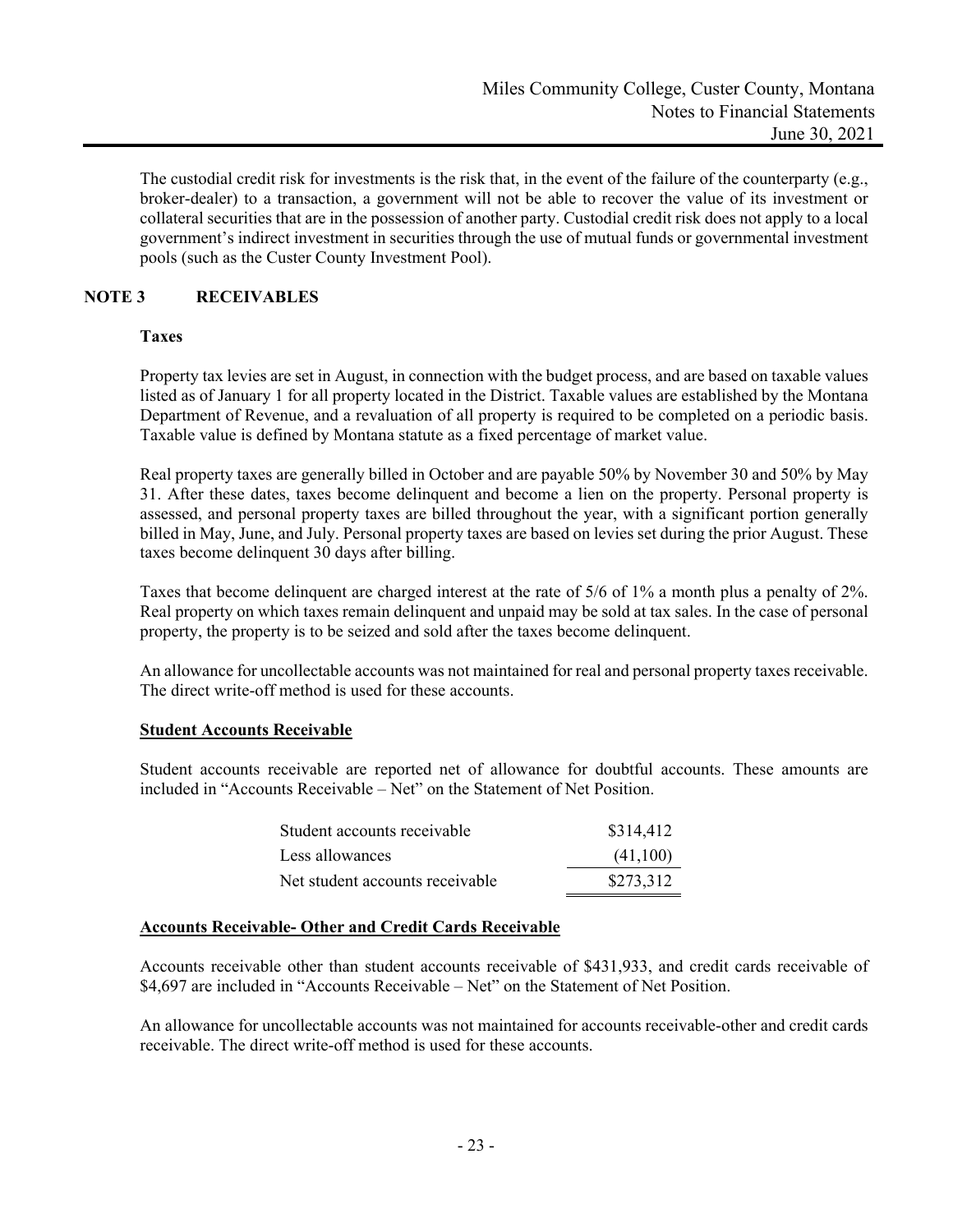#### **Grants Receivable**

Grants receivable of \$71,679 generally includes Federal and State grants. An allowance for uncollectable accounts was not maintained for these grants.

#### **Unearned Revenue**

Unearned revenue includes amounts received from student tuition and fees prior to the end of the fiscal year relating to summer term. These revenues are earned in the subsequent year.

#### **Scholarship Discounts and Allowances**

Student tuition and fee revenues and certain other revenues from students are reported net of scholarship discounts and allowances in the Statement of Revenues, Expenses and Changes in Net Position.

Scholarship discounts and allowances are the difference between the stated charge for goods and services provided by the College and the amount that is paid by students and/or other third parties making payments on the students' behalf.

#### **NOTE 4 INVENTORIES AND PREPAID EXPENSES**

Inventories are valued at cost using the First in First Out (FIFO) method. The cost of inventories is recorded as an expenditure when consumed.

Prepaid expenses to vendors benefit future reporting periods and are also reported on the consumption basis.

#### **NOTE 5 CAPITAL ASSETS**

The College's assets are capitalized at historical cost or estimated historical cost and the capitalization threshold for reporting purposes is as follows:

*Major tangible* items costing \$5,000 or more and having a useful life of more than one year, shall be capitalized and depreciated over the useful life of the item, when applicable, for purposes of property management and this policy. The useful life of an item shall be determined by Business Office personnel. Items costing less than \$5,000 shall be expensed.

*Software* costing \$25,000 or more and having a useful life of more than one year shall be capitalized and depreciated over the useful life of the software, when applicable, for purposes of property management and this policy. The useful life of the software shall be determined by Business Office personnel. Items costing less than \$25,000 shall be expensed.

*Library* books shall be treated as a collection. Books shall be capitalized and reported at their historical cost. In the absence of historical cost information, the book's estimated historical cost shall be used. Donated books shall be capitalized and reported at their estimated acquisition value at the time of donation.

All capitalized individual books shall be depreciated over their estimated useful life using the straight-line method for depreciation, with no salvage value; and the collection shall be depreciated over its estimated useful life using one type of group or composite depreciation method, with no salvage value. The estimated useful life shall be determined by Business Office personnel.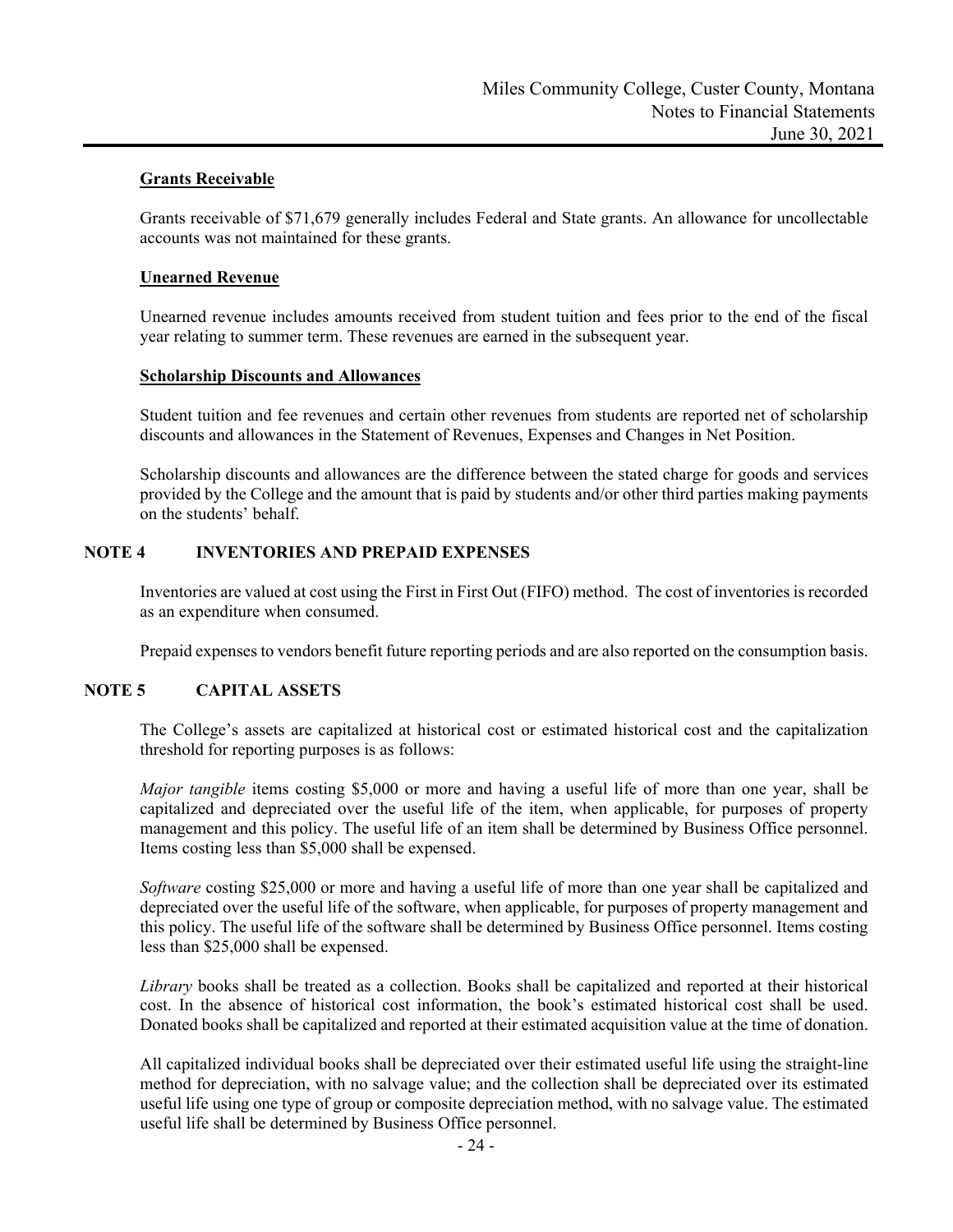*Buildings and building improvements* costing \$25,000 or more shall be capitalized, and the useful life determined by the structure type defined in a current useful life table maintained by Business Office personnel. Buildings and building improvements costing less than \$25,000 shall be expensed.

*Land* purchases shall be capitalized, regardless of cost.

*Land improvements and infrastructure* costing \$25,000 or more shall be capitalized, and the useful life determined by the category of improvement as defined in a current useful life table maintained by Business Office personnel. Land improvements and infrastructure costing less than \$25,000 shall be expensed.

Gifts or contributions of capital assets are recorded at acquisition value when received. The costs of normal maintenance and repairs are charged to operations as incurred.

Depreciation is recorded on a straight-line basis over the useful lives of the assets as follows:

| <b>Buildings</b>  |   | $20-50$ years |
|-------------------|---|---------------|
| Land improvements |   | 15 years      |
| Equipment         |   | 5-20 years    |
| Library           | . | 5 years       |
| Software          |   | 5 years       |

The following tables present the changes in capital assets for the year ended June 30, 2021:

|                                               | Balance     |            |                  | Balance       |
|-----------------------------------------------|-------------|------------|------------------|---------------|
|                                               | 7/1/2020    | Additions  | Deletions        | June 30,2021  |
| Capital assets not being depreciated:         |             |            |                  |               |
| Land                                          | \$394,056   | \$272,000  | \$0              | \$666,056     |
| Total capital assets not being depreciated    | 394,056     | 272,000    | $\mathbf{0}$     | 666,056       |
| Other capital assets                          |             |            |                  |               |
| <b>Buildings</b>                              | 15,247,972  | 395,479    | $\boldsymbol{0}$ | 15,643,451    |
| Machinery & equipment                         | 2,779,325   | 141,342    | (56,990)         | 2,863,678     |
| Software                                      | 405,847     |            | 0                | 405,847       |
| Library inventory                             | 100,256     | 1,771      | $\boldsymbol{0}$ | 102,027       |
| Land improvements                             |             | 68,154     | $\boldsymbol{0}$ | 68,154        |
| Total other capital assets at historical cost | 18,533,400  | 606,746    | (56,990)         | 19,083,156    |
| Less accumulated depreciation                 |             |            |                  |               |
| <b>Buildings</b>                              | (6,374,565) | (404, 374) | $\mathbf{0}$     | (6,778,939)   |
| Machinery & equipment                         | (2,097,415) | (167, 921) | 56,990           | (2,208,346)   |
| Software                                      | (405, 847)  | $\theta$   | $\theta$         | (405, 847)    |
| Library inventory                             | (95, 848)   | (1,585)    | $\boldsymbol{0}$ | (97)          |
| Land improvements                             |             | (3,660)    | $\boldsymbol{0}$ | (3,660)       |
| Total accumulated depreciation                | (8,973,675) | (577, 540) | 56,990           | (9, 494, 225) |
| Total capital assets, depreciable, net        | 9,559,725   | 29,206     | $\boldsymbol{0}$ | 9,588,931     |
| Total                                         | \$9,953,781 | \$301,206  | \$0              | \$10,254,987  |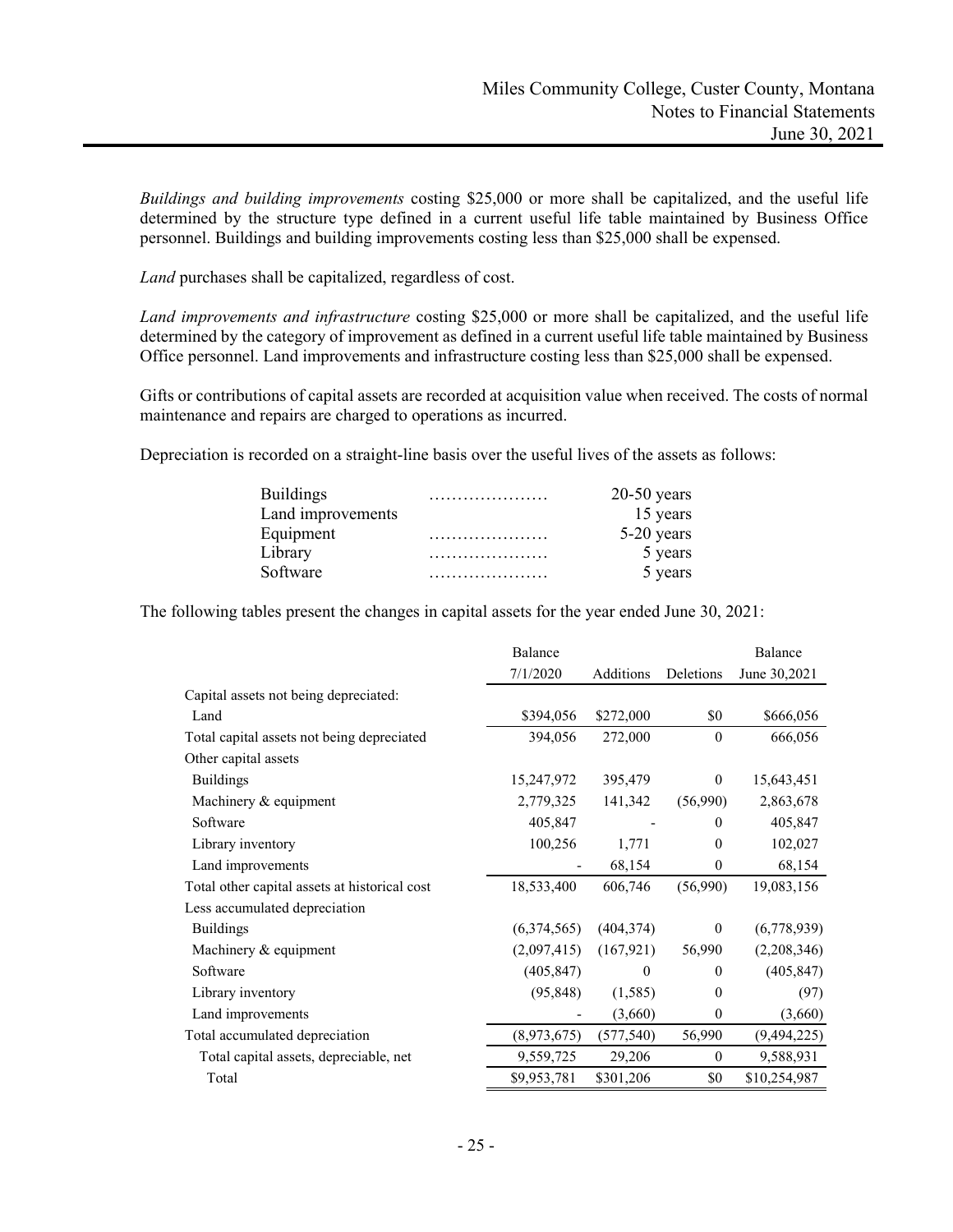#### **NOTE 6 LONG TERM LIABILITIES**

The following table presents the changes in long-term liabilities for the year ended June 30, 2021:

|                                | Balance     |             |                | Balance     | Due within |
|--------------------------------|-------------|-------------|----------------|-------------|------------|
|                                | 7/1/2020    | Additions   | Deletions      | 6/30/2021   | one year   |
| Contracted debt                | \$1,898,571 | \$272,000   | (\$101,373)    | \$2,069,198 | \$113,666  |
| Compensated absences           | 458,788     | 71,423      | (28,205)       | 502,006     | 50,201     |
| Other post-employment benefits | 244,127     | 281,658     | $\overline{0}$ | 525,785     | $\theta$   |
| Net pension liability          | 4,542,582   | 691,030     | $\mathbf{0}$   | 5,233,612   | $\theta$   |
| Total                          | \$7,144,068 | \$1,316,111 | (\$129,578)    | \$8,330,601 | \$163,867  |

#### Contracted Debt

#### First Interstate Bank

The mortgage payable to First Interstate Bank was in the original amount of \$370,000. This mortgage is payable in monthly installments of \$2,502 on the 18th day of each month. This mortgage bears interest at a variable rate, currently at 5.27%. This mortgage is secured by the residence hall building, and an assignment of rental revenue from all of the student dormitories owned by the College. Final payment on this mortgage is due on May 18, 2024. This note payable is guaranteed by the USDA Rural Development for 90% of the outstanding balance of the note payable.

Annual requirement to amortize debt for First Interstate Bank:

| For Fiscal Year Ended | Principal | Interest |
|-----------------------|-----------|----------|
| 2022                  | \$26,525  | \$3,499  |
| 2023                  | 27,958    | 2,067    |
| 2024                  | 23,957    | 573      |
| Total                 | \$78,440  | \$6,139  |

#### USDA Rural Development #2

The mortgage payable to the USDA Rural Development was in the original amount of \$1,500,000. This note is payable in monthly installments of \$6,630 on the 18th day of each month. This note bears interest at 4.375% per annum. This note is secured by the residence hall building. Final payment on this note is due on April 18, 2044.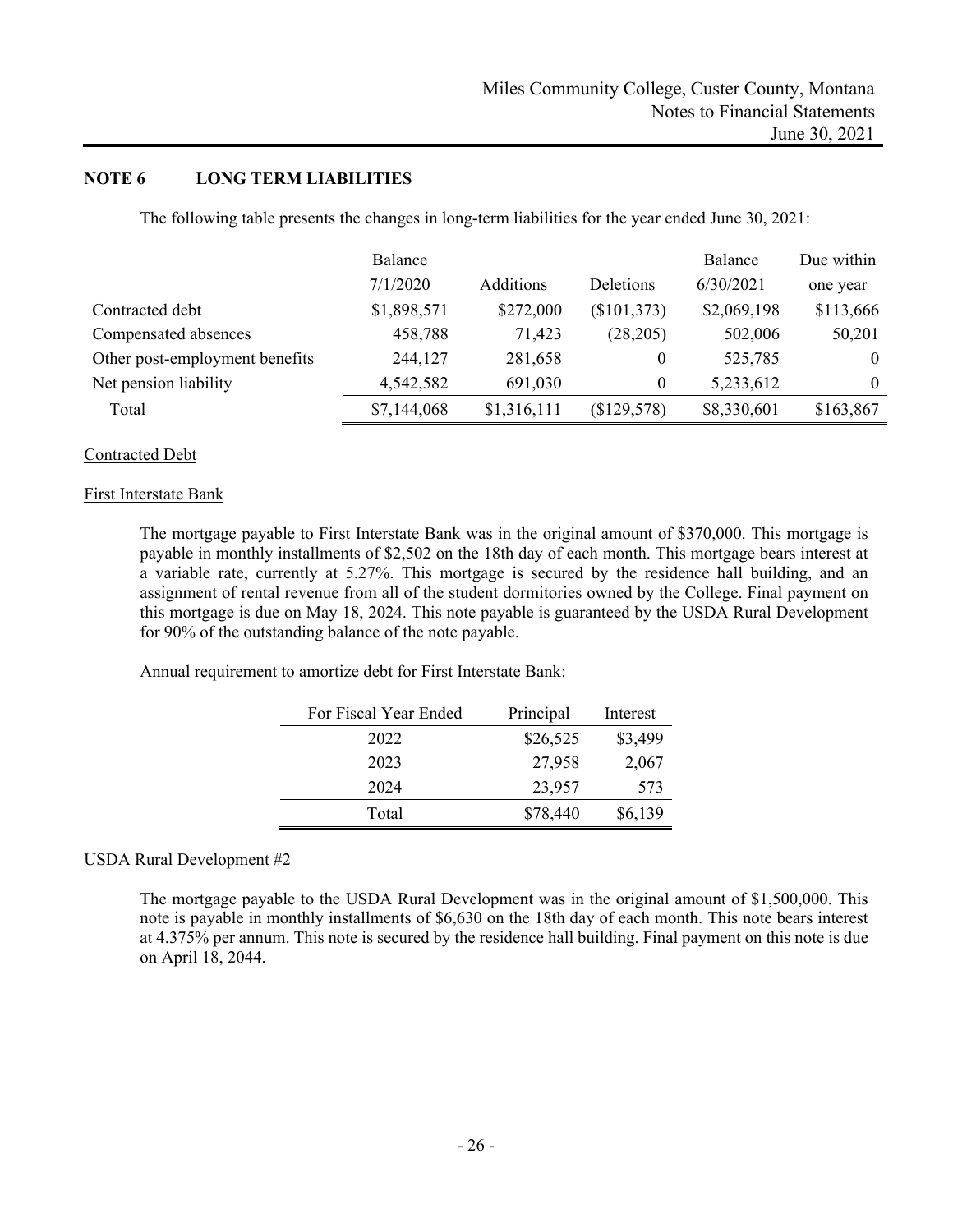| For Fiscal Year Ended | Principal   | Interest  |
|-----------------------|-------------|-----------|
| 2022                  | \$29,967    | \$49,593  |
| 2023                  | 31,305      | 48,255    |
| 2024                  | 32,702      | 46,858    |
| 2025                  | 34,162      | 45,398    |
| 2026                  | 35,687      | 43,873    |
| 2027-2031             | 203,801     | 193,999   |
| 2032-2036             | 253,533     | 144,267   |
| 2037-2041             | 315,402     | 82,398    |
| 2042-2044             | 210,616     | 13,627    |
| Total                 | \$1,147,175 | \$668,268 |

Annual requirement to amortize debt for USDA Rural Development:

#### Montana Department of Environmental Quality

The note payable to the Montana Department of Environmental Quality was in the original amount of \$350,408 and will be paid off on August 1, 2031. This note is payable in annual installments of \$23,553 due on August 1st of each year. Interest is payable at 3.00% per annum.

Annual requirement to amortize debt for the Montana Department of Environmental Quality:

| For Fiscal Year Ended | Principal | Interest |
|-----------------------|-----------|----------|
| 2022                  | \$17,015  | \$6,538  |
| 2023                  | 17,526    | 6,027    |
| 2024                  | 18,051    | 5,502    |
| 2025                  | 18,593    | 4,960    |
| 2026                  | 19,151    | 4,402    |
| 2027-2031             | 104,724   | 13,041   |
| 2032                  | 22,866    | 687      |
| Total                 | \$217,926 | \$41,157 |

#### Board of Investments of the State of Montana

The note payable to the Board of Investments of the State of Montana was in the original amount of \$480,000. This note is payable in semi-annual installments due on February 15th and August 15th of each year. This mortgage bears interest at a variable rate, currently at 1.65%. Final payment on this note is due on August 15, 2031.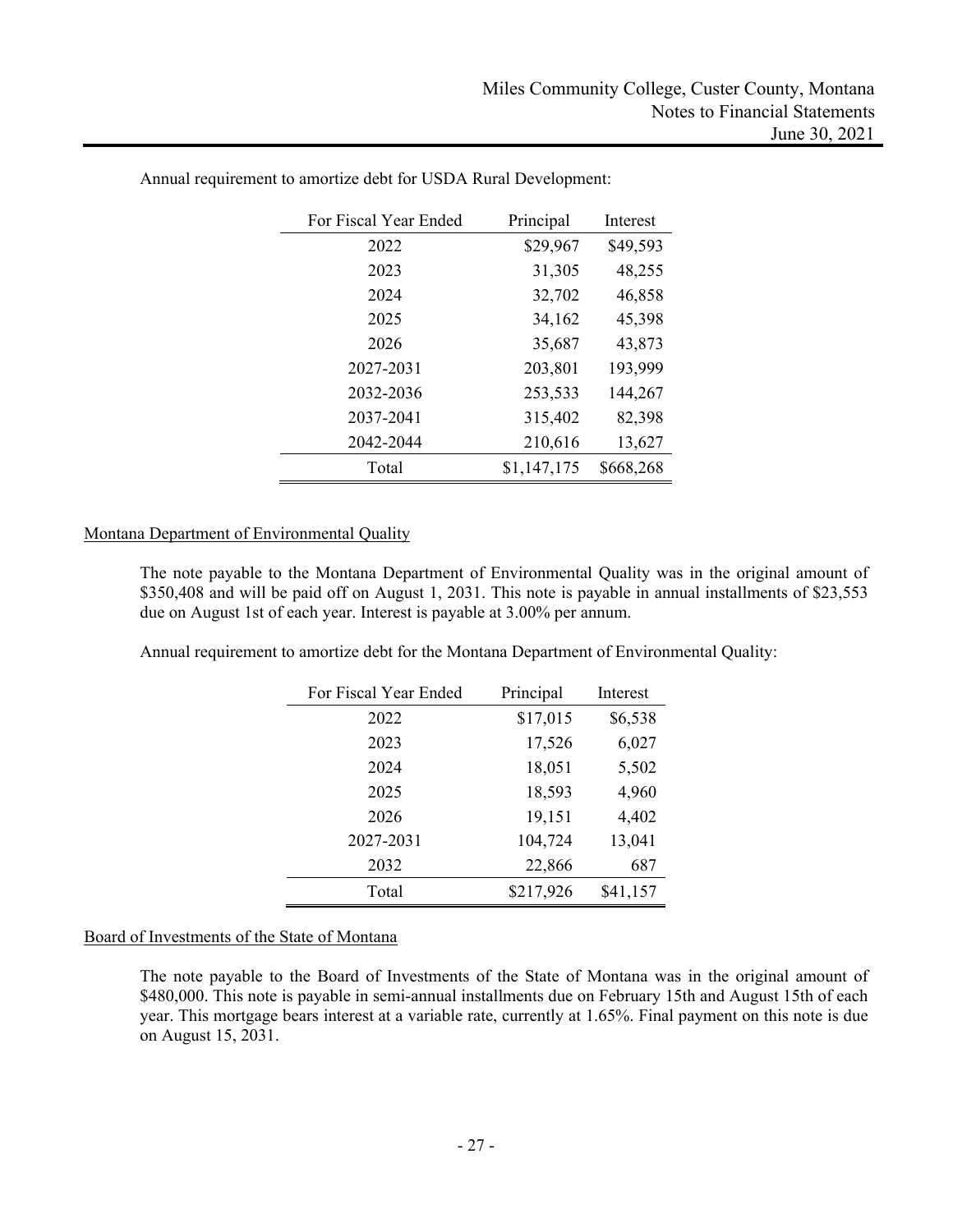| For Fiscal Year Ended | Principal | Interest |
|-----------------------|-----------|----------|
| 2022                  | \$31,354  | \$5,705  |
| 2023                  | 31,842    | 5,186    |
| 2024                  | 32,337    | 4,659    |
| 2025                  | 32,840    | 4,123    |
| 2026                  | 33,351    | 3,579    |
| 2027-2031             | 174,704   | 9,434    |
| 2032                  | 17,229    | 141      |
| Total                 | \$353,657 | \$32,827 |

Annual requirement to amortize debt for Board of Investments of the State of Montana:

#### Piper Energy, LLLP

The note payable to Piper Energy, LLLP was in the original amount of \$272,000. This note is payable in annual installments of \$20,460 due on May 1st of each year. This note bears interest at 4.25% per annum. A final balloon payment on this note is due on May 1, 2026.

Annual requirement to amortize debt for Piper Energy, LLLP:

| For Fiscal Year Ended | Principal | Interest |
|-----------------------|-----------|----------|
| 2022                  | \$8,805   | \$11,655 |
| 2023                  | 9,274     | 11,186   |
| 2024                  | 9,668     | 10,792   |
| 2025                  | 10,079    | 10,381   |
| 2026                  | 234,174   | 9,952    |
| Total                 | \$272,000 | \$53,966 |

#### Compensated absences

Non-teaching College employees earn vacation leave ranging from fifteen to twenty-four days per year depending on the employee's years of service. Vacation leave may be accumulated not to exceed two times the maximum number of days earned annually. Sick leave is earned at a rate of one day per month for nonteaching employees and at the rate of one day per month for the length of the full-time teaching contract. Upon retirement or termination, employees are paid for 100% of unused vacation and 25% of unused sick leave. Upon termination, all payments are made at the employee's current rate of pay.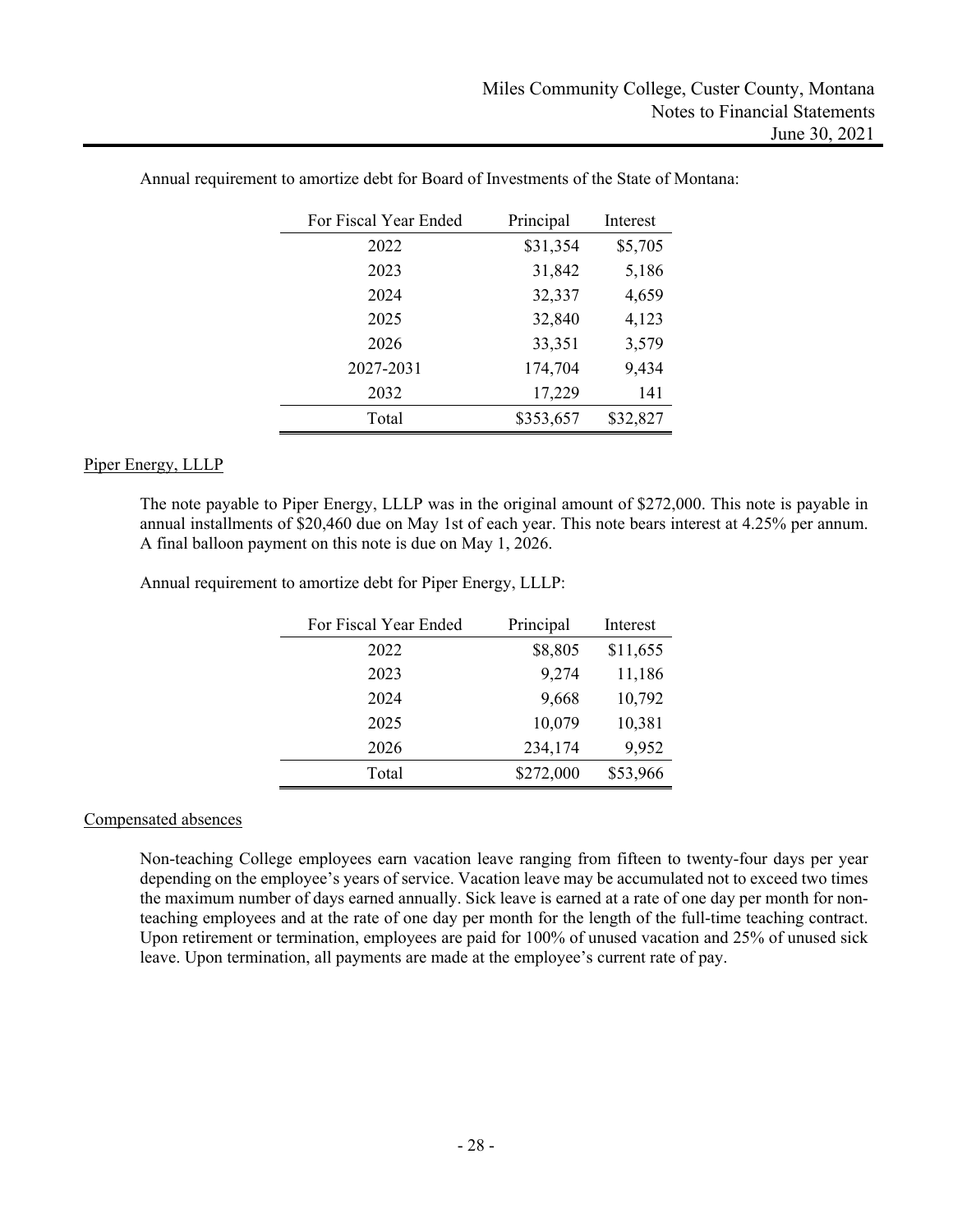#### **NOTE 7 TRS RETIREMENT PLAN**

#### **Net Pension Liability**

In accordance with GASB Statement 68, Accounting and Financial Reporting for Pensions, employers are required to recognize, and report certain amounts associated with their participation in the Montana Teachers' Retirement System (TRS or the System). Statement 68 became effective June 30, 2015 and includes requirements to record and report their proportionate share of the collective Net Pension Liability.

In accordance with Statement 68, the System has a special funding situation in which the State of Montana is legally responsible for making contributions directly to TRS that are used to provide pension benefits to the retired members of TRS. Due to the existence of a special funding situation, employers are also required to report the portion of the State of Montana's proportionate share of the collective Net Pension Liability that is associated with the employer. The following table displays the amounts and the percentages of Net Pension Liability for the fiscal year ended June 30, 2021 (reporting date).

|                                                                     | <b>Net Pension</b><br><b>Liability as</b><br>of 6/30/2021 | Percent of<br><b>Collective</b><br><b>NPL</b> as of<br>6/30/2021 | <b>Change in Percent of</b><br><b>Collective NPL</b> |
|---------------------------------------------------------------------|-----------------------------------------------------------|------------------------------------------------------------------|------------------------------------------------------|
| Miles Community College<br>Proportionate Share                      | \$3,600,094                                               | $0.1600\%$                                                       | (0.0037%)                                            |
| State of Montana<br>Proportionate Share associated<br>with employer | \$2,127,529                                               | 0.0946%                                                          | (0.0045%)                                            |

At June 30, 2021, the employer recorded a liability of \$3,600,094 for its proportionate share of the Net Pension Liability. The net pension liability was measured as of June 30, 2020, and the total pension liability used to calculate the net pension liability was determined by an actuarial valuation as of July 1, 2020. Therefore, no update procedures were used to roll forward the total pension liability to the measurement date. The employer's proportion of the net pension liability was based on the employer's contributions received by TRS during the measurement period July 1, 2019, through June 30, 2020, relative to the total employer contributions received from all of TRS' participating employers. At June 30, 2021, the employer's proportion was 0.1600 percent.

*Changes in actuarial assumptions and other inputs:* Since the previous measurement date, the following changes to actuarial assumptions were made:

- The discount rate was lowered from 7.50% to 7.34%.
- The investment rate of return assumption was lowered from 7.50% to 7.34%.
- The inflation rate was reduced from 2.50% to 2.40%.

*Changes in benefit terms:* There have been no changes in benefit terms since the previous measurement date.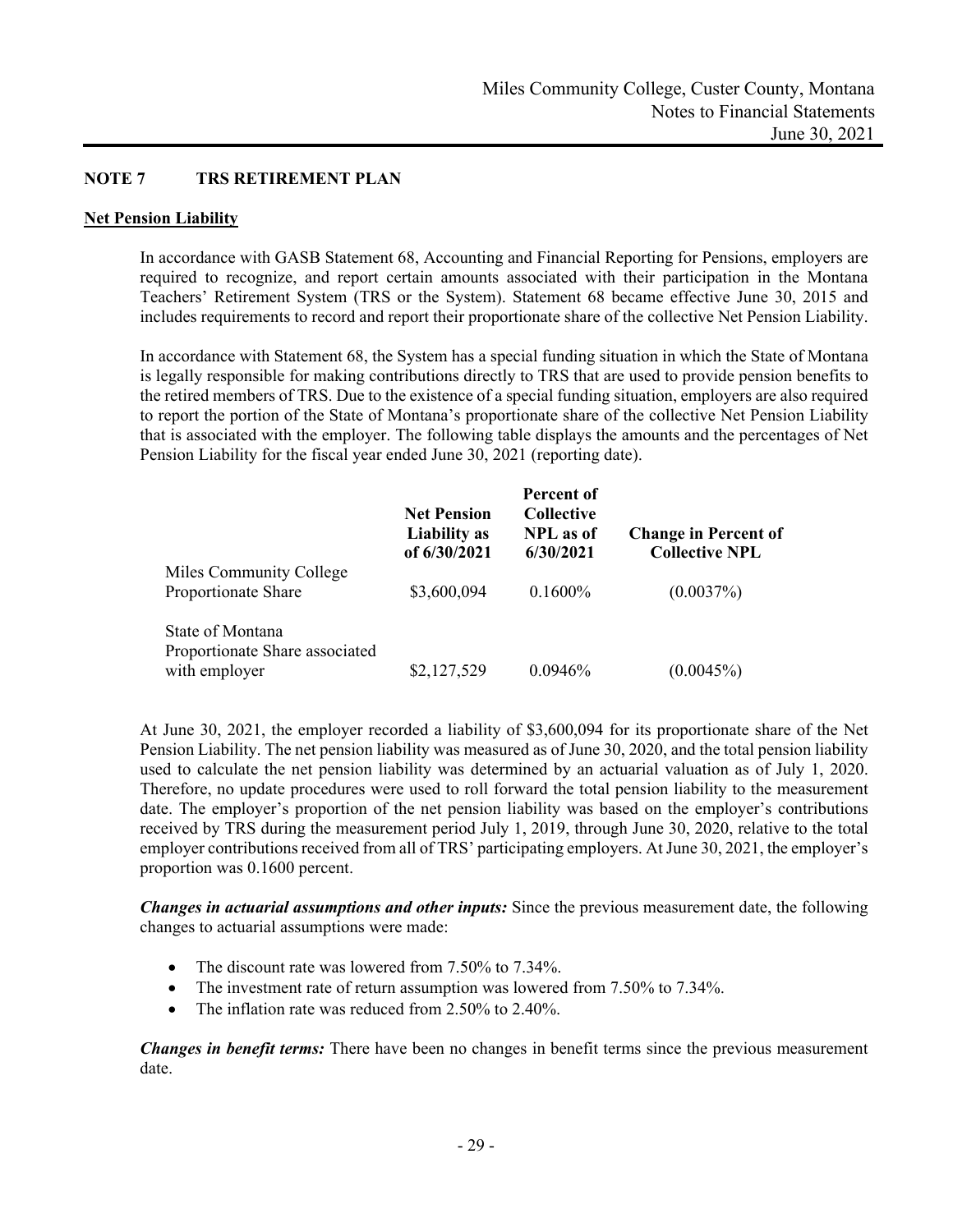*Changes in proportionate share:* There were no changes between the measurement date of the collective net pension liability and the reporting date. However, each employer may have unique circumstances that will impact the employer's proportionate share of the collective net pension liability. If there were changes that are expected to have an impact on the net pension liability, the employer should disclose the amount of the expected resultant change in the employer's proportionate share of the collective net pension liability, if known.

#### **Pension Expense**

|                                       | <b>Pension Expense</b><br>as of 6/30/2021 |
|---------------------------------------|-------------------------------------------|
| Miles Community College               |                                           |
| <b>Employer's Proportionate Share</b> | \$614,037                                 |
| State of Montana Proportionate Share  |                                           |
| associated with the Employer          | 281,889                                   |
| Total                                 | 895,926                                   |

At June 30, 2021, the employer recognized a Pension Expense of \$895,926 for its proportionate share of the TRS' pension expense. The employer also recognized grant revenue of \$281,889 for the support provided by the State of Montana for its proportionate share of the pension expense that is associated with the employer.

#### **Deferred Inflows and Outflows**

At June 30, 2021, the employer reported its proportionate share of TRS' deferred outflows of resources and deferred inflows of resources related to TRS from the following sources:

|                                               | <b>Deferred</b><br><b>Outflows of</b><br><b>Resources</b> |   | <b>Deferred</b><br>Inflows of<br><b>Resources</b> |
|-----------------------------------------------|-----------------------------------------------------------|---|---------------------------------------------------|
| Differences between expected and actual       |                                                           |   |                                                   |
| economic experience                           | \$<br>34,899                                              | S |                                                   |
| Changes in actuarial assumptions              | 188,553                                                   |   | 4,140                                             |
| Difference between projected and actual       |                                                           |   |                                                   |
| investment earnings                           | 252,202                                                   |   |                                                   |
| Changes in proportion and Differences between |                                                           |   |                                                   |
| actual and expected contributions             | 192,660                                                   |   | 69,001                                            |
| *Contributions paid to TRS subsequent to the  |                                                           |   |                                                   |
| measurement date - FY 2021 Contributions      | 205,034                                                   |   |                                                   |
| Total                                         | 873,348                                                   |   | 73,141                                            |

\* Amounts reported as deferred outflows of resources related to pensions resulting from the employer's contributions subsequent to the measurement date will be recognized as a reduction of the net pension liability in the year ended June 30, 2022.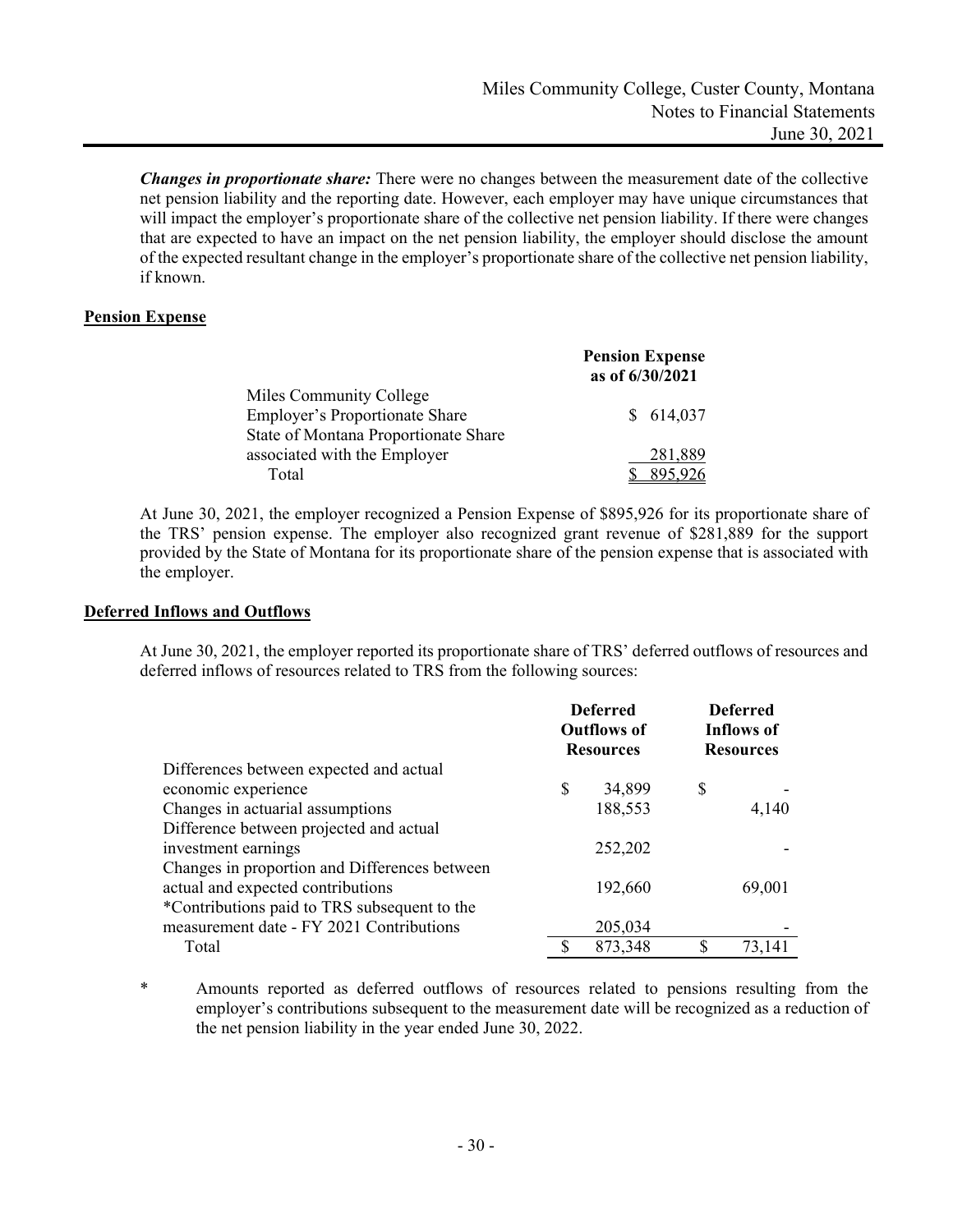Other amounts reported as deferred outflows and inflows of resources related to pensions will be recognized in pension expense as follows:

| <b>Amount of Deferred Outflows (Inflows) to</b><br>be recognized as an increase or (decrease)<br>to Pension Expense |
|---------------------------------------------------------------------------------------------------------------------|
| \$267,705                                                                                                           |
|                                                                                                                     |
| 160,539                                                                                                             |
| 103,634                                                                                                             |
| 63,296                                                                                                              |
|                                                                                                                     |
|                                                                                                                     |
|                                                                                                                     |

#### **Plan Description**

Teachers' Retirement System (TRS or the System) is a mandatory-participation multiple-employer costsharing defined-benefit public pension plan that provides retirement services to individuals employed as teachers, administrators, and in other professional and skilled positions employed in public education in Montana.

The TRS Board is the governing body of the System and the TRS staff administers the system in conformity with the laws set forth in Title 19, chapter 20 of the Montana Code Annotated, and administrative rules set forth in Title 2, chapter 44 of the Administrative Rules of Montana. Additional information pertaining to membership, benefit structure, and prior years' actuarial valuations, as well as links to applicable statutes and administrative rules, may be obtained by visiting the TRS web site at trs.mt.gov.

#### **Summary of Benefits**

Through June 30, 2013, all members enrolled in TRS participated in a single-tiered plan ("Tier One"). Employees with a minimum of 25 years of service or who have reached age 60 with 5 years of service are eligible to receive an annual retirement benefit equal to creditable service years divided by 60 times the average final compensation. Final compensation is the average of the highest three consecutive years of earned compensation. Benefits fully vest after 5 years of creditable service. Vested employees may retire at or after age 50 and receive reduced retirement benefits. Beginning July 1, 2013, new members in TRS participate in a second benefit tier ("Tier Two"), which differs from Tier One as follows:

- Tier Two uses a 5-year average final compensation (as opposed to 3-year AFC in Tier One)
- Tier Two provides for unreduced service retirement benefits at age 60 with 5 years of creditable service or at age 55 with at least 30 years of creditable service (rather than at age 60 with 5 years of service or at any age with creditable service in 25 years in Tier One)
- Tier Two provides for early retirement benefits with 5 years of creditable service at age 55 (rather than age 50 in Tier One)
- Tier Two has a one percent higher normal employee contribution rate (though a temporary 1% supplemental employee contribution rate is also now currently in place for Tier One members), and
- Tier Two provides for an enhanced benefit calculation 1.85% x AFC x years of creditable service - for members retiring with at least 30 years of creditable service and at least 60 years of age (rather than 1.6667 x AFC x years of creditable service)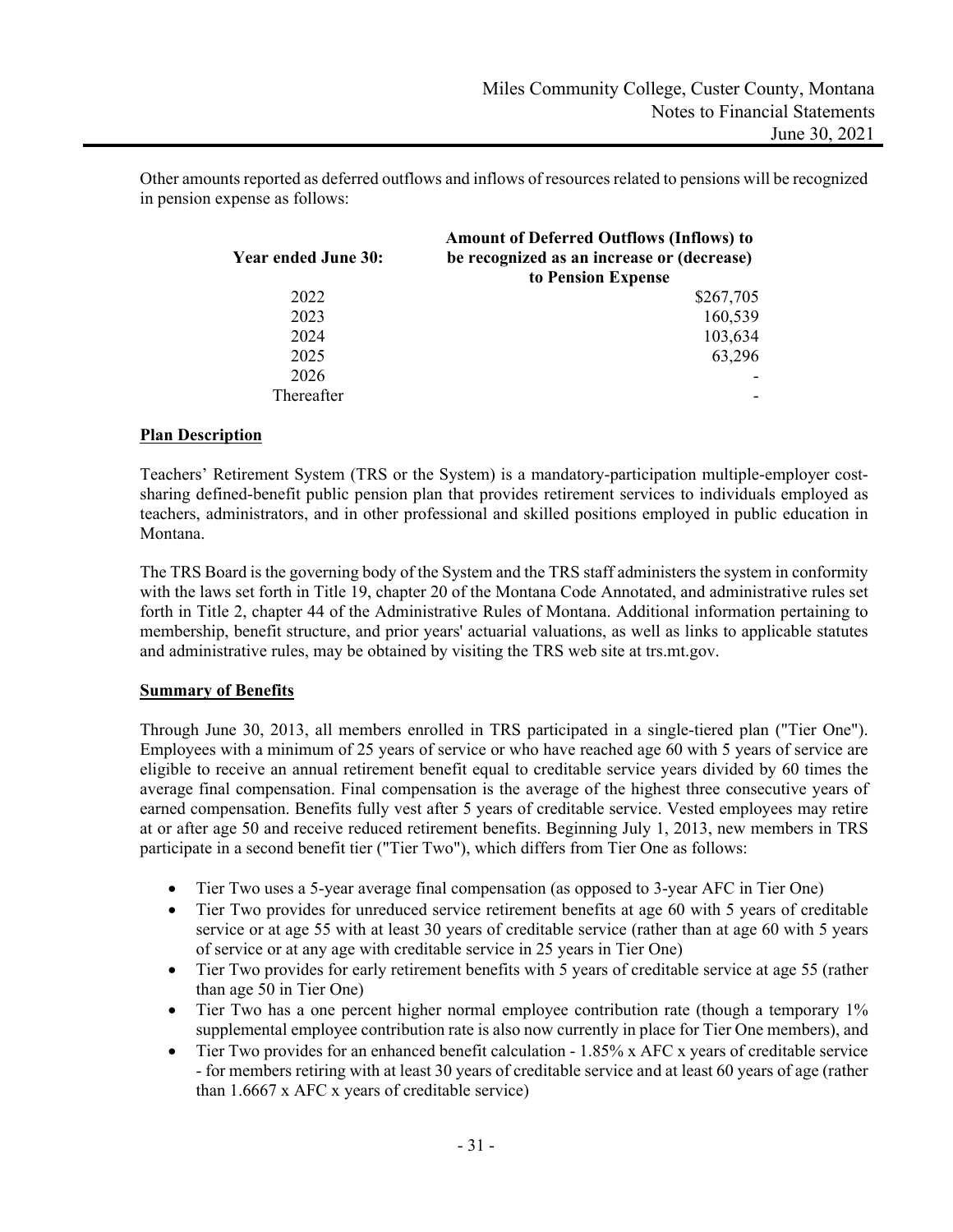A guaranteed annual benefit adjustment (GABA) is payable on January 1st of each calendar year for each retiree who has received at least 36 monthly retirement benefit payments prior to that date. The GABA is applicable to both Tier One and Tier Two members. The GABA for Tier One members is 1.5% of the benefit payable as of January 1st. For Tier Two members the GABA each year may vary from 0.5% to 1.5% based on the retirement system's funding status and the period required to amortize any unfunded accrued actuarial liability as determined in the prior actuarial valuation.

#### **Overview of Contributions**

The System receives a portion of the total required statutory contributions directly from the State for all employers. The employers are considered to be in a special funding situation as defined by GASB 68 and the State is treated as a non-employer contributing entity in TRS. The System receives 2.49% of reportable compensation from the State's general fund for School Districts and Other Employers. The System also receives 0.11% of reportable compensation from the State's general fund for all TRS Employers including State Agency and University System Employers. Finally, the State is also required to contribute \$25 million in perpetuity payable July 1st of each year.

The tables below show the legislated contribution rates for TRS members, employers and the State.

#### **School District and Other Employers**

|                               |         |           |              | Total        |
|-------------------------------|---------|-----------|--------------|--------------|
|                               |         |           |              | employee $&$ |
|                               | Members | Employers | General fund | employer     |
| Prior to July 1, 2007         | 7.15%   | 7.47%     | 0.11%        | 14.73%       |
| July 1, 2007 to June 30, 2009 | 7.15%   | 7.47%     | 2.11%        | 16.73%       |
| July 1, 2009 to June 30, 2013 | 7.15%   | 7.47%     | 2.49%        | 17.11%       |
| July 1, 2013 to June 30, 2014 | 8.15%   | 8.47%     | 2.49%        | 19.11%       |
| July 1, 2014 to June 30, 2015 | 8.15%   | 8.57%     | 2.49%        | 19.21%       |
| July 1, 2015 to June 30, 2016 | 8.15%   | 8.67%     | 2.49%        | 19.31%       |
| July 1, 2016 to June 30, 2017 | 8.15%   | 8.77%     | 2.49%        | 19.41%       |
| July 1, 2017 to June 30, 2018 | 8.15%   | 8.87%     | 2.49%        | 19.51%       |
| July 1, 2018 to June 30, 2019 | 8.15%   | 8.97%     | 2.49%        | 19.61%       |
| July 1, 2019 to June 30, 2020 | 8.15%   | 9.07%     | 2.49%        | 19.71%       |
| July 1, 2020 to June 30, 2021 | 8.15%   | 9.17%     | 2.49%        | 19.81%       |
| July 1, 2021 to June 30, 2022 | 8.15%   | 9.27%     | 2.49%        | 19.91%       |
| July 1, 2022 to June 30, 2023 | 8.15%   | 9.37%     | 2.49%        | 20.01%       |
| July 1, 2023 to June 30, 2024 | 8.15%   | 9.47%     | 2.49%        | 20.11%       |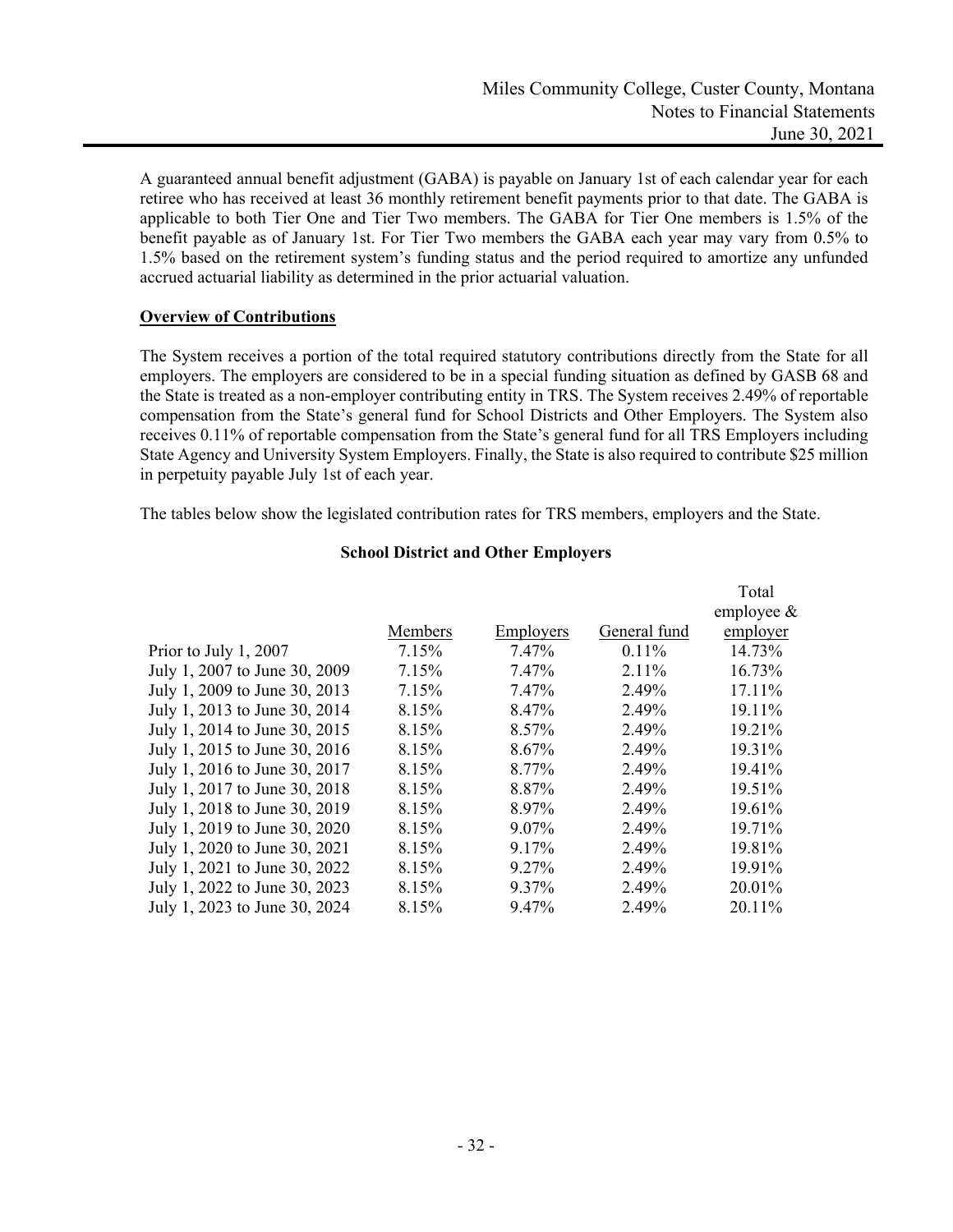$T_{\text{max}}$ 

#### **State and University Employers**

|         |           |              | a otal       |
|---------|-----------|--------------|--------------|
|         |           |              | employee $&$ |
| Members | Employers | General fund | employer     |
| 7.15%   | 7.47%     | $0.11\%$     | 14.73%       |
| 7.15%   | 9.47%     | 0.11%        | 16.73%       |
| 7.15%   | 9.85%     | $0.11\%$     | 17.11\%      |
| 8.15%   | 10.85%    | 0.11%        | 19.11%       |
| 8.15%   | 10.95%    | $0.11\%$     | 19.21%       |
| 8.15%   | 11.05%    | $0.11\%$     | 19.31%       |
| 8.15%   | 11.15%    | $0.11\%$     | 19.41%       |
| 8.15%   | 11.25%    | 0.11%        | 19.51%       |
| 8.15%   | 11.35%    | $0.11\%$     | 19.61%       |
| 8.15%   | 11.45%    | $0.11\%$     | 19.71%       |
| 8.15%   | 11.55%    | $0.11\%$     | 19.81%       |
| 8.15%   | 11.65%    | $0.11\%$     | 19.91%       |
| 8.15%   | 11.75%    | $0.11\%$     | 20.01%       |
| 8.15%   | 11.85%    | $0.11\%$     | 20.11%       |
|         |           |              |              |

#### **TRS Stand-Alone Statements**

TRS' stand-alone financial statements, actuarial valuations and experience studies can be found online at https://trs.mt.gov/TrsInfo/NewsAnnualReports

#### **Actuarial Assumptions**

The Total Pension Liability as of June 30, 2020, is based on the results of an actuarial valuation date of July 1, 2020. There were several significant assumptions and other inputs used to measure the total pension liability. The actuarial assumptions used in the July 1, 2020, valuation was based on the results of the last actuarial experience study, dated May 3, 2018. Among those assumptions were the following:

| • Total Wage Increases*                        | 3.25%-7.76% for Non-University   |  |  |
|------------------------------------------------|----------------------------------|--|--|
|                                                | Members and 4.25% for University |  |  |
|                                                | <b>Members</b>                   |  |  |
| • Investment Return                            | 7.34%                            |  |  |
| • Price Inflation                              | $2.40\%$                         |  |  |
| $\mathbf{r}$ and $\mathbf{r}$ and $\mathbf{r}$ |                                  |  |  |

- Postretirement Benefit Increases
	- Tier One Members: If the retiree has received benefits for at least 3 years, the retirement allowance will be increased by 1.5% on January 1st.
	- Tier Two Members, the retirement allowance will be increased by an amount equal to or greater than 0.5% but no more than 1.5% if the most recent actuarial valuation shows the System to be at least 90% funded and the provision of the increase is not projected to cause the funded ratio to be less than 85%.
- Mortality among contributing members, service retired members, and beneficiaries
	- For Males and Females: RP-2000 Healthy Combined Mortality Table projected to 2022 adjusted for partial credibility setback for two years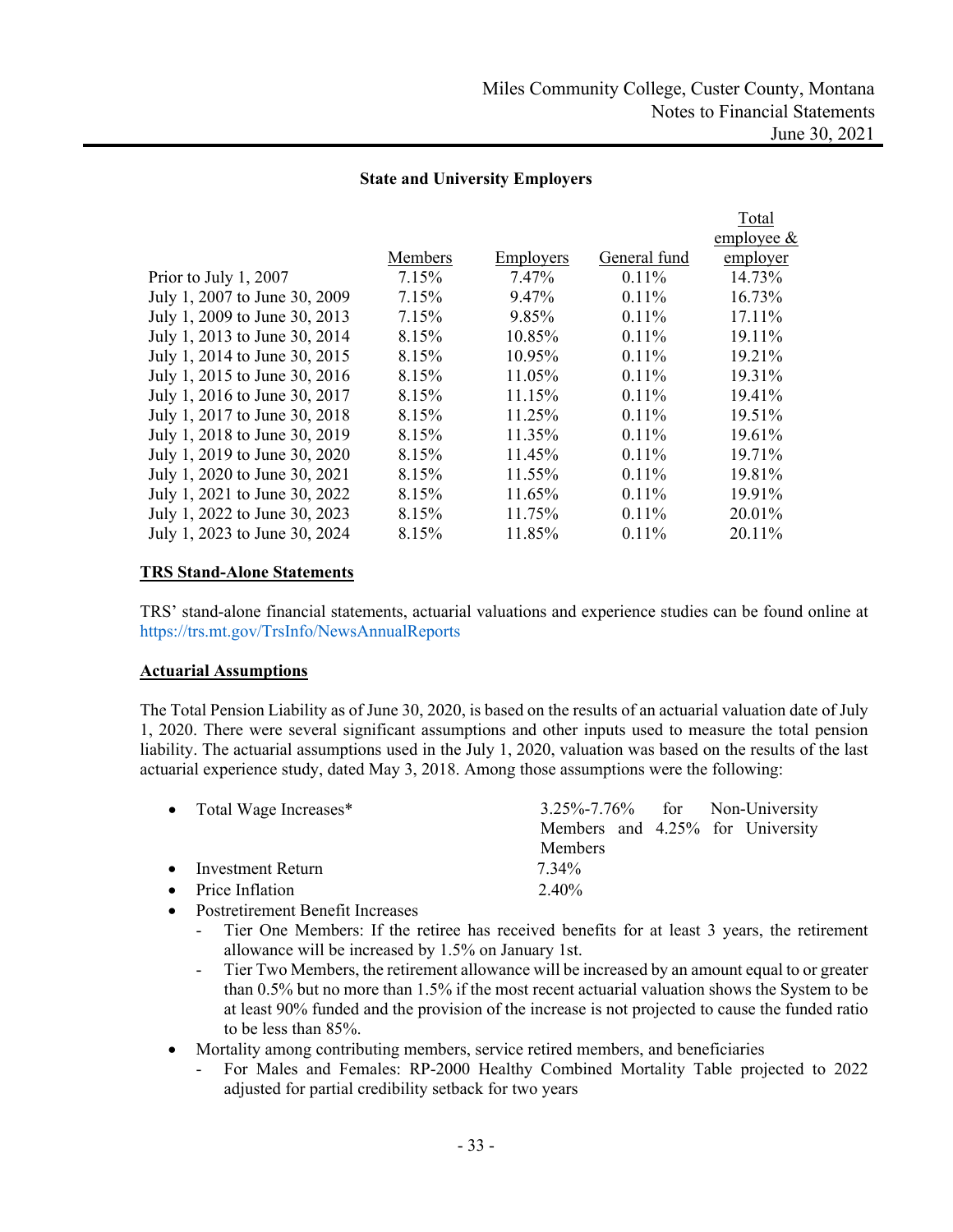- Mortality among disabled members
	- For Males: RP 2000 Disabled Mortality Table, set back three years, with mortality improvements projected by Scale BB to 2022.
	- For Females: RP 2000 Disabled Mortality Table, set forward two years, with mortality improvements projected by Scale BB to 2022

\*Total Wage Increases include 3.25% general wage increase assumption

#### **Discount Rate**

The discount rate used to measure the total pension liability was 7.34%. The projection of cash flows used to determine the discount rate assumed that contributions from participating plan members, employers, and non-employer contributing entities will be made based on the Board's funding policy, which establishes the contractually required rates under Montana Code Annotated. In addition to the contributions the State general fund will contribute \$25 million annually to the System payable July 1st of each year. Based on those assumptions, the System's fiduciary net position was projected to be adequate to make all the projected future benefit payments of current plan members through the year 2124. Therefore, the long-term expected rate of return on pension plan investments was applied to all periods of projected benefit payments to determine the total pension liability**.** No municipal bond rate was incorporated in the discount rate.

#### **Target Allocations**

|                             |                     | Long-Term             |
|-----------------------------|---------------------|-----------------------|
| <b>Asset Class</b>          | <b>Target Asset</b> | <b>Expected Real</b>  |
|                             | <b>Allocation</b>   | <b>Rate of Return</b> |
| Domestic Equity             | 30.00%              | $6.19\%$              |
| <b>International Equity</b> | 16.00%              | $6.92\%$              |
| Private Equity              | 14.00%              | 10.37%                |
| <b>Natural Resources</b>    | $4.00\%$            | $3.43\%$              |
| Real Estate                 | 9.00%               | 5.74%                 |
| Core Fixed Income           | 20.00%              | $1.57\%$              |
| Non-Core Fixed Income       | 5.00%               | $3.97\%$              |
| Cash                        | 2.00%               | $0.11\%$              |
|                             | 100.00%             |                       |

The long-term capital market assumptions published in the *Survey of Capital Market Assumptions 2020 Edition* by Horizon Actuarial Service, LLC, yield a median real return of 4.94%. Assumed inflation is based on the intermediate inflation assumption of 2.4% in the 2020 OASDI Trustees Report used by the Chief Actuary for Social Security to produce 75-year cost projections. Combining these two results yields a nominal return of 7.34%.

#### **Sensitivity Analysis**

|                                                       | 1.0% Decrease | <b>Current Discount</b> | 1.0% Increase |
|-------------------------------------------------------|---------------|-------------------------|---------------|
|                                                       | $(6.34\%)$    | Rate $(7.34\%)$         | $(8.34\%)$    |
| The Employer's proportion<br>of Net Pension Liability | \$4,793,417   | \$3,600,094             | \$2,601,683   |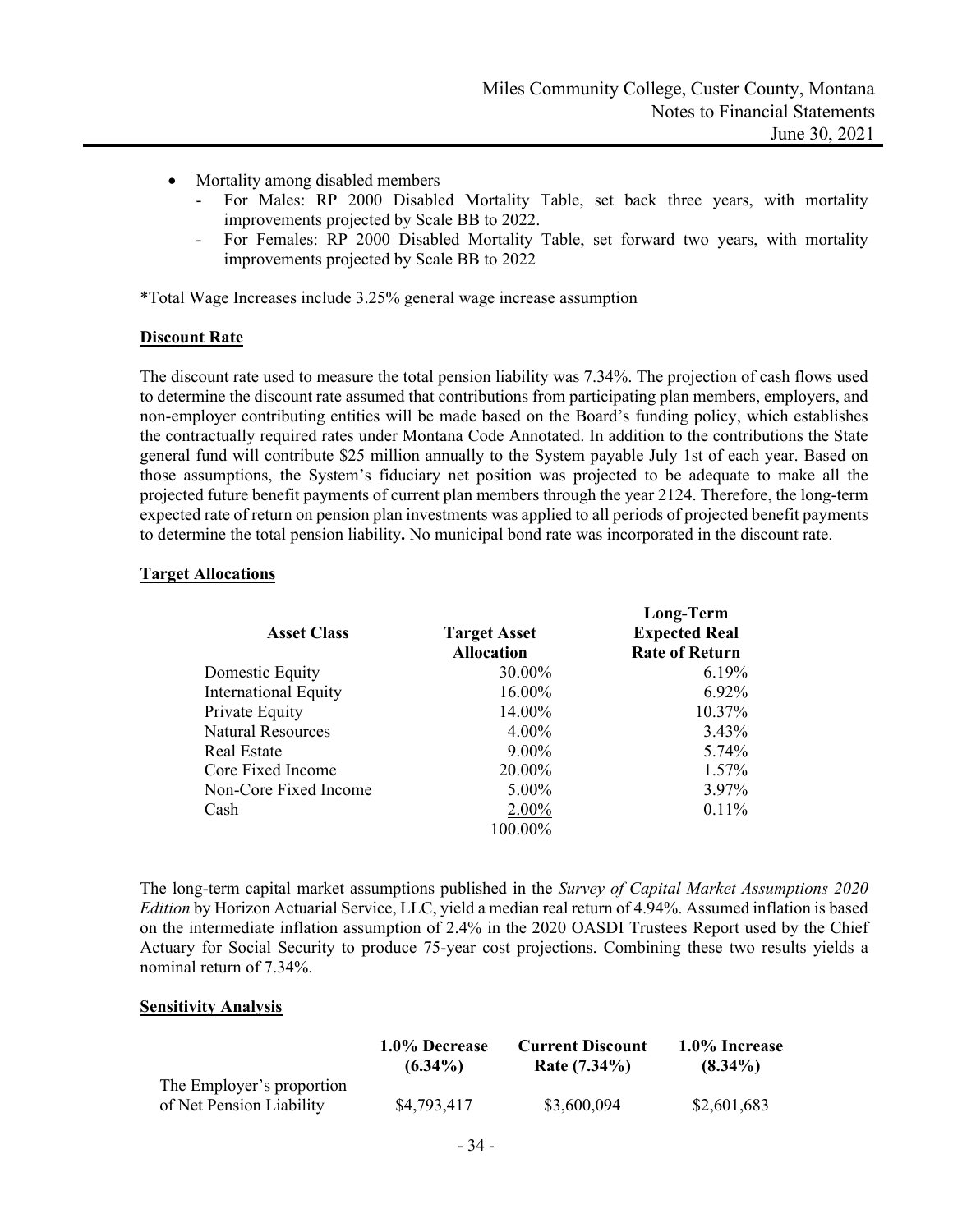In accordance with GASB 68 regarding the disclosure of the sensitivity of the net pension liability to changes in the discount rate, the above table presents the net pension liability calculated using the discount rate of 7.34%, as well as what the net pension liability would be if it were calculated using a discount rate that is  $1.00\%$  lower  $(6.34\%)$  or  $1.00\%$  higher  $(8.34\%)$  than the current rate.

#### **Summary of Significant Accounting Policies**

The Teachers' Retirement System prepares its financial statements using the accrual basis of accounting. For the purposes of measuring the Net Pension Liability, deferred inflows of resources and deferred outflows of resources related to pensions, pension expense, information about the fiduciary net position of the Teachers' Retirement System (TRS) and additions to/deductions from TRS's fiduciary net position have been determined on the same accrual basis as they are reported by TRS. For this purpose, plan contributions are recognized as of employer payroll paid dates and benefit payments and refunds are recognized when due and payable in accordance with the benefit terms. Investments are reported at fair value. TRS adheres to all applicable Governmental Accounting Standards Board (GASB) statements.

TRS' stand-alone financial statements, actuarial valuations and experience studies can be found online at https://trs.mt.gov/TrsInfo/NewsAnnualReports

#### **NOTE 8 PERS RETIREMENT PLAN**

In accordance with GASB Statement 68, *Accounting and Financial Reporting for Pensions*, employers and the non-employer contributing entity are required to recognize and report certain amounts associated with participation in the Public Employees' Retirement System Defined Benefit Retirement Plan (the Plan). This includes the proportionate share of the collective Net Pension Liability; Pension Expense; and Deferred Outflows and Deferred Inflows of Resources associated with pensions. Employers are provided guidance in GASB Statement 68, paragraph 74, where pension amounts must be combined as a total or aggregate for reporting, whether provided through cost-sharing, single-employer, or agent plans. This report provides information for employers who are using a June 30, 2020, measurement date for the 2021 reporting. If an employer's fiscal year end is after June 30th, the employer will not use the measurements shown in this report but will need to wait for the measurement date as of June 30, 2021.

#### **Summary of Significant Accounting Policies**

MPERA prepared financial statements using the accrual basis of accounting. The same accrual basis was used by MPERA for the purposes of determining the Net Pension Liability (NPL); Deferred Outflows of Resources and Deferred Inflows of Resources related to pensions; Pension Expense; the Fiduciary Net Position; and Additions to or Deductions from Fiduciary Net Position. Member contributions are recognized in the period in which contributions are due. Employer contributions are recognized when due and the employer has made a formal commitment to provide the contributions. Revenues are recognized in the accounting period they are earned and become measurable. Benefit payments and refunds are recognized in the accounting period in which they are due and payable in accordance with the benefit terms. Expenses are recognized in the period incurred. Investments are reported at fair value. MPERA adhered to all accounting principles generally accepted by the United States of America. MPERA applied all applicable pronouncements of the Governmental Accounting Standards Board (GASB).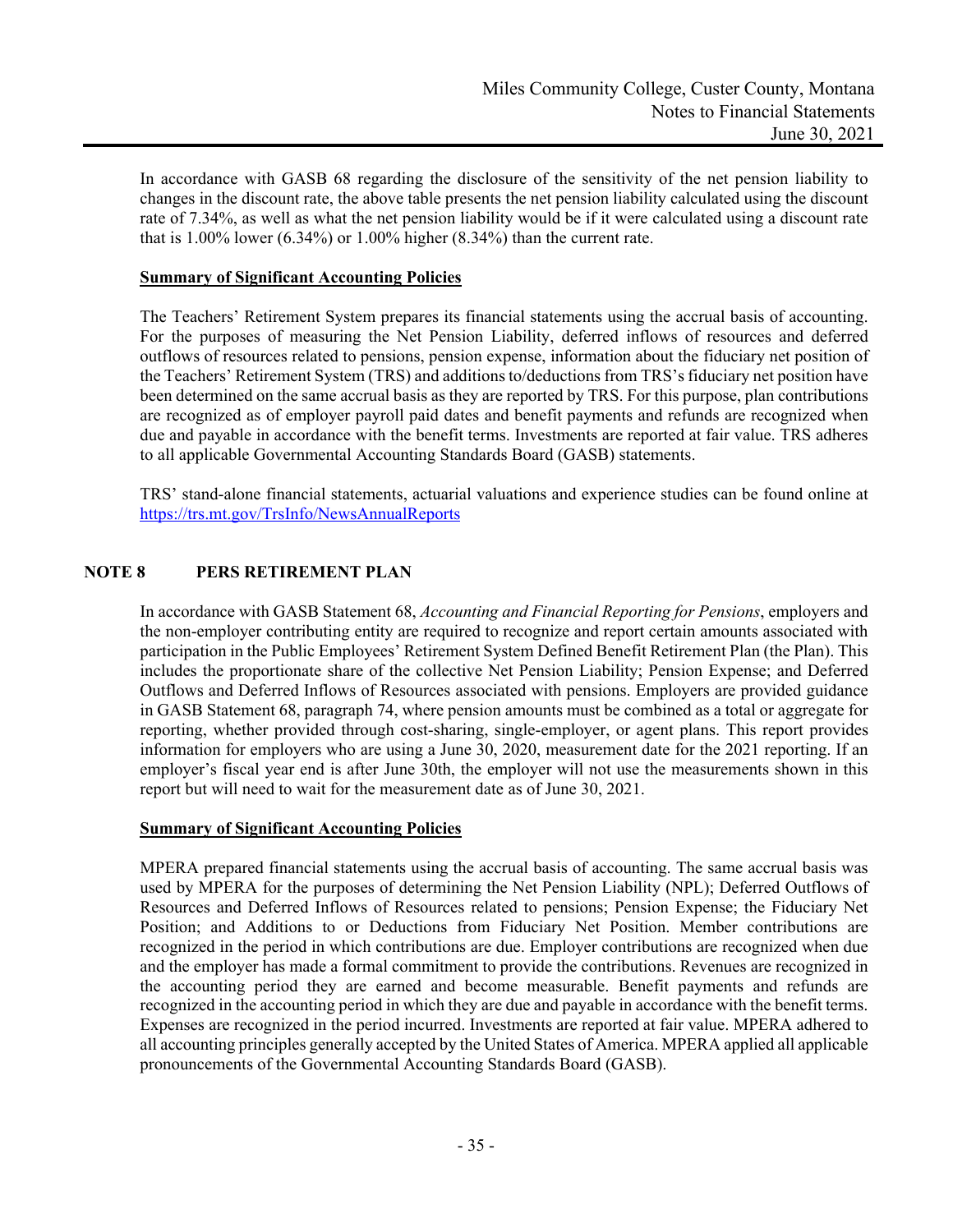#### **General Information about the Pension Plan**

*Plan Description:* The PERS-Defined Benefit Retirement Plan (DBRP), administered by the Montana Public Employee Retirement Administration (MPERA), is a multiple-employer, cost-sharing plan established July 1, 1945, and governed by Title 19, chapters 2 & 3, Montana Code Annotated (MCA). This plan provides retirement benefits to covered employees of the State, and local governments, and certain employees of the Montana University System, and school districts. Benefits are established by state law and can only be amended by the Legislature.

All new members are initially members of the PERS-DBRP and have a 12-month window during which they choose to remain in the PERS-DBRP or join the PERS-DCRP by filing an irrevocable election. Members may not be participants of both the *defined benefit* and *defined contribution* retirement plans. All new members from the universities also have a third option to join the university system's Montana University System Retirement Program (MUS-RP).

*Benefits provided – 76b:* The PERS-DBRP provides retirement, disability, and death benefits to plan members and their beneficiaries. Benefits are based on eligibility, years of service, and highest average compensation (HAC). Member rights are vested after five years of service.

#### **Service retirement:**

- $\bullet$  Hired prior to July 1, 2011:
	- o Age 60, 5 years of membership service
	- o Age 65, regardless of membership service
	- o Any age, 30 years of membership service
- Hired on or after July 1, 2011:
	- o Age 65, 5 years of membership service
	- o Age 70, regardless of membership service

#### **Early Retirement:**

- Hired prior to July 1, 2011:
	- o Age 50, 5 years of membership service
	- o Any age, 25 years of membership service
- Hired on or after July 1, 2011:
	- o Age 55, 5 years of membership service

**Second Retirement:** (requires returning to PERS-covered employer or PERS service)

- Retired before January 1, 2016, and accumulate less than 2 years additional service credit or retired on or after January 1, 2016, and accumulate less than 5 years additional service credit:
	- $\circ$  A refund of member's contributions plus return interest (currently 2.02% effective July 1, 2018).
	- o No service credit for second employment;
	- o Start the same benefit amount the month following termination; and
	- o Guaranteed Annual Benefit Adjustment (GABA) starts again in the January immediately following the second retirement.
- Retired before January 1, 2016, and accumulate at least 2 years of additional service credit:
	- o A recalculated retirement benefit based on provisions in effect after the initial retirement; and
	- o GABA starts on the recalculated benefit in the January after receiving the new benefit for 12 months.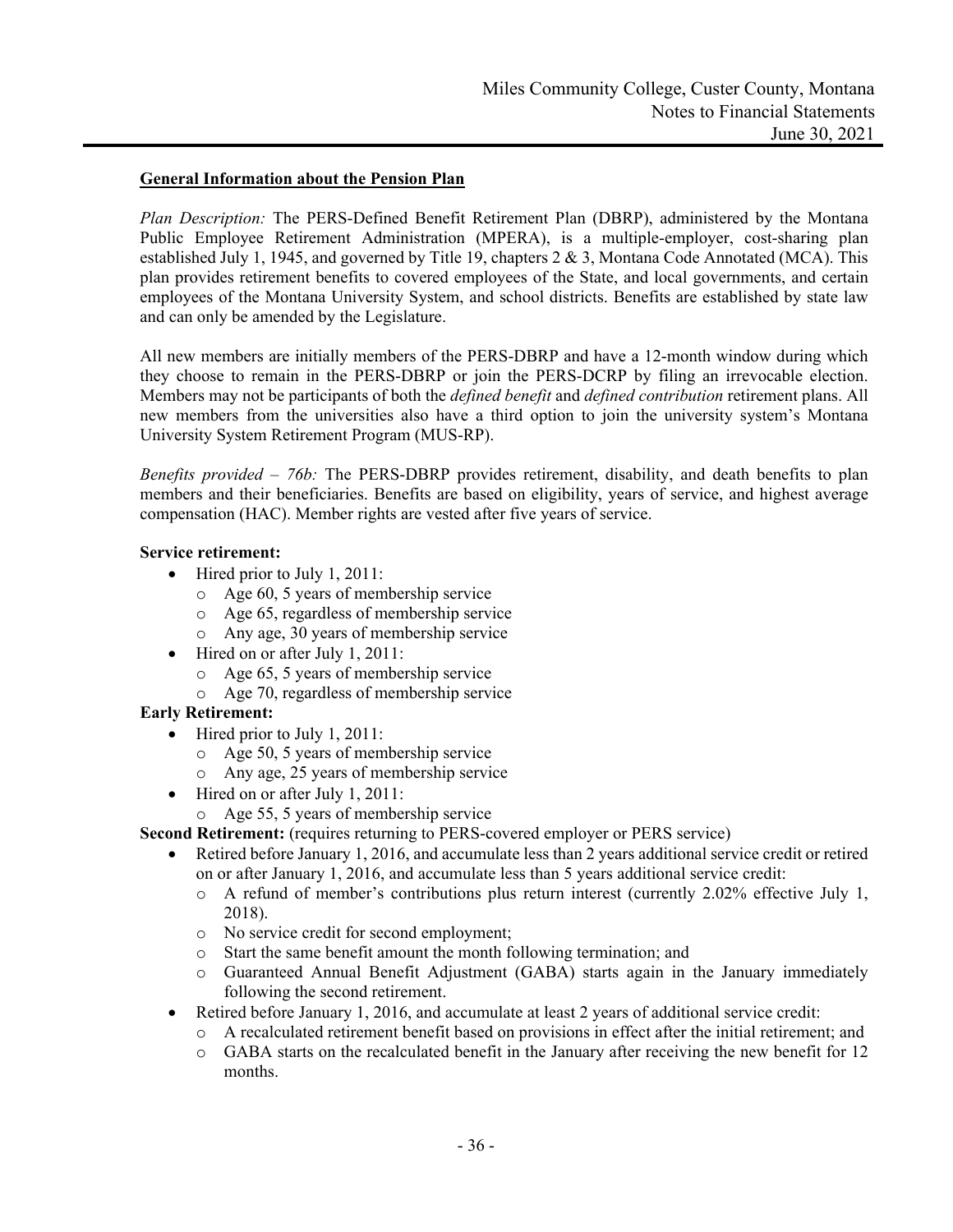- Retired on or after January 1, 2016, and accumulate 5 or more years of service credit:
	- o The same retirement as prior to the return to service;
	- o A second retirement benefit as prior to the second period of service based on laws in effect upon the rehire date; and
	- o GABA starts on both benefits in the January after receiving the original and the new benefit for 12 months.

#### **Member's highest average compensation (HAC)**

- Hired prior to July 1, 2011, highest average compensation during any consecutive 36 months;
- $\bullet$  Hired on or after July 1, 2011 highest average compensation during any consecutive 60 months.

#### **Compensation Cap**

 $\bullet$  Hired on or after July 1, 2013 – 110% annual cap on compensation considered as a part of a member's highest average compensation.

#### **Monthly benefit formula**

- Members hired prior to July 1, 2011
	- o Less than 25 years of membership service: 1.785% of HAC per year of service credit;
	- o 25 years of membership service or more: 2% of HAC per year of service credit.
- Members hired on or after July 1, 2011
	- o Less than 10 years of membership service: 1.5% of HAC per year of service credit;
	- o 10 years or more, but less than 30 years of membership service: 1.785% of HAC per year of service credit;
	- o 30 years or more of membership service: 2% of HAC per year of service credit.

#### **Guaranteed Annual Benefit Adjustment (GABA)**

After the member has completed 12 full months of retirement, the member's benefit increases by the applicable percentage (provided below) each January, **inclusive** of all other adjustments to the member's benefit.

- 3.0% for members hired **prior to** July 1, 2007
- 1.5% for members hired between July 1, 2007, and June 30, 2013
- Members hired on or after July 1, 2013:
	- (a) 1.5% for each year PERS is funded at or above 90%;
	- (b) (1.5% reduced by 0.1% for each 2.0% PERS is funded below 90%; and
	- (c) 0% whenever the amortization period for PERS is 40 years or more.

*Contributions:* The state Legislature has the authority to establish and amend contribution rates. Member and employer contribution rates are specified by Montana Statute and are a percentage of the member's compensation. Contributions are deducted from each member's salary and remitted by participating employers.

*Special Funding*: The state of Montana, as the non-employer contributing entity, paid to the Plan, additional contributions that qualify as *special funding*. Those employers who received *special funding* are all participating employers.

*Not Special Funding:* Per Montana law, state agencies and universities paid their own additional contributions. The employer paid contributions are *not* accounted for as special funding for state agencies and universities but are reported as employer contributions.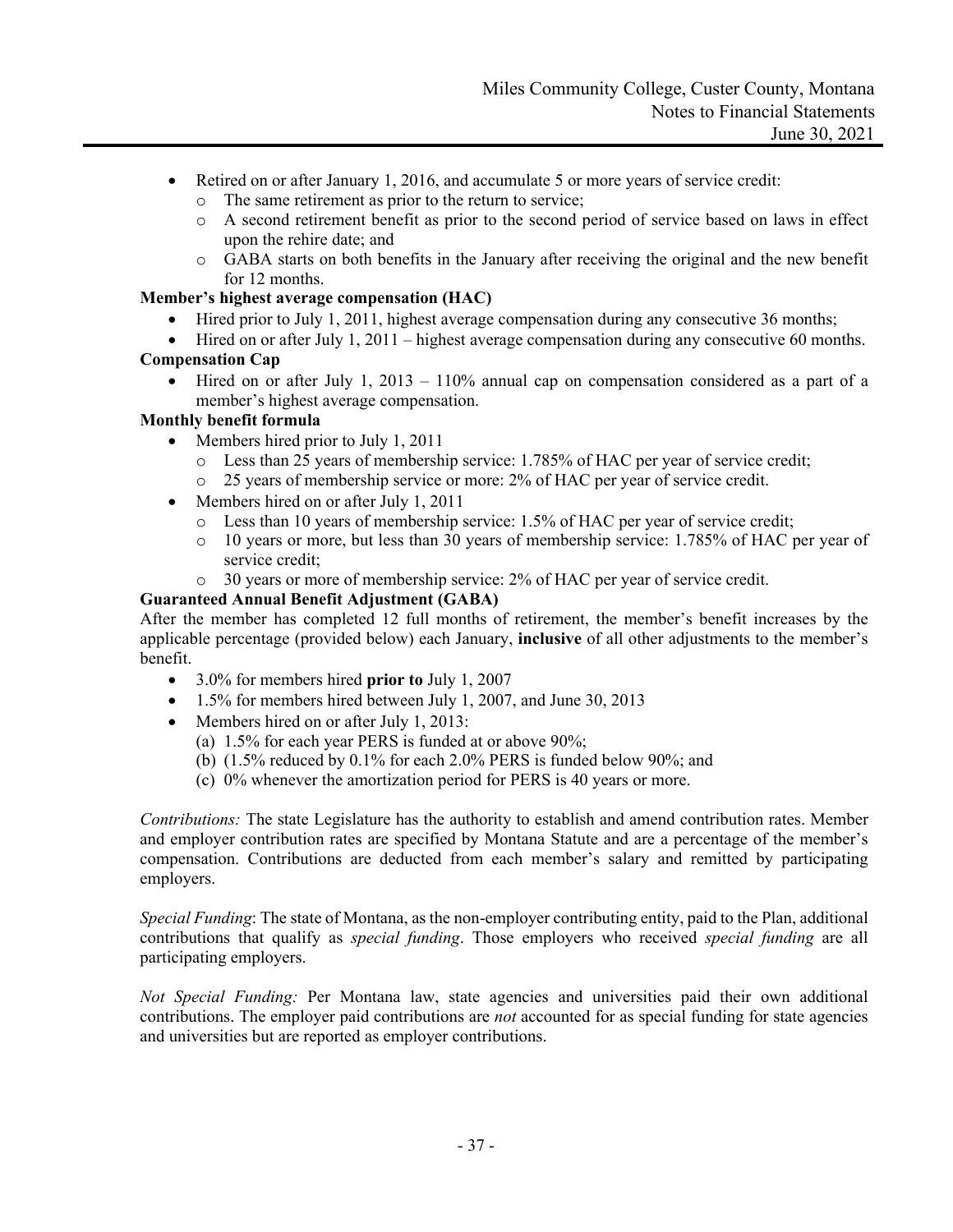|           |              | <b>Member</b> | State &             |
|-----------|--------------|---------------|---------------------|
|           | <b>Hired</b> | <b>Hired</b>  | <b>Universities</b> |
|           | $<$ 07/01/11 | >07/01/11     | <b>Employer</b>     |
| 2021      | 7.900\%      | 7.900\%       | 8.870\%             |
| 2020      | 7.900\%      | 7.900%        | 8.770%              |
| 2019      | 7.900%       | 7.900%        | 8.670%              |
| 2018      | 7.900\%      | 7.900\%       | 8.570\%             |
| 2017      | 7.900\%      | 7.900\%       | 8.470\%             |
| 2016      | 7.900\%      | 7.900%        | 8.370\%             |
| 2015      | 7.900\%      | 7.900\%       | 8.270\%             |
| 2014      | 7.900\%      | 7.900\%       | 8.170\%             |
| 2012-2013 | $6.900\%$    | 7.900%        | 7.170%              |
| 2010-2011 | $6.900\%$    |               | 7.170%              |
| 2008-2009 | 6.900%       |               | 7.035%              |
| 2000-2007 | $6.900\%$    |               | $6.900\%$           |
|           |              |               |                     |

Member and employer contribution rates are shown in the table below.

- 1. Member contributions to the system of 7.9% are temporary and will be decreased to 6.9% on January 1 following actuary valuation results that show the amortization period has dropped below 25 years and would remain below 25 years following the reduction of both the additional employer and additional member contribution rates.
- 2. Employer contributions to the system:
	- a. Effective July 1, 2014, following the 2013 Legislative session, PERS-employer contributions increase an additional 0.1% a year and will continue over 10 years through 2024. The additional employer contributions including the 0.27% added in 2007 and 2009, will terminate on January 1 following actuary valuation results that show the amortization period has dropped below 25 years and would remain below the 25 years following the reduction of both the additional employer and additional member contributions rates.
	- b. Effective July 1, 2013, employers are required to make contributions on working retirees' compensation. Member contributions for working retirees are not required.
	- c. The portion of employer contributions allocated to the Plan Choice Rate (PCR) are included in the employers reporting. The PCR was paid off effective March 2016 and the contributions previously directed to the PCR are now directed to member accounts.
- 3. Non-Employer Contributions:
	- a. Special Funding
		- i. The state contributed 0.1% of members' compensation on behalf of local government entities.
		- ii. The state contributed 0.37% of members' compensation on behalf of school district entities.
	- iii. The state contributed a Statutory Appropriation from the General Fund of \$33,951,150.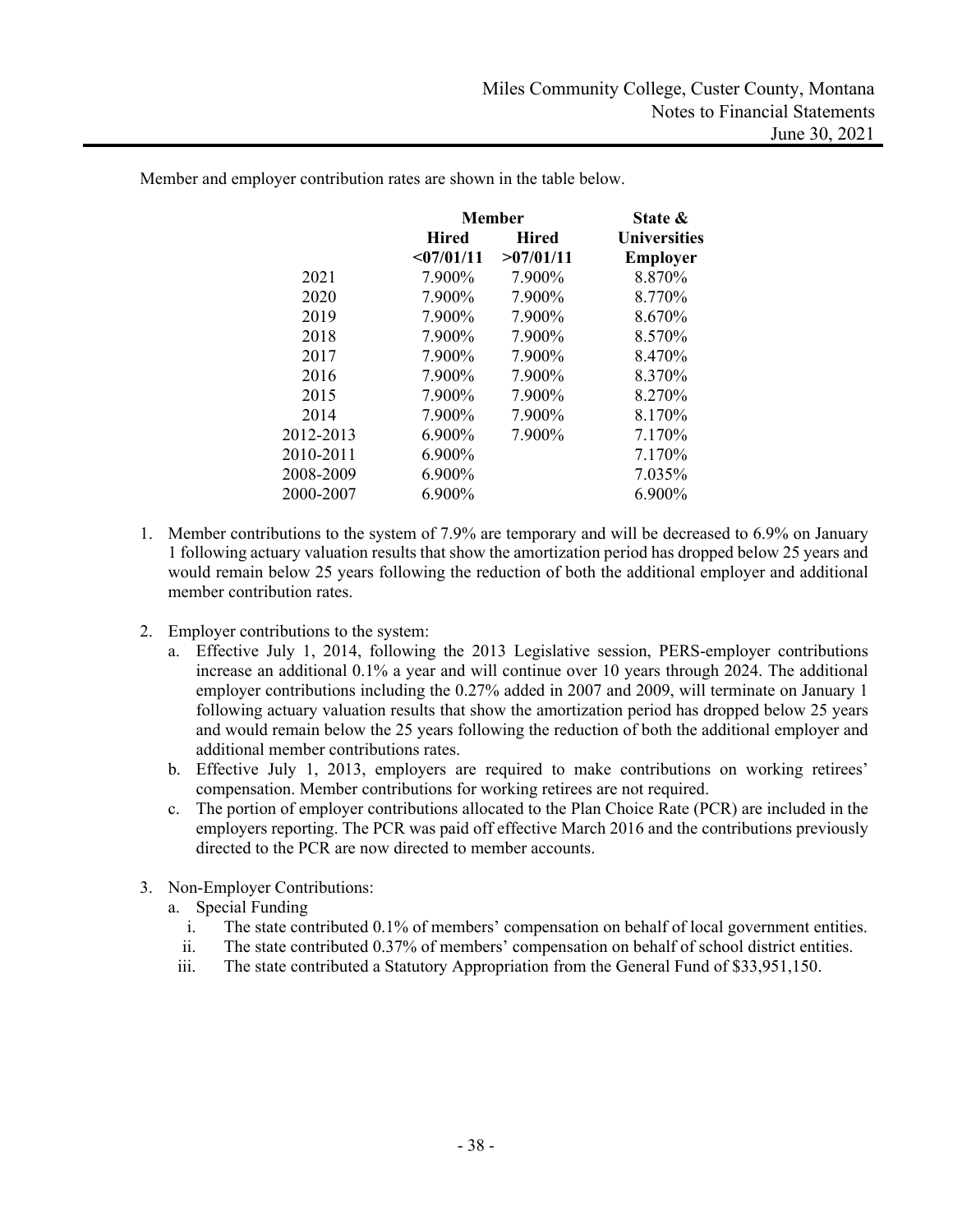#### **Pension Liabilities, Pension Expense, and Deferred Outflows of Resources and Deferred Inflows of Resources Related to Pensions**

GASB Statement 68 allows a measurement date of up to 12 months before the employer's fiscal year-end can be utilized to determine the Plan's TPL. The basis for the TPL as of June 30, 2020, was determined by taking the results of the June 30, 2019, actuarial valuation and applying standard roll forward procedures. The roll forward procedure uses a calculation that adds the annual normal cost (also called the service cost), subtracts the actual benefit payments and refunds for the plan year, and then applies the expected investment rate of return for the year. The roll forward procedure will include the effects of any assumption changes and legislative changes. The update procedures are in conformity with Actuarial Standards of Practice issued by the Actuarial Standards Board.

The Total Pension Liability (TPL) minus the Fiduciary Net Position equals the Net Pension Liability (NPL). The proportionate shares of the employer's and the state of Montana's NPL for June 30, 2020, and 2019, are displayed below. The employer's proportionate share equals the ratio of the employer's contributions to the sum of all employer and non-employer contributions during the measurement period. The state's proportionate share for a particular employer equals the ratio of the contributions for the particular employer to the total state contributions paid. The employer recorded a liability of \$1,633,518 and the employer's proportionate share was 0.061918 percent.

| <b>Net Pension</b><br><b>Liability as</b><br>of 6/30/2020 | <b>Net Pension</b><br>Liability as of<br>6/30/2019 | Percent of<br><b>Collective</b><br><b>NPL</b> as of<br>6/30/2020 | Percent of<br><b>Collective</b><br><b>NPL</b> as of<br>6/30/2019 | Change in<br>Percent of<br><b>Collective</b><br>NPL |
|-----------------------------------------------------------|----------------------------------------------------|------------------------------------------------------------------|------------------------------------------------------------------|-----------------------------------------------------|
|                                                           |                                                    |                                                                  |                                                                  |                                                     |
| \$1,633,518                                               | \$1,386,537                                        | 0.061918%                                                        | 0.066332%                                                        | $(0.004414)\%$                                      |
|                                                           |                                                    |                                                                  |                                                                  |                                                     |
|                                                           |                                                    |                                                                  |                                                                  |                                                     |
| 516,521                                                   | 452,060                                            | 0.019578%                                                        | 0.021626%                                                        | $(0.002048)\%$                                      |
| \$2,150,039                                               | \$1,838,597                                        | 0.081496%                                                        | 0.087958%                                                        | $(0.006462)\%$                                      |
|                                                           |                                                    |                                                                  |                                                                  |                                                     |

*Changes in actuarial assumptions and methods:* The following changes in assumptions or other inputs were made that affected the measurement of the TPL.

- 1. The discount rate was lowered from 7.65% to 7.34%
- 2. The investment rate of return was lowered from 7.65% to 7.34%
- 3. The inflation rate was reduced from 2.75% to 2.40%

*Changes in benefit terms:* There have been no changes in benefit terms since the previous measurement date.

*Changes in proportionate share:* There were no changes between the measurement date of the collective NPL and the employer's reporting date that are expected to have a significant effect on the employer's proportionate share of the collective NPL. However, each employer may have unique circumstances that will impact the employer's proportionate share of the collective net pension. If there were changes that are expected to have an impact on the net pension liability, the employer should disclose the amount of the expected resultant change in the employer's proportionate share of the collective net pension liability, if known.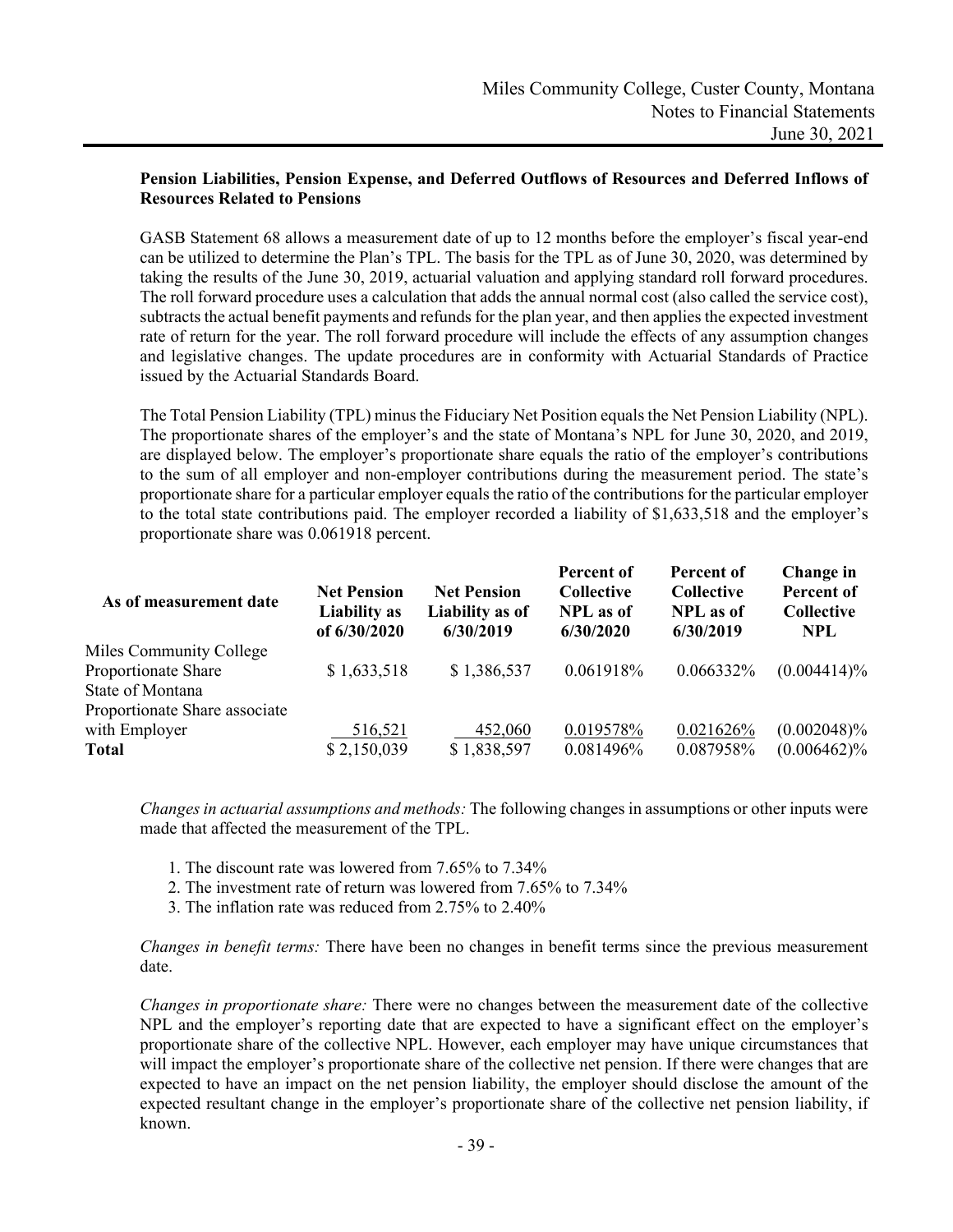*Pension Expense:* At June 30, 2020, the employer recognized \$153,959 for its proportionate share of the Plan's pension expense. The employer also recognized grant revenue of \$84,473 for the state of Montana proportionate share of the pension expense associated with the employer.

| <b>Pension Expense</b><br>as of 6/30/2020 |
|-------------------------------------------|
| \$153,959                                 |
| 84.473<br>x.432                           |
|                                           |

*Recognition of Deferred Inflows and Outflows:* At June 30, 2020, the employer reported its proportionate share of the Plan's deferred outflows of resources and deferred inflows of resources from the following sources:

|                                       | <b>Deferred</b><br><b>Outflows of</b> | <b>Deferred</b><br>Inflows of |
|---------------------------------------|---------------------------------------|-------------------------------|
|                                       | <b>Resources</b>                      | <b>Resources</b>              |
| Expected vs. Actual Experience        | 26,368<br>S                           | 46,705                        |
| Projected Investment Earnings vs.     |                                       |                               |
| <b>Actual Investment Earnings</b>     | 141,448                               |                               |
| Changes in Assumptions                | 113,115                               |                               |
| Changes in Proportion and Differences |                                       |                               |
| Between Employer Contributions and    |                                       |                               |
| *Proportionate Share of Contributions |                                       | 153,343                       |
| Employer Contributions Subsequent     |                                       |                               |
| to the Measurement Date               | 95,004                                |                               |
| <b>Total</b>                          | 375,935                               | 200,048                       |

\* Amounts reported as deferred outflows of resources related to pensions resulting from the employer's contributions subsequent to the measurement date will be recognized as a reduction of the net pension liability in the year ended June 30, 2022.

Other amounts reported as deferred outflows and inflows of resources related to pensions are recognized in the employer's pension expense as follows:

| <b>For the Measurement</b><br>Year ended June 30: | <b>Recognition of Deferred</b><br><b>Outflows and Deferred</b><br>Inflows in future years as<br>an increase or (decrease) to<br><b>Pension Expense</b> |  |  |
|---------------------------------------------------|--------------------------------------------------------------------------------------------------------------------------------------------------------|--|--|
| 2021                                              | (64, 420)                                                                                                                                              |  |  |
| 2022                                              | 60,541                                                                                                                                                 |  |  |
| 2023                                              | 49,423                                                                                                                                                 |  |  |
| 2024                                              | 35,339                                                                                                                                                 |  |  |
| Thereafter                                        |                                                                                                                                                        |  |  |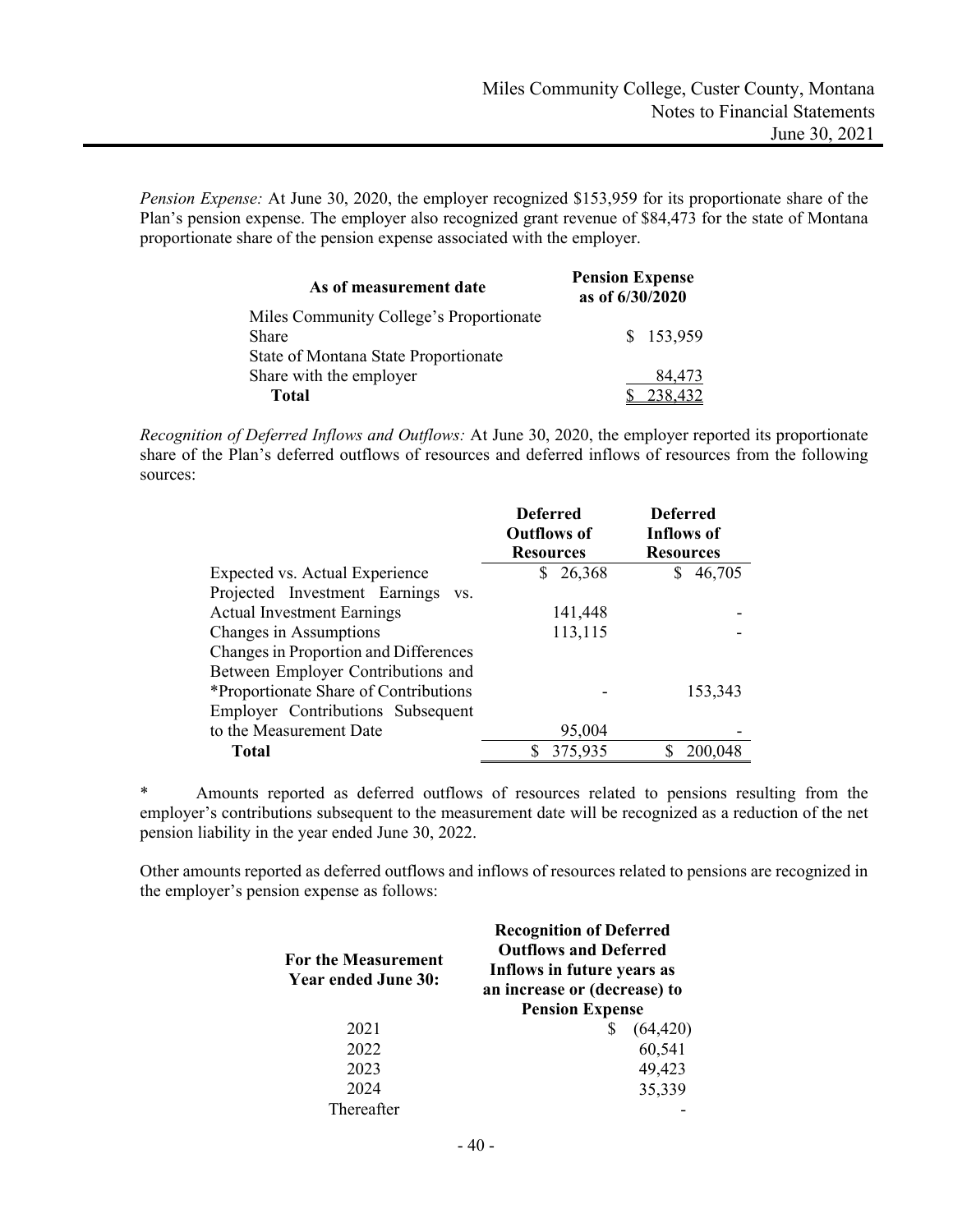*Actuarial Assumptions:* The total pension liability in the June 30, 2020, actuarial valuation was determined using the following actuarial assumptions.

| Investment Return (net of admin expense)                          | 7.34%                      |
|-------------------------------------------------------------------|----------------------------|
| Admin Expense as % of Payroll                                     | 0.30%                      |
| General Wage Growth*                                              | 3.50%                      |
| *includes Inflation at                                            | 2.40%                      |
| Merit Increases                                                   | 0% to 4.80%                |
| <b>Postretirement Benefit Increases</b>                           |                            |
| Guaranteed Annual Benefit Adjustment (GABA) each January          |                            |
| After the member has completed 12 full months of retirement,<br>٠ |                            |
| the member's benefit increases by the applicable percentage       |                            |
| (provided below) each January, inclusive of all other             |                            |
| adjustments to the member's benefit.                              |                            |
| Members hired prior to July 1, 2007<br>$\circ$                    | 3.0%                       |
| Members hired between July 1, 2007 & June 30, 2013<br>$\circ$     | 1.5%                       |
| Members hired on or after July 1, 2013<br>$\circ$                 |                            |
| For each year PERS is funded at or above<br>90%                   | 1.5%                       |
| The $1.5\%$ is reduced by 0.1% for each 2.0%                      |                            |
| PERS is funded below 90%                                          |                            |
| 0% whenever the amortization period for                           |                            |
| PERS is 40 years or more                                          | 0%                         |
| Morality:                                                         |                            |
| Contributing members, service retired members &                   | RP-2000 Combined           |
| beneficiaries                                                     | Employee and               |
|                                                                   | <b>Annuitant Mortality</b> |
|                                                                   | Tables projected to        |
|                                                                   | 2020 with scale BB,        |
|                                                                   | set back one year for      |
|                                                                   | males                      |
| Disabled Members                                                  | RP-2000 Combined           |
|                                                                   | Mortality Tables,          |
|                                                                   | with no projections        |

The most recent experience study, performed for the period covering fiscal years 2011 through 2016, is outlined in a report dated May 5, 2017, and can be located on the MPERA website. The long-term expected return on pension plan assets is reviewed as part of the regular experience studies prepared for the Plan. The long-term rate of return as of June 30, 2020, was calculated using the average long-term capital market assumptions published in the *Survey of Capital Market Assumptions 2020 Edition* by Horizon Actuarial Service, LLC, yielding a median real rate of return of 4.94%. The assumed inflation is based on the intermediate inflation of 2.4% in the *2020 OASDI Trustees Report* by the Chief Actuary for Social Security to produce 75-year cost projections. Combining these two results yields a nominal return of 7.34%. Best estimates of arithmetic real rates of return for each major asset class included in the target asset allocation (78c & 78f) as of June 30, 2020, are summarized in the table below.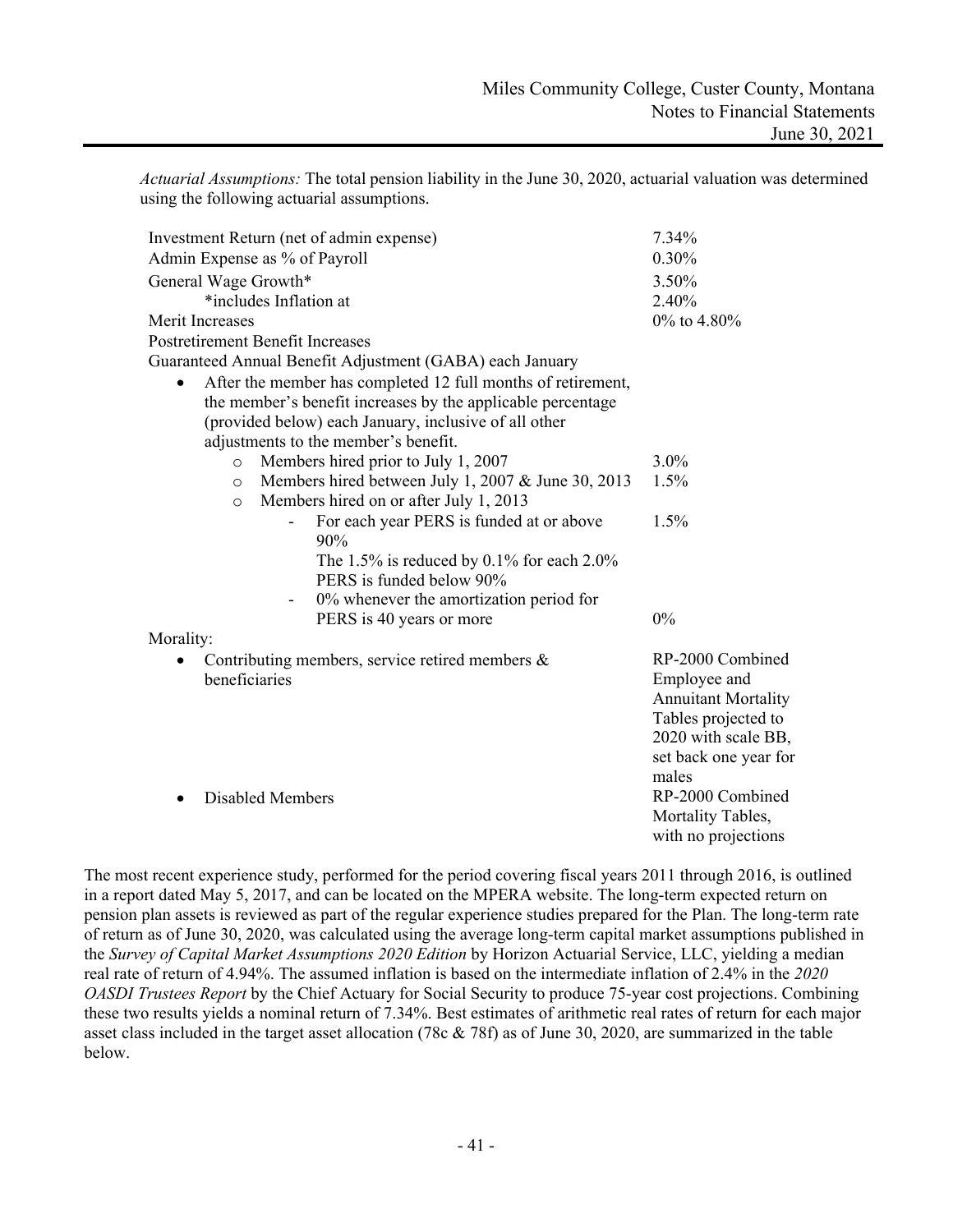| Asset Class                 | <b>Target Asset Allocation</b> | Long-Term Expected Real Rate<br>of Return |
|-----------------------------|--------------------------------|-------------------------------------------|
| Cash                        | $2.0\%$                        | $0.11\%$                                  |
| Domestic Equity             | 30.0%                          | $6.19\%$                                  |
| <b>International Equity</b> | $16.0\%$                       | $6.92\%$                                  |
| Private Investments         | 14.0%                          | 10.37%                                    |
| Natural Resources           | $4.0\%$                        | $3.43\%$                                  |
| Real Estate                 | $9.0\%$                        | $5.74\%$                                  |
| Core Fixed Income           | 20.0%                          | 1.57%                                     |
| Non-Core Fixed Income       | $5.0\%$                        | $3.97\%$                                  |
| Total                       | 100.0%                         |                                           |

*Discount Rate:* The discount rate used to measure the TPL was 7.34%. The projection of cash flows used to determine the discount rate assumed that contributions from participating plan members, employers, and non-employer contributing entities would be made based on the Board's funding policy, which established the contractually required rates under the Montana Code Annotated. The state contributed 0.10% of the salaries paid by local governments and 0.37% paid by school districts. In addition, the state contributed a statutory appropriation from the general fund. Based on those assumptions, the Plan's fiduciary net position was projected to be adequate to make all the projected future benefit payments of current plan members through the year 2123. Therefore, the long-term expected rate of return on pension plan investments was applied to all periods of projected benefit payments to determine the TPL**.** A municipal bond rate was not incorporated in the discount rate.

*Sensitivity of the proportionate share of the net pension liability to changes in the discount rate:* The following presents the employer's sensitivity of the NPL to the discount rate in the table below. A small change in the discount rate can create a significant change in the liability. The NPL was calculated using the discount rate of 7.34%, as well as what the NPL would be if it were calculated using a discount rate 1.00% lower or 1.00% higher than the current rate.

|                           | Current       |                      |               |
|---------------------------|---------------|----------------------|---------------|
|                           | 1.0% Decrease | <b>Discount Rate</b> | 1.0% Increase |
| As of measurement date    | $(6.34\%)$    | $(7.34\%)$           | $(8.34\%)$    |
| Miles Community College's |               |                      |               |
| Net Pension Liability     | \$2,248,441   | \$1,633,518          | \$1,116,987   |

#### **PERS Disclosure for the defined contribution plan**

Miles Community College contributed to the state of Montana Public Employee Retirement System Defined Contribution Retirement Plan (PERS-DCRP) for employees that have elected the DCRP. The PERS-DCRP is administered by the PERB and is reported as a multiple-employer plan established July 1, 2002, and governed by Title 19, chapters 2 & 3, MCA.

All new PERS members are initially members of the PERS-DBRP and have a 12-month window during which they may choose to remain in the PERS-DBRP or join the PERS-DCRP by filing an irrevocable election. Members may not be participants of both the *defined benefit* and *defined contribution* retirement plans.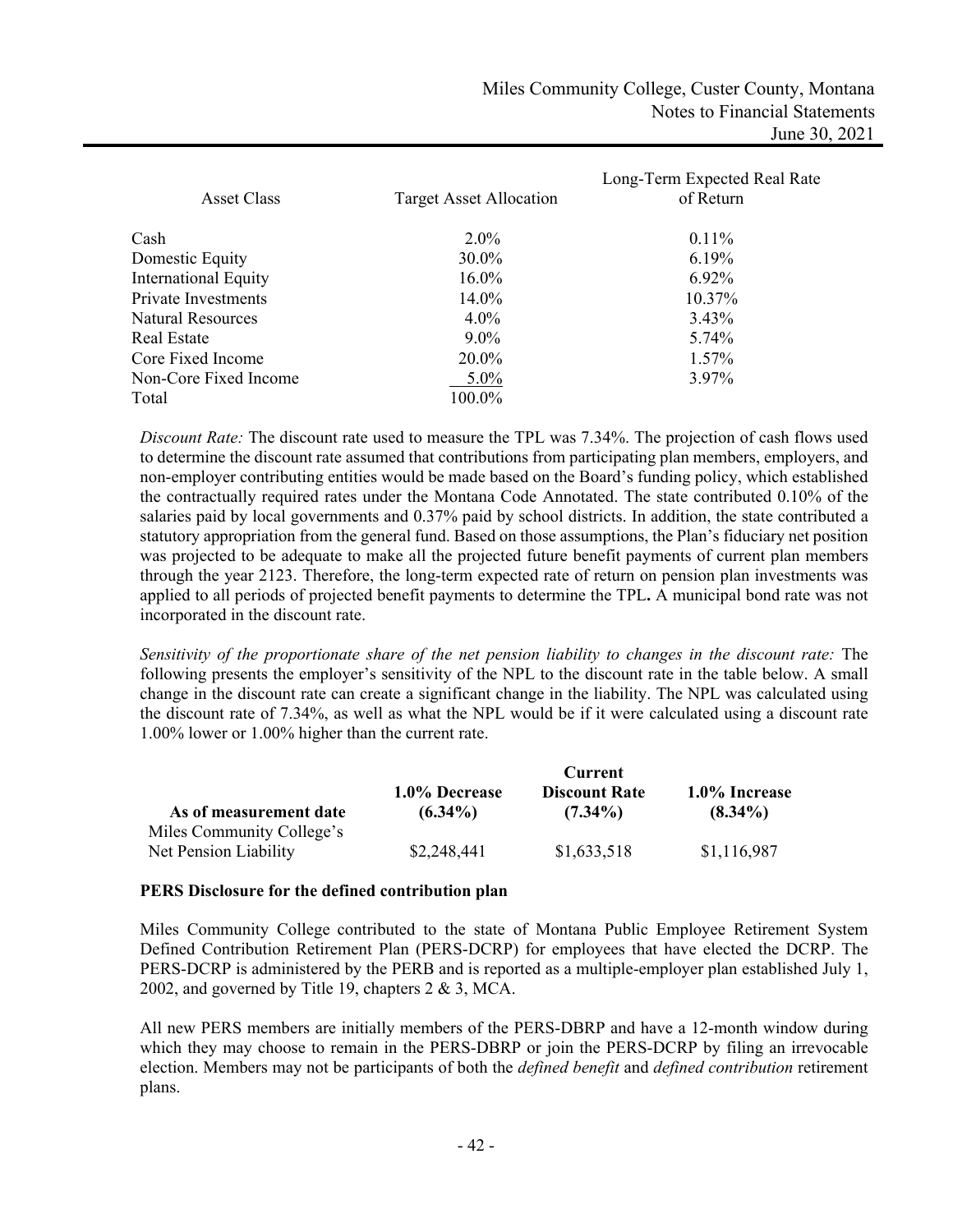Member and employer contribution rates are specified by state law and are a percentage of the member's compensation. Contributions are deducted from each member's salary and remitted by participating employers. The state Legislature has the authority to establish and amend contribution rates.

Benefits are dependent upon eligibility and individual account balances. Participants are vested immediately in their own contributions and attributable income. Participants are vested after 5 years of membership service for the employer's contributions to individual accounts and the attributable income. Non-vested contributions are forfeited upon termination of employment per 19-3-2117(5), MCA. Such forfeitures are used to cover the administrative expenses of the PERS-DCRP.

At the plan level for the measurement period ended June 30, 2020, the PERS-DCRP employer did not recognize any net pension liability or pension expense for the *defined contribution* plan. Plan level nonvested forfeitures for the 329 employers that have participants in the PERS-DCRP totaled \$775,195.

*Pension plan fiduciary net position:* The stand-alone financial statements of the Montana Public Employees Retirement Board (PERB) *Comprehensive Annual Financial Report* (CAFR) and the GASB 68 Report disclose the Plan's fiduciary net position. The reports are available from the PERB at PO Box 200131, Helena MT 59620-0131, (406) 444-3154 or both are available on the MPERA website at http://mpera.mt.gov/index.shtml

#### **NOTE 9 OTHER POST EMPLOYMENT BENEFITS**

On July 1, 2017, the College implemented GASB Statement No. 75, Accounting and Financial Reporting for Postemployment Benefits Other Than Pensions, which recognizes a long-term obligation for OPEB benefits.

#### **Plan Description**

The healthcare plan provides for, and Montana State Law (§2-18-704) requires local governments to allow employees with at least 5 years of service and who are at least age 50 along with surviving spouses and dependents to stay on the government's health care plan as long as they pay the same premium. Since retirees are usually older than the average age of the plan participants, they receive a benefit of lower insurance rates. This benefit is reported as the Other Post-Employment Benefits (OPEB) liability. Actuaries Northwest has prepared for the Montana University System the Total OPEB Liability (TOL) under Governmental Accounting Standards Boards. The above described OPEB plan does not provide a standalone financial report.

#### **Funding Policy**

The government pays OPEB liability costs on a pay-as-you-go basis. A trust fund for future liabilities has not been established.

#### **Annual OPEB Cost and Total OPEB Obligation**

The total OPEB liability (TOL) measured under GASB 75 is based upon Service Cost and more standardized reporting assumptions than prior Statements. As a pay-as-you-go public entity, GASB 75 requires a current municipal bond discount rate to establish an Actuarially Determined Contribution (ADC). The GASB 75 valuation is further required to show both historical and projected future net changes in total OPEB liability, as well as sensitivity to changes in key underlying assumptions.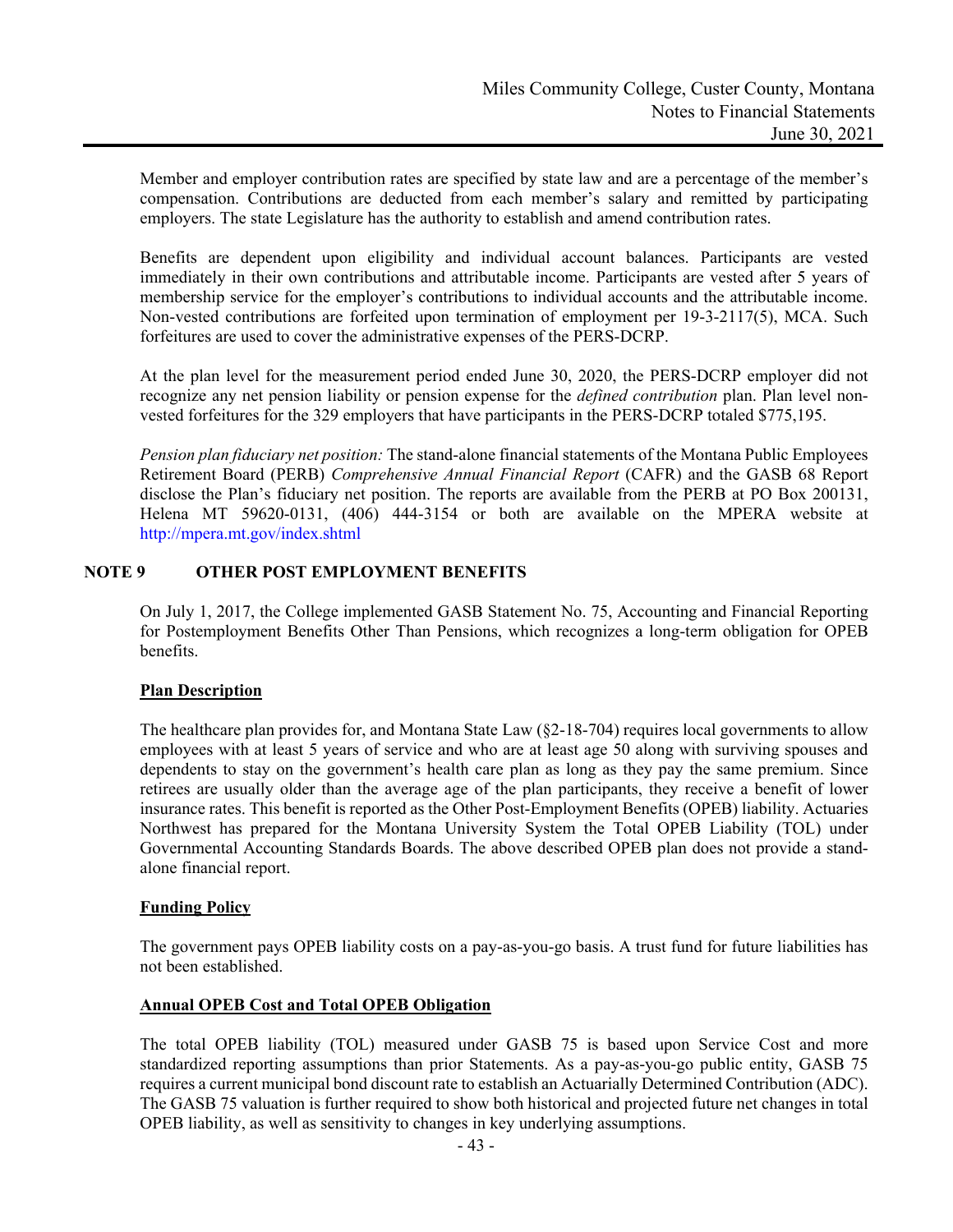The Actuarially Determined Contribution (ADC) for the Montana University System Employee Group Benefits Plan has been determined under the entry age normal cost method as of December 31, 2020. The assumptions for future experience are described in the Actuarial Basis section of this report. Many of the assumptions adopted by the Montana University System are the same as those used in the actuarial valuations for the pension plans that cover the same employees.

| Valuation Result Highlights                | March 31, 2021 |         |
|--------------------------------------------|----------------|---------|
| <b>Actuarially Determined Contribution</b> |                |         |
| (ADC)                                      | S S            | 70,136  |
| <b>Total OPEB Liability</b>                | -ST            | 525,785 |
| Participants                               | 72             |         |

- The Actuarially Determined Contribution (ADC) is the OPEB expense that is actuarially determined in accordance with the requirements of GASB 75. If funds equal to the ADC are not set aside each year, then this amount, less actual benefit payments, will accumulate as a liability reported as the Net OPEB Obligation on your financial statements. This amount is expected to be higher under GASB 75 due to the shorter amortization period, all else equal.
- The Total OPEB Liability (TOL) is the employer's share of the actuarial present value of projected benefit payments attributed to past service. In other words, this is equal to the present value of future benefits less the present value of future retiree contributions.

#### **Sensitivity analyses required by GASB 75**

The first sensitivity analysis is required to show how your liability will change based on your assumed discount rate. As more assets are set aside to fund OPEB liabilities, your expected investment return may increase, offsetting more of your liability cost. A second sensitivity analysis is required to show how your liability will change based on a change in the healthcare trend rates used in the valuation.

#### *Sensitivity 1: Change in Discount Rate Assumption*

Discount rate baseline is: 2.23%

The OPEB liability calculated using a discount rate 1% greater than and 1% less than the baseline discount rate is shown in the table below.

|                      | Discount    |                 | Discount    |
|----------------------|-------------|-----------------|-------------|
|                      | Rate- $1\%$ | <b>Baseline</b> | Rate $+1\%$ |
| Discount Rate        | $1.23\%$    | 2.23%           | 3.23%       |
| Net OPEB Liability   | \$684,616   | \$525,785       | \$409,449   |
| Change from Baseline | \$158,831   | $S-$            | (\$116,336) |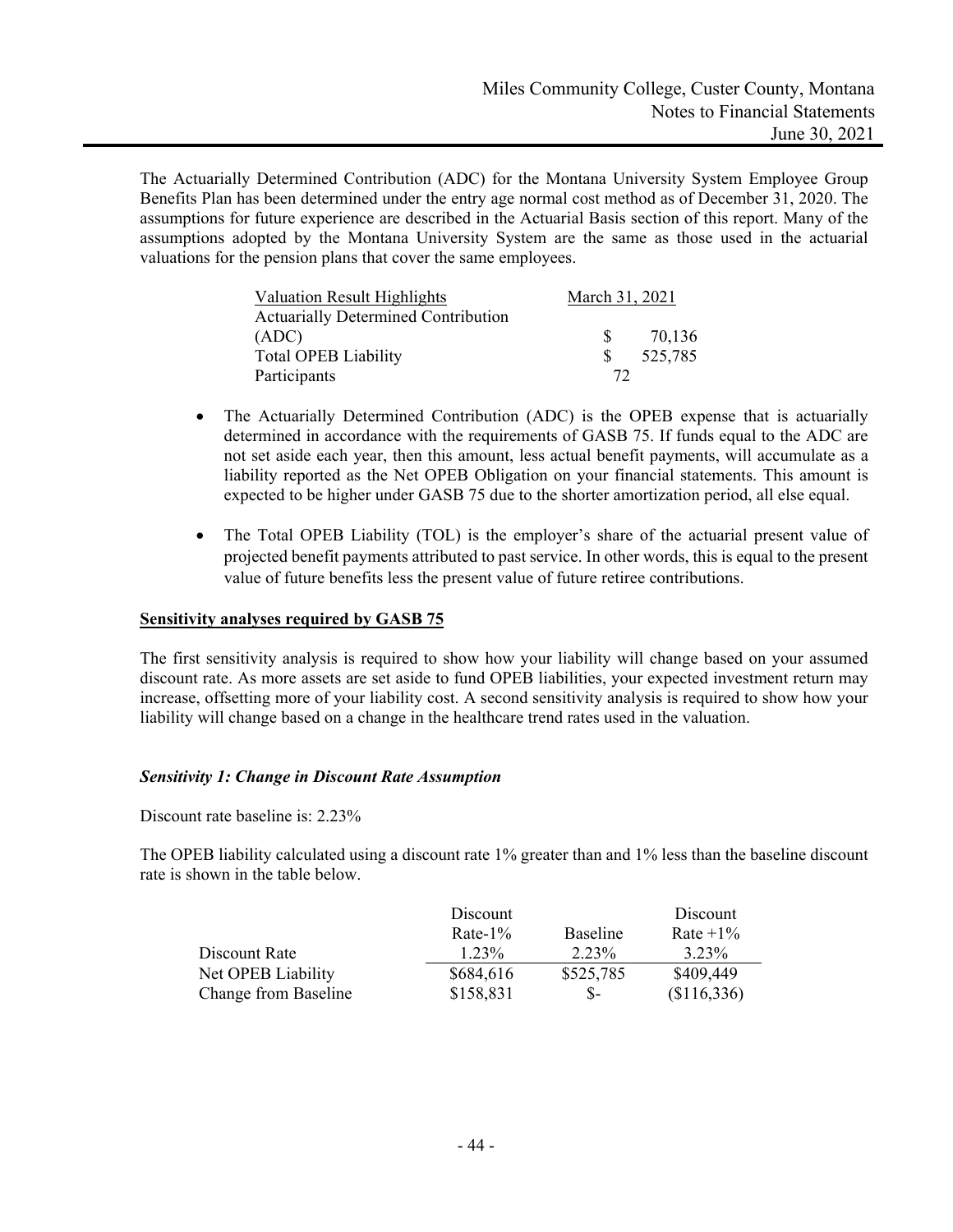#### *Sensitivity 2: Change in Healthcare Trend Rate*

The healthcare trend rate baseline is:

|            | Medical  | Pharmacy |
|------------|----------|----------|
| Year 1     | $6.00\%$ | 8.50%    |
| Year 2     | 5.90%    | 8.00%    |
| Year 3     | 5.80%    | 7.50%    |
| Year 4     | 5.70%    | 7.10%    |
| Year 5     | 5.60%    | $6.70\%$ |
| Year 6     | 5.50%    | 6.30%    |
| Year 7     | 5.40%    | $6.00\%$ |
| Year 8     | 5.30%    | 5.60%    |
| Year 9     | 5.20%    | 5.20%    |
| Year $10+$ | 5.20%    | 5.20%    |
|            |          |          |

The OPEB liability calculated using healthcare trend vectors 1% greater than and 1% less than the baseline trends are shown in the table below.

|                      | <b>Baseline</b> |           | Baseline     |
|----------------------|-----------------|-----------|--------------|
|                      | Trend- $1\%$    | Baseline  | Trend $+1\%$ |
| Net OPEB Liability   | \$407,087       | \$525,785 | \$692,653    |
| Change from Baseline | \$118,698       | \$-       | \$166,868    |

#### **Recognition of Deferred Outflows and Inflows**

At June 30, 2021, the College reported its proportionate share of Other Post Employment Benefits' deferred outflows of resources and deferred inflows of resources related to the Montana University System from the following sources:

|                                                                                                                                         | <b>Deferred</b><br><b>Outflows of</b><br><b>Resources</b> | <b>Deferred</b><br><b>Inflows of</b><br><b>Resources</b> |
|-----------------------------------------------------------------------------------------------------------------------------------------|-----------------------------------------------------------|----------------------------------------------------------|
| Differences between expected and actual<br>experience, and changes of assumptions<br>or other inputs<br>Benefits payments subsequent to |                                                           | \$ 356,350                                               |
| measurement date                                                                                                                        | 464,806                                                   |                                                          |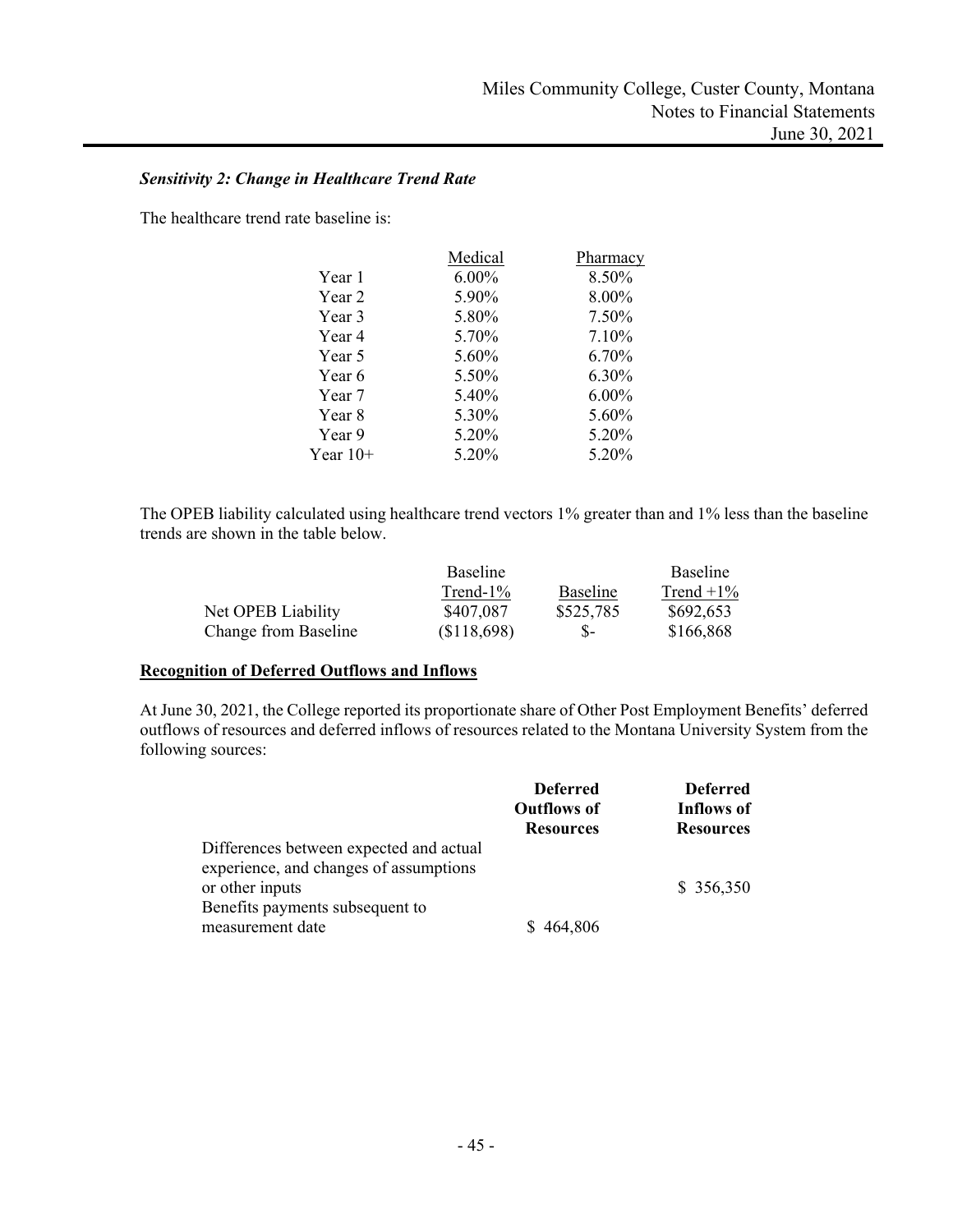Amounts reported as deferred outflows of resources and deferred inflows of resources related to OPEB will be recognized as follows:

|                    | Net Outflow/    |
|--------------------|-----------------|
| Year ended June 30 | (Inflows) Total |
| 2022               | \$8,287         |
| 2023               | 8,287           |
| 2024               | 8,287           |
| 2025               | 8,287           |
| 2026               | 8,287           |
| Thereafter         | 67,021          |

#### **OPEB Expense**

For the year ended June 30, 2021, the College recognized OPEB expense of \$32,114.

#### **Total OPEB Liability**

For the year ended June 30, 2021, the College recognized a total OPEB liability of \$525,785.

#### **Actuarial Methods and Assumptions**

The actuarial funding method used to determine the cost of the Montana University System Employee Group Benefits Plan is the entry age normal funding method. The key definition under this method is that the accrued liability is the present value of future benefits less the present value of future normal costs, where the entry age normal cost is the amount of level contribution such that the present value of future normal costs at entry age is exactly equal to the present value of future benefits at entry age. That is, the accrued liability is defined as the present value of prior normal cost deposits. For liability that is not covered by assets of the plan, there is an unfunded liability to be funded over a stipulated period in accordance with an amortization schedule.

A detailed description of the calculation follows:

- An individual's present value of future benefit at entry age is calculated as the monthly benefit due at the point of separation.
- The normal cost at entry age is the present value of future benefit divided by the working lifetime, accounting for interest and inflation assumptions.
- An individual's accrued liability is the present value of the future benefit for valuation purposes at the beginning of the plan year, and an individual's normal cost is the present value of the benefit from the prior year trended forward an increment. If multiple decrements are used, the accrued liability and the normal cost for an individual are the sum of the component accrued liabilities and normal costs associated with the various anticipated separation dates. Such accrued liabilities and normal costs reflect the accrued benefits as modified to obtain the benefits payable on those dates and the probability of the individual separating on those dates.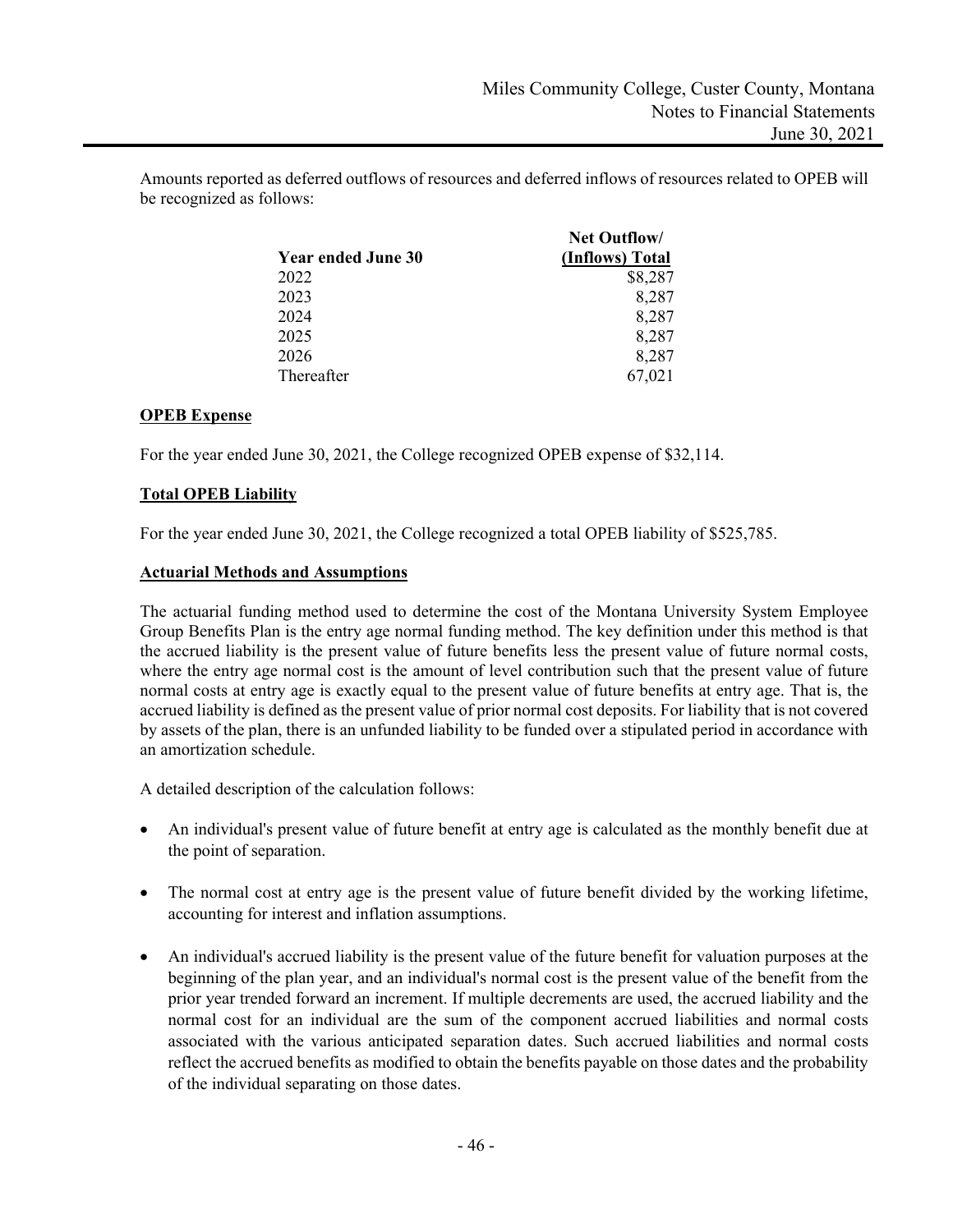The plan's service cost is the sum of the individual normal costs, and the plan's accrued liability is the sum of the accrued liabilities for all participants under the plan.

| <b>Valuation Date</b>                                                | December 31, 2020 |
|----------------------------------------------------------------------|-------------------|
| Measurement Date                                                     | March 31, 2021    |
| Interest/Discount rate (average anticipated rate)                    | 2.23%             |
| Average salary increase (consumer price index)                       | 2.50%             |
| Participant percentage:                                              |                   |
| Future retirees assumed to elect coverage at retirement              | 40.00%            |
| Future eligible spouses of future retirees assumed to elect coverage | 70.00%            |

Actuarial valuations of an ongoing plan involve estimates of the value of reported amounts and assumptions about the probability of occurrence of events far into the future. Such events include assumptions about future employment, mortality rates, and healthcare cost trends. Amounts are subject to continual review and revision as actual results are compared with past expectations and new estimates are made.

#### **NOTE 11 NET POSITIONS**

The College's net position is classified as follows:

*Net Investment in Capital Assets* – This represents the College's total investment in capital assets, net of outstanding debt obligations related to those capital assets.

*Restricted Net Position, Expendable* – This includes resources which the College is legally or contractually obligated to spend in accordance with restrictions imposed by external third parties.

*Unrestricted Net Position* – Unrestricted net position represents resources derived from student fees, state appropriations, and sales and services of educational departments. These resources are used for transactions related to the educational and general obligations of the College and may be used at the discretion of the governing board to meet current expenses for any lawful purpose.

When both restricted and unrestricted resources are available for use, it is the College's practice to use restricted resources first, then unrestricted resources as they are needed.

#### **NOTE 12 RELATED PARTY TRANSACTIONS**

The following schedule presents significant transactions between the primary government and its component units during the year ended June 30, 2021:

| Component Unit                     | <b>Significant Transactions</b> |         |
|------------------------------------|---------------------------------|---------|
| Miles Community College Foundation |                                 |         |
| Scholarships, Stipends and Other   |                                 | 368.471 |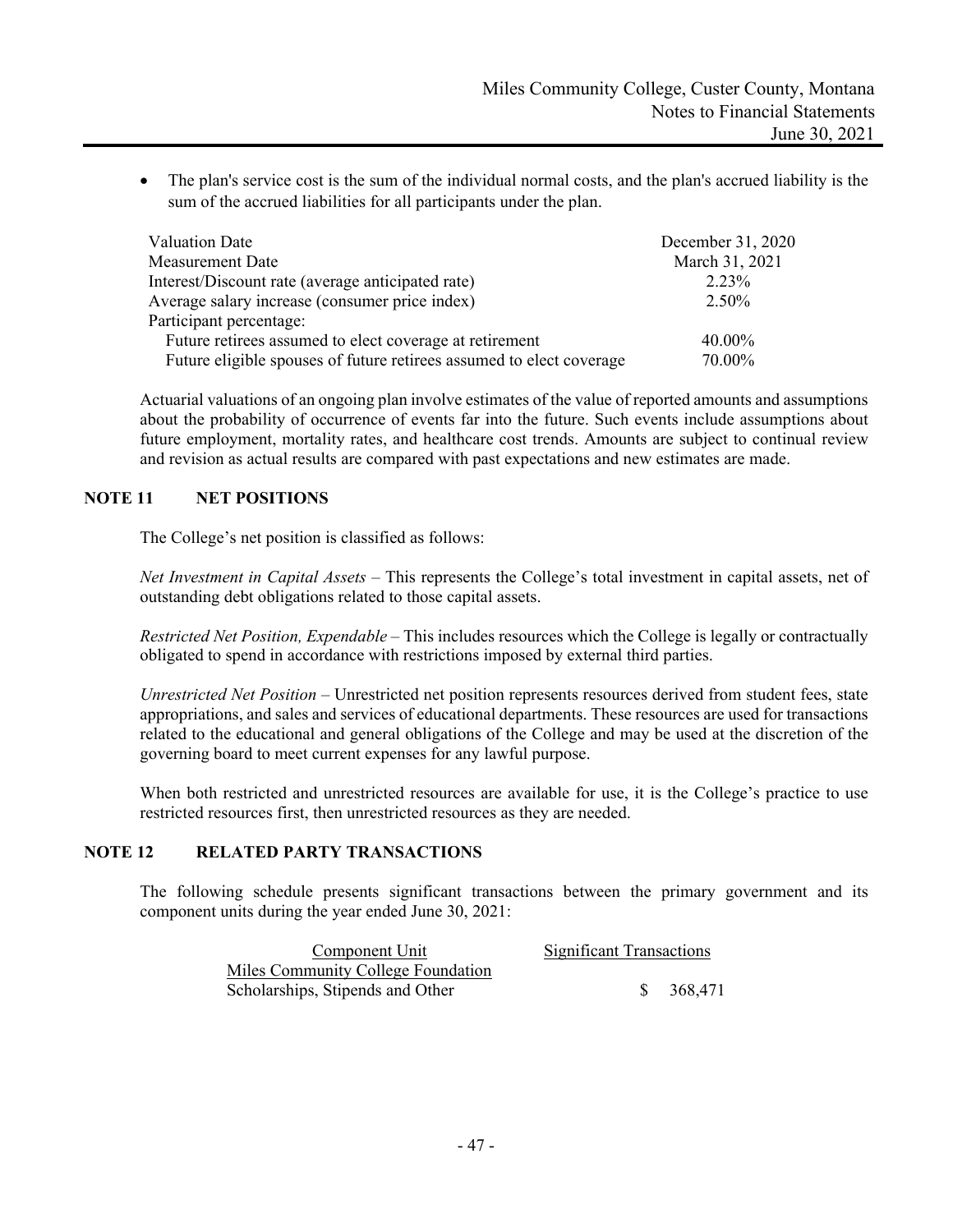#### **NOTE 13 RISK MANAGEMENT**

The College faces considerable number of risks of loss, including (a) damage to and loss of property and contents, (b) employee torts, (c) professional liability, i.e., errors and omissions, (d) environmental damage, (e) workers' compensation, i.e., employee injuries and (f) medical insurance costs of employees. Settled claims resulting from these risks have not exceeded commercial insurance coverage in any of the past three fiscal years.

#### Insurance Policies:

Commercial policies transferring all risks of loss, except for relatively small deductible amounts are purchased for property and content damage, employees' torts, and professional liabilities. Employee medical insurance is provided for by a commercial carrier. And, given the lack of coverage available, the College has no coverage for potential losses from environmental damages.

#### **NOTE 14 GASB STATEMENT NO. 84, FIDUCIARY ACTIVITIES**

As of July 1, 2020, the College adopted GASB Statement No. 84, *Fiduciary Activities*. The object of this standard is to improve the accounting and financial reporting regarding fiduciary activities, and to provide guidance on governmental consistency and comparability reporting of fiduciary activities. It was determined that the College's student group funds no longer meet the criteria to be reported as a fiduciary activity. Therefore, the College reclassified the student group funds totaling \$102,008 that were previously reported in an agency fund to the College's primary government as a result of implementing GASB Statement No. 84.

#### **NOTE 15 COMPONENT UNIT FOUNDATION**

#### **Miles Community College Foundation**

#### Nature of Activities

The Miles Community College Foundation (the "Foundation") is a nonprofit organization exempt from federal income tax under Section 501(c) (3) of the Internal Revenue Code. The Miles Community College Foundation assists the Miles Community College in achieving its mission to provide affordable and accessible comprehensive, quality, student-centered academic preparation and innovative vocational training programs. The mission of the Miles Community College Foundation is to assist the College with fundraising and to promote community awareness of campus needs to increase the flow of resources to support excellence in education. The primary sources of revenue for the Foundation are from contributions and investment income. As such, certain presentation features are different from GASB presentation features and accordingly, no modifications have been made to the Foundation's financial information in the College's financial reporting entity for these differences.

#### Basis of Accounting

The accounts of the Foundation are maintained, and the financial statements are prepared, on the accrual basis of accounting. Accordingly, revenues are recognized when earned and expenses are recognized when incurred.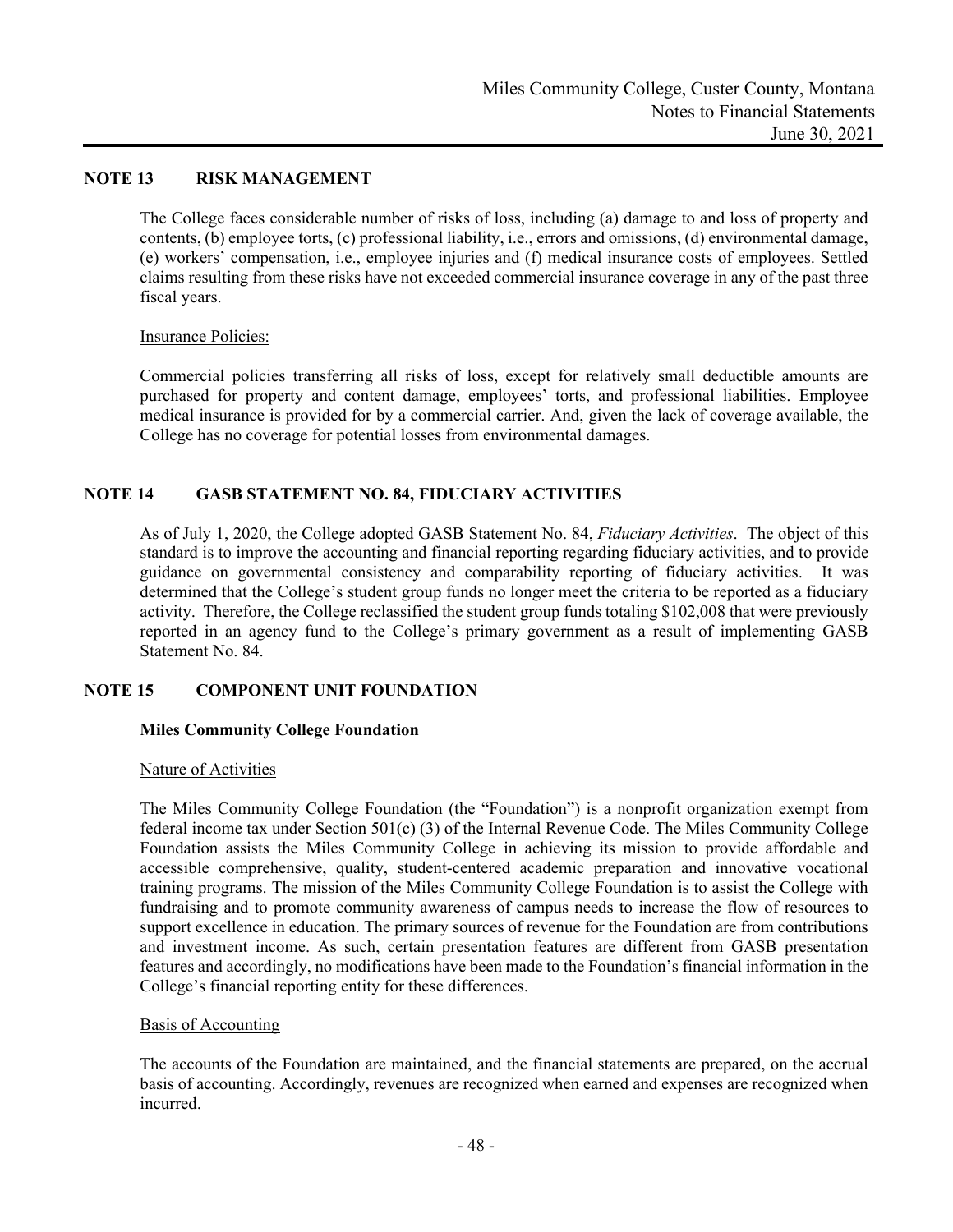*Change in Accounting Policy* – In May 2014, the Financial Accounting Standards Board (FASB) issued ASU 2014-09, Revenues from Contracts with Customers (Topic 606). This ASU, as amended, provides comprehensive guidance on the recognition of revenue from customers arising from the transfer of goods and services, guidance on accounting for certain contract costs, and new disclosures. The new standard supersedes current revenue recognition requirements in FASB Accounting Standards Codification (ASC) Topic 605, *Revenue Recognition*, and most industry-specific guidance. When adopted, the amendments in the ASU must be applied using one of two retrospective methods. ASU No. 2014-09 is effective for nonpublic entities for annual periods beginning after December 15, 2019. The Foundation evaluated the impact of the provisions of ASC 606 and no changes were noted due to implementation of this standard.

#### Cash, Cash Equivalents and Investments

For financial statement purposes, the Foundation considers all highly liquid investments purchased with an original maturity of three months or less to be cash equivalents.

The Foundation's cash, cash equivalents and investments as of June 30, 2021 consisted of the following:

| Demand deposit accounts        | \$341,760   |
|--------------------------------|-------------|
| Money market accounts          | 32,115      |
|                                |             |
| Restricted for Scholarships:   |             |
| Edward Jones                   |             |
| Mutual Funds                   | 681,487     |
| First Interstate Financial     |             |
| Mutual Funds – MFS Utilities A | 181,450     |
| TD Ameritrade                  |             |
| Mutual Funds                   | 123,445     |
| Total                          | \$1,360,257 |

The Foundation's deposit balance at June 30, 2021, was \$341,760, and the bank balance was \$343,655. At June 30, 2021, \$270,837 was insured by the Federal Deposit and Insurance Corporation (FDIC) and \$72,818 was uninsured and uncollected.

*Fair Value Measurements* – Fair value is the price that would be received to sell an asset or paid to transfer a liability in an ordinary transaction between market participants at the measurement date. A three-tier hierarch prioritizes the inputs used in measuring fair value. These tiers include Level 1, defined as observable inputs such as quoted market prices in active markets; Level 2, defined as inputs other than quoted market prices in active markets that are either directly or indirectly observable; and Level 3, defined as unobservable inputs in which little or no market data exists, therefore, requiring an entity to develop its own assumptions. The asset's or liability's fair value measurement within the hierarchy is based on the lowest level of any input that is significant to the fair value measurement. As of June 30, 2021, all \$986,382 of the Foundations investments were considered to be Level 1 securities.

The investments are carried at fair value, unrecognized gains and losses are reflected in the Statement of Revenues, Expenses and Changes in Net Position as interest income.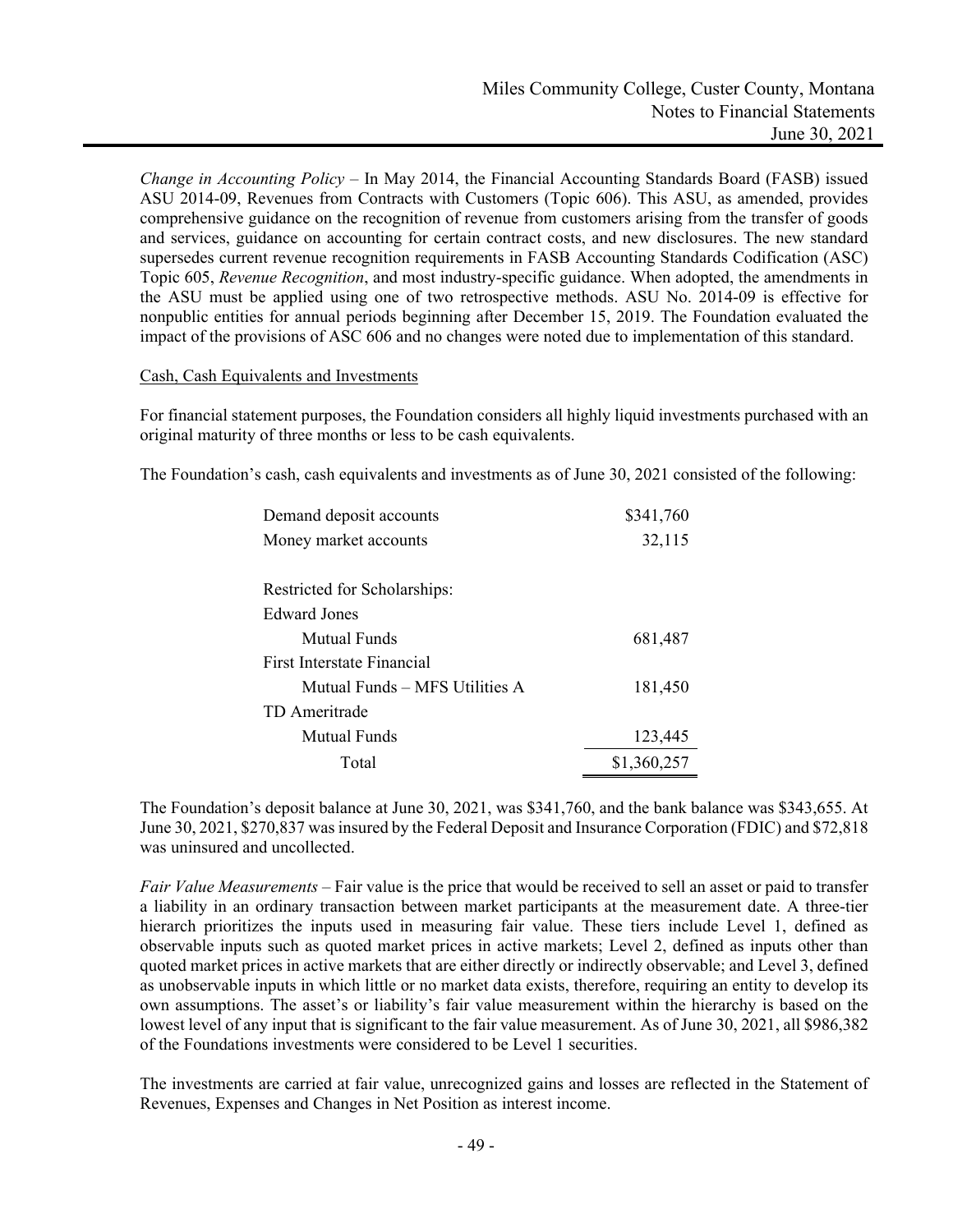#### Promises to Give

Unconditional promises to give are recorded as receivables and contribution revenue in the year promised. Conditional promises to give are recognized only when the conditions on which they depend are substantially met. Intentions to give are not recognized as revenue unless they are legally enforceable. Promises to give for which the eventual uses are restricted by the donors are recorded as increases in net assets with donor restrictions. Unrestricted promises to give that will be collected in future periods are also recorded as an increase in net assets with donor restrictions a released from restriction when received.

The Foundation analyzes the promises to give and records an allowance that management of the Foundation believes will reserve for possible losses on existing promises that may become uncollectible. The evaluation takes into consideration such factors of prior loss experience, current economic conditions and collectability. The Foundation's management has determined that all promises to give are collectible as of June 30, 2021 and has not provided an allowance for doubtful accounts.

#### Contribution Revenue

Contributions are recognized as revenue when received. Conditional contributions are recognized as revenue when the barriers to entitlement are overcome and either a right of return of the assets transferred or a right of release of promisor's obligation to transfer assets is removed. Assets received for which conditions has not been satisfied are recorded as a refundable advance liability.

Contributions are recognized as revenue when they are received or unconditionally promised. Contributions that are restricted by the donor are reported as increased in net assets without donor restrictions if the restrictions expire, which is the stipulated time when a restriction ends, or purpose restriction is accomplished in the reporting period in which the contributions are recognized. All other donor-restricted contributions are reported as increases in net assets with donor restrictions, depending on the nature of the restrictions. When a restriction expires, net assets with donor restrictions are reclassified to net assets without donor restrictions and reported in the consolidated statements of activities as net assets released from restrictions.

#### Long Term Liabilities

The Foundation's note payable to First Interstate Bank was in the original amount of \$568,905. The note is payable in annual instalments of \$73,677 on the 15<sup>th</sup> day of August. This note bears an interest rate of 5.00%. The note is secured through brokerage accounts held by First Interstate Bank. Final payment on the note is due August 15, 2027.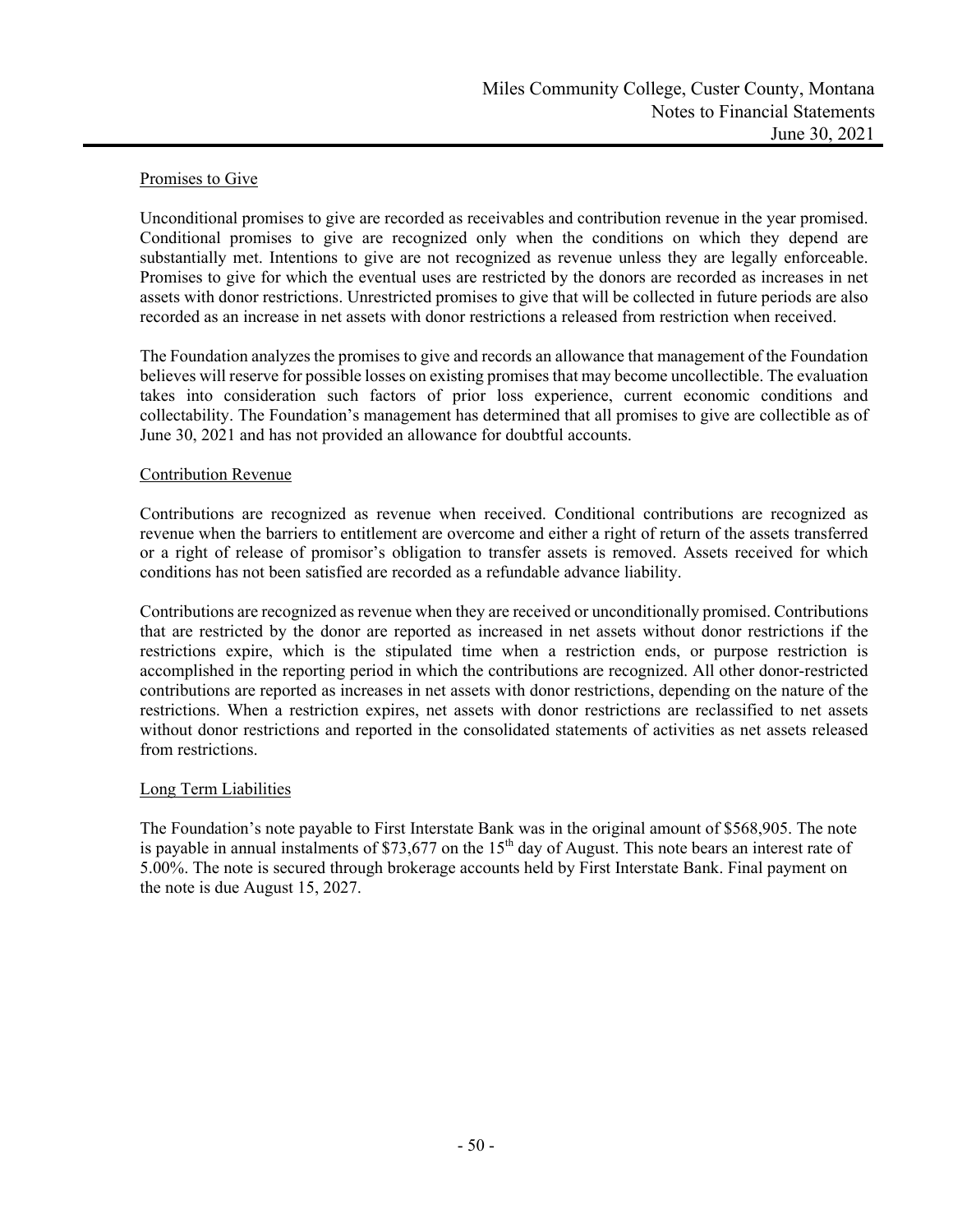| For Fiscal Year Ended | Principal | Interest |
|-----------------------|-----------|----------|
| 2022                  | \$71,214  | \$2,463  |
| 2023                  | 57,697    | 15,980   |
| 2024                  | 60,581    | 13,095   |
| 2025                  | 63,611    | 10,066   |
| 2026                  | 66,791    | 6,886    |
| 2027                  | 70,923    | 3,546    |
| Total                 | \$390,817 | \$52,036 |

Annual requirements to amortize the Foundation's note payable:

#### Classification of Net Position

The Foundation classifies all net assets as restricted by donor.

#### **NOTE 15 SUBSEQUENT EVENTS**

The Management has evaluated the activities and transactions subsequent to June 30, 2021, to determine the need for any adjustments to and/or disclosure within the audited financial statements for the year ended June 30, 2021. Management has performed this evaluation through April 1, 2022, the date the financial statements were available to be issued, and has noted no items that require adjustments and/or disclosure.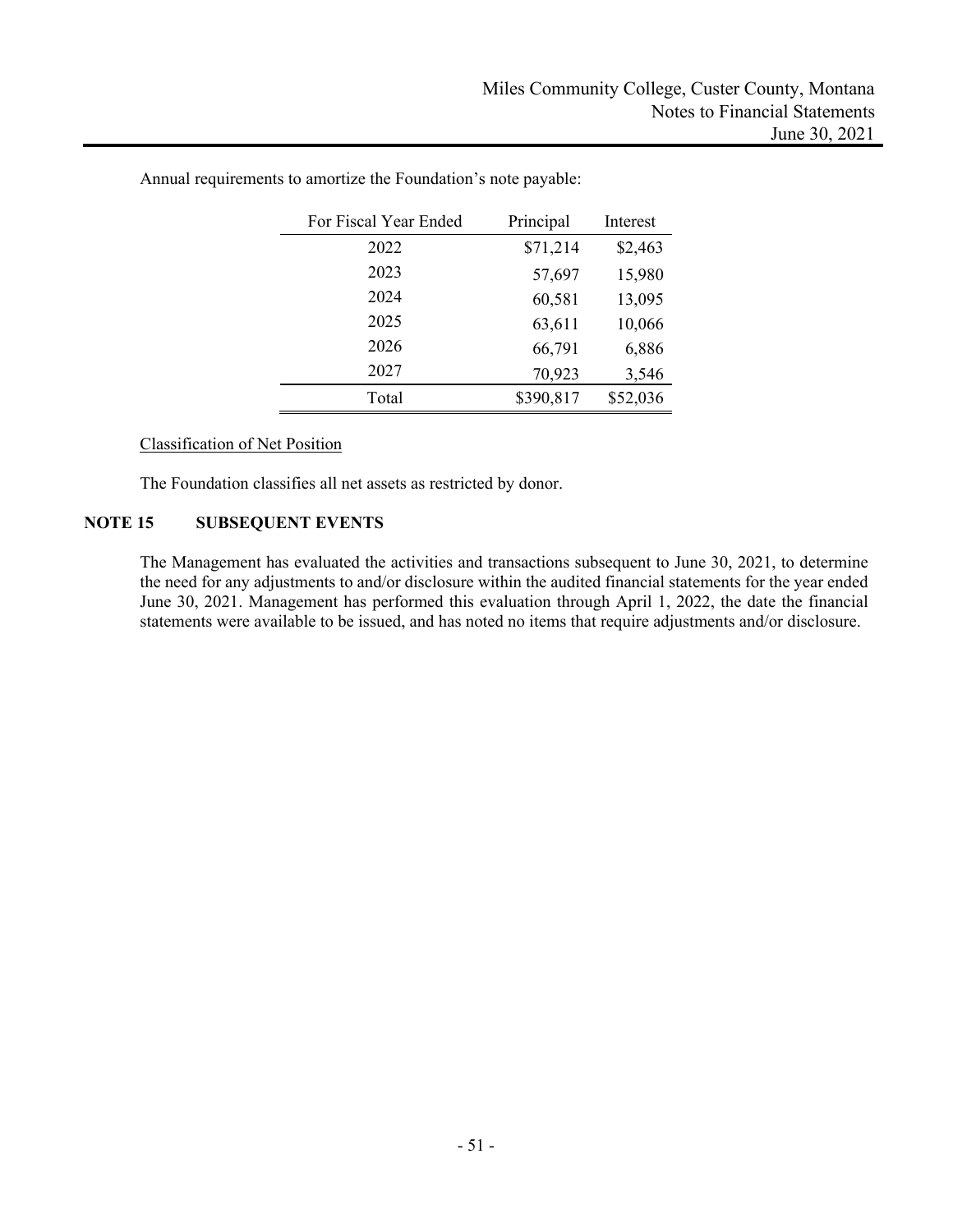## CUSTER COUNTY, MONTANA

Fiscal Year Ended June 30, 2021

## **REQUIRED SUPPLEMENTARY INFORMATION**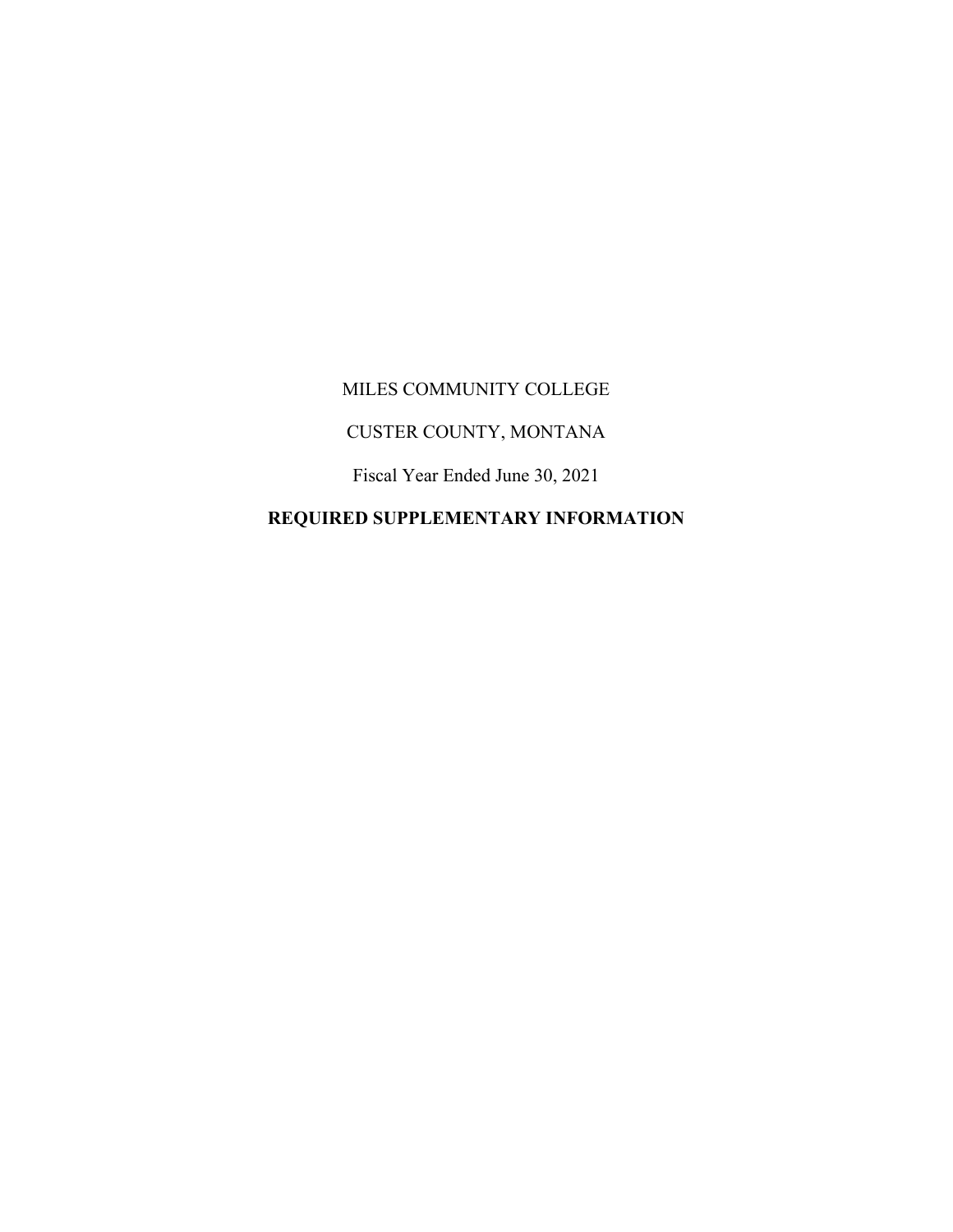| Schedule of Employer Contributions - Of ED<br><b>Montana University System OPEB Plan</b><br>Last 10 - Fiscal Years* |    |                                                |    |                                      |     |                    |                                      |              |  |  |  |
|---------------------------------------------------------------------------------------------------------------------|----|------------------------------------------------|----|--------------------------------------|-----|--------------------|--------------------------------------|--------------|--|--|--|
| Actuarial<br><b>Valuation Date</b>                                                                                  |    | Actuarilly<br>Determined<br>Contribution (ADC) |    | <b>Total OPEB</b><br>Liability (TOL) |     | Covered<br>Payroll | TOL as a<br>percentage<br>of Payroll | Participants |  |  |  |
| March 31, 2018                                                                                                      | S  | 34,863 \$                                      |    | 323,548 \$                           |     | 3,502,122          | 9.24%                                | 75           |  |  |  |
| March 31, 2019                                                                                                      | \$ | 37,765 \$                                      |    | 357,057 \$                           |     | 3,706,757          | 9.63%                                | 75           |  |  |  |
| March 31, 2020                                                                                                      | \$ | 31,627 \$                                      |    | 244,127 \$                           |     | 4,268,594          | 5.72%                                | 79           |  |  |  |
| March 31, 2021                                                                                                      | \$ | 70,136                                         | -S | 525,785                              | - S | 4,309,187          | 12.20%                               | 72           |  |  |  |

# **Schedule of Employer Contributions - OPEB**

#### **Last 10 - Fiscal Years\* Schedule of Employer's Proportionate Share of Total OPEB Liability Montana University System OPEB Plan**

| Measurement<br>Date | Employer's<br>Portion of the<br><b>OPEB</b> Liability |    | Employer's<br>Proportionate Share<br>of OPEB Liability |      | Covered<br>Payroll | TOL as a<br>percentage<br>of Payroll |  |
|---------------------|-------------------------------------------------------|----|--------------------------------------------------------|------|--------------------|--------------------------------------|--|
| March 31, 2018      | 0.0087298                                             | \$ | 323.548                                                | - \$ | 3,502,122          | $9.24\%$                             |  |
| March 31, 2019      | 0.0086740                                             | S  | 357,057                                                | - \$ | 3,706,757          | 9.63%                                |  |
| March 31, 2020      | 0.0086310                                             | \$ | 244,127                                                | - \$ | 4,268,594          | 5.72%                                |  |
| March 31, 2021      | 0.0087318                                             | \$ | 525,785                                                | - \$ | 4,309,187          | 12.20%                               |  |

No assets are accumulated in a trust that meets the criteria in GASB Statement No. 75, paragraph 4; these benefits are funded on a pay-as-you-go basis.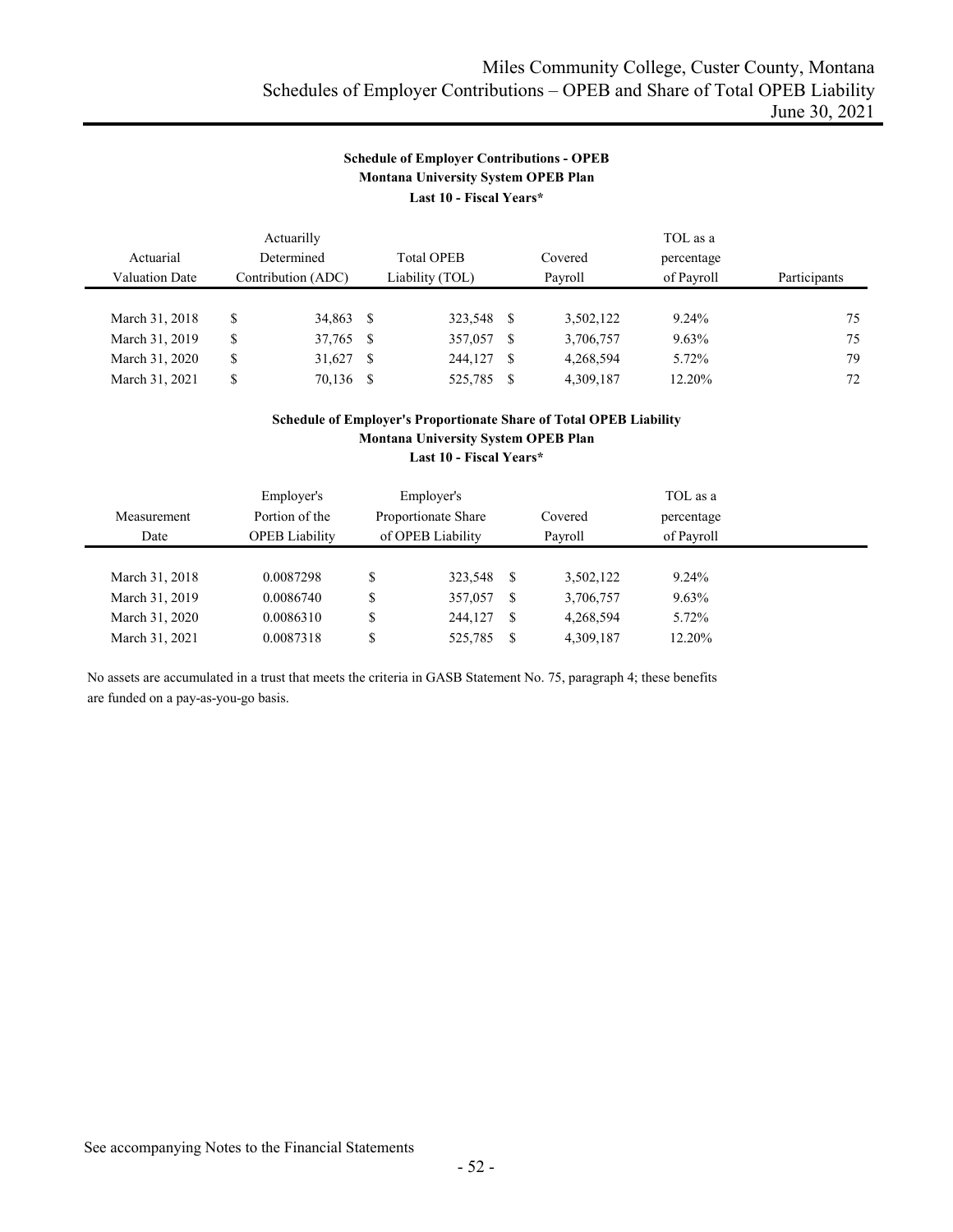|                                                                            | Schedule of Employer's Proportionate Share of Net Pension Liability |                                    |                 |           |                 |                 |           |  |  |  |  |
|----------------------------------------------------------------------------|---------------------------------------------------------------------|------------------------------------|-----------------|-----------|-----------------|-----------------|-----------|--|--|--|--|
|                                                                            |                                                                     | <b>Teacher's Retirement System</b> |                 |           |                 |                 |           |  |  |  |  |
| Last 10 - Fiscal Years *                                                   |                                                                     |                                    |                 |           |                 |                 |           |  |  |  |  |
| As of the Measurement Date of June 30,                                     |                                                                     |                                    |                 |           |                 |                 |           |  |  |  |  |
|                                                                            | 2021                                                                | <b>2020</b>                        | 2019            | 2018      | 2017            | 2016            | 2015      |  |  |  |  |
| Employer's proportionate share of the net pension liability                | $0.1600\%$                                                          | 0.1637%                            | 0.1405%         | 0.1308%   | 0.1244%         | 0.1248%         | 0.1231%   |  |  |  |  |
| Employer's proportion share of the net pension liability                   | 3,600,094<br>S                                                      | 3,156,045<br>S.                    | 2,608,297<br>S. | 2,205,990 | 2,272,867<br>S. | 2,051,243       | 1,894,158 |  |  |  |  |
| State of Montana's proportionate share of the net pension                  |                                                                     |                                    |                 |           |                 |                 |           |  |  |  |  |
| liability associated with the Employer                                     | 2,127,529                                                           | 1,911,854                          | 1,624,965       | 1,400,481 | 1,484,012       | 1,380,508       | 1,299,891 |  |  |  |  |
| Total                                                                      | 5,727,623                                                           | 5,067,899                          | 4,233,262       | 3,606,471 | 3,756,879       | 3,431,751<br>S. | 3,194,049 |  |  |  |  |
|                                                                            |                                                                     |                                    |                 |           |                 |                 |           |  |  |  |  |
| Employer's covered-employee payroll                                        | 2,202,881                                                           | 2,221,785                          | 1,903,011       | 1,725,685 | 1,614,843       | 1,593,474       | 1,552,261 |  |  |  |  |
| Employer's proportion share of the net pension liability as a              |                                                                     |                                    |                 |           |                 |                 |           |  |  |  |  |
| percentage of its covered-employee payroll                                 | 163.43%                                                             | 142.05%                            | 137.06%         | 127.83%   | 140.74%         | 128.73%         | 122.03%   |  |  |  |  |
| Plan fiduciary net position as a percentage of the total pension liability | 64.95%                                                              | 68.64%                             | 69.09%          | 70.09%    | 66.69%          | 69.30%          | 70.36%    |  |  |  |  |

#### **Schedule of Employer's Proportionate Share of Net Pension Liability**

**Public Employees Retirement Systems of Montana**

#### **Last 10 - Fiscal Years \***

**As of the Measurement Date of June 30,**

|                                                                                                                                                                                      | 2020<br>0.0619%   | 2019<br>0.0663%   | 2018<br>0.0682%   |               | 2017<br>0.8860%   |    | 2016<br>0.0857%   | 2015<br>0.0795%   | 2014<br>0.0842%   |
|--------------------------------------------------------------------------------------------------------------------------------------------------------------------------------------|-------------------|-------------------|-------------------|---------------|-------------------|----|-------------------|-------------------|-------------------|
| Employer's proportionate share of the net pension liability<br>Employer's proportion share of the net pension liability<br>State of Montana's proportionate share of the net pension | 1,633,518         | .386,537          | 424,328           |               | ,725,188          |    | 1,459,739         | 111,249           | 1,048,591         |
| liability associated with the Employer                                                                                                                                               | 516,521           | 452,060           | 478,291           |               | 24,738            |    | 17,836            | 13,650            | 12,805            |
| Total                                                                                                                                                                                | 2,150,039         | 1,838,597         | 1,902,619         | $\mathcal{L}$ | .749,926          | ъ. | 1,477,575         | 1,124,899         | 1,061,396         |
| Employer's covered-employee payroll<br>Employer's proportion share of the net pension liability as a                                                                                 | 1,038,876         | .094,463          | 123,634           |               | ,098,836          |    | .026,516          | 927,732           | 952,643           |
| percentage of its covered-employee payroll<br>Plan fiduciary net position as a percentage of the total pension liability                                                             | 157.24%<br>68.90% | 126.69%<br>73.85% | 126.76%<br>73.47% |               | 157.00%<br>73.75% |    | 142.20%<br>74.71% | 119.78%<br>78.40% | 110.07%<br>79.90% |

\* GASB Statement No. 68 requires ten years of information to be presented in this table. However until a full 10-year trend is compiled, the College will present information for those years for which information is available.

#### See accompanying Notes to the Financial Statements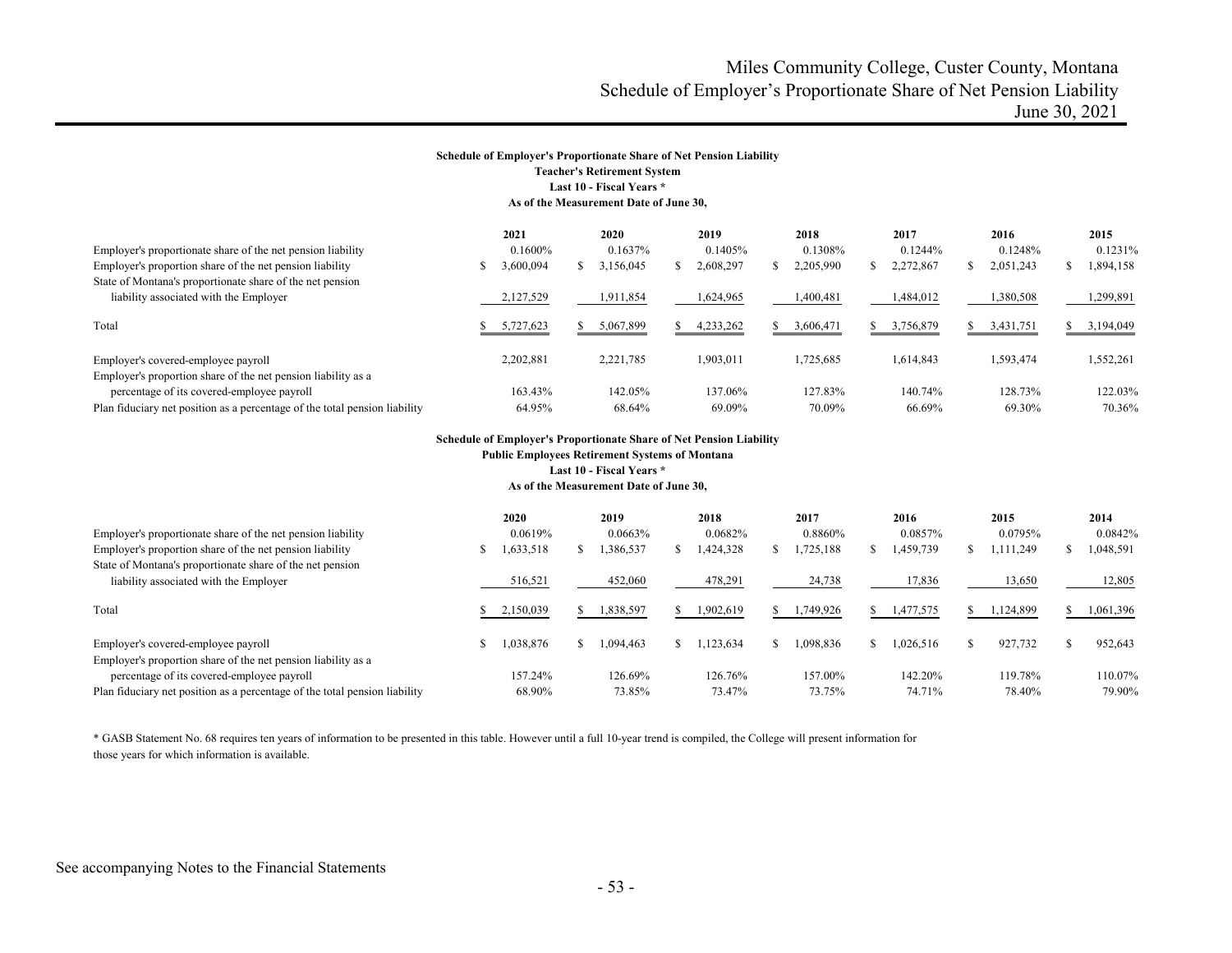#### **Schedule of Contributions Teacher's Retirement System Last 10 - Fiscal Years \* As of Fiscal Year-end Date of June 30,**

|                                                                       | 2021                     | <b>2020</b> | 2019      | 2018     | 2017    | 2016      | 2015     |
|-----------------------------------------------------------------------|--------------------------|-------------|-----------|----------|---------|-----------|----------|
| Contractually required contributions                                  | 205,034                  | 205,755     | 224.260   | 167.114  | 152.028 | 141.834   | 150,470  |
| Contributions in relation to the contractually required contributions | 205,034                  | 205,755     | 224.260   | 167.114  | 152.028 | 141.834   | 150,470  |
| Contribution deficiency (excess)                                      | $\overline{\phantom{a}}$ |             |           |          |         |           |          |
| District's covered - employee payroll                                 | 2.203.097                | 2.202.881   | 2.221.785 | .903.01. | 725.685 | 1.614.943 | .593,474 |
| Contributions as a percentage of covered-employee payroll             | 9.31%                    | 9.34%       | 10.09%    | 8.78%    | 8.81%   | 8.78%     | 9.44%    |

#### **Schedule of Contributions Public Employees Retirement Systems of Montana Last 10 - Fiscal Years \* As of Fiscal Year-end Date of June 30,**

|                                                                       | 2021     | <b>2020</b> | 2019     | 2018    | 2017      | 2016     | 2015    |
|-----------------------------------------------------------------------|----------|-------------|----------|---------|-----------|----------|---------|
| Contractually required contributions                                  | 95.004   | 91.019      |          | 95,058  |           | 90.371   | 84.347  |
| Contributions in relation to the contractually required contributions | 95.004   | 91.019      | 94.131   | 95.058  | 91.974    | 90.371   | 84.347  |
| Contribution deficiency (excess)                                      |          |             |          |         |           |          |         |
| District's covered - employee payroll                                 | .083.285 | .038.876    | .094.463 | 123.634 | 1.098.986 | .026.516 | 927,732 |
| Contributions as a percentage of covered-employee payroll             | 8.77%    | 8.67%       | 8.60%    | 8.46%   | 8.37%     | 8.80%    | 9.09%   |

\* GASB Statement No. 68 requires ten years of information to be presented in this table. However until a full 10-year trend is compiled, the College will present information for those years for which information is available.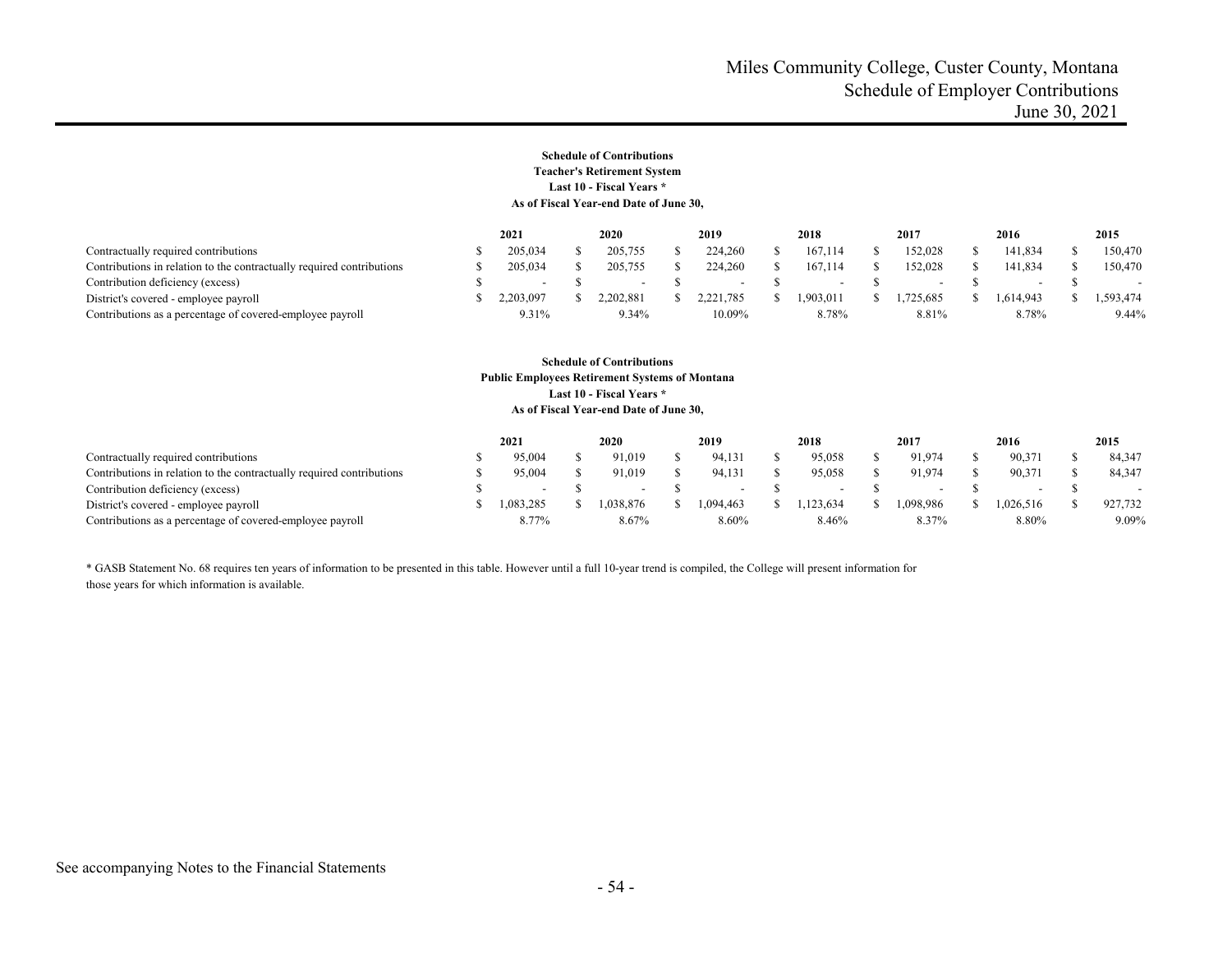#### **NOTE 1 TEACHER'S RETIREMENT SYSTEM**

#### *Changes of Benefit Terms:*

The following changes to the plan provisions were made as identified:

The 2013 Montana Legislature passed HB 377 which provides additional revenue and created a two-tier benefit structure. A Tier One Member is a person who first became a member before July 1, 2013 and has not withdrawn their member's account balance. A Tier Two Member is a person who first becomes a member on or after July 1, 2013 or after withdrawing their member's account balance, becomes a member again on or after July 1, 2013.

The second-tier benefit structure for members hired on or after July 1, 2013 is summarized below.

- (1) **Final Average Compensation**: average of earned compensation paid in five consecutive years of full-time service that yields the highest average
- (2) **Service Retirement:** Eligible to receive a service retirement benefit if the member has been credited with at least five full years of creditable service and has attained the age of 60; or has been credited with 30 or more years of full-time or part-time creditable service and has attained age 55
- (3) **Early Retirement**: Eligible to receive an early retirement allowance if a member is not eligible for service retirement but has at least five years of creditable service and attained age 55
- (4) **Professional Retirement Option**: if the member has been credited with 30 or more years of service and has attained the age of 60, they are eligible for an enhanced allowance equal to 1.85% of average final compensation times all service at retirement. Otherwise, the multiplier used to calculate the retirement allowance will be equal to 1.67%
- (5) **Annual Contribution**: 8.15% of member's earned compensation
- (6) **Supplemental Contribution Rate**: On or after July 1, 2023, the TRS Board may require a supplemental contribution up to 0.5% if the following three conditions are met:
	- a. The average funded ratio of the System based on the last three annual actuarial valuations is equal to or less than 80%; and
	- b. The period necessary to amortize all liabilities of the System based on the latest annual actuarial valuation is greater than 20 years; and
	- c. A State or employer contribution rate increase or a flat dollar contribution to the Retirement System Trust fund has been enacted that is equivalent to or greater than the supplemental contribution rate imposed by the TRS Board.
- (7) **Disability Retirement:** A member will not be eligible for a disability retirement if the member is or will be eligible for a service retirement on the date of termination
- (8) **Guaranteed Annual Benefit Adjustment (GABA)**:
	- a. If the most recent actuarial valuation shows that Retirement System liabilities are at least 90% funded and the provision of the increase is not projected to cause the System's liabilities to be less than 85% funded, the GABA may increase from the 0.5% floor up to 1.5%, as set by the Board.

HB 377 increased revenue from the members, employers and the State as follows:

- Annual State contribution equal to \$25 million paid to the System in monthly installments.
- One-time contribution payable to the Retirement System by the trustees of a school district maintaining a retirement fund. The one-time contribution to the Retirement System shall be the amount earmarked as an operating reserve in excess of 20% of the adopted retirement fund budget for the fiscal year 2013. The amount received was \$22 million in FY 2014.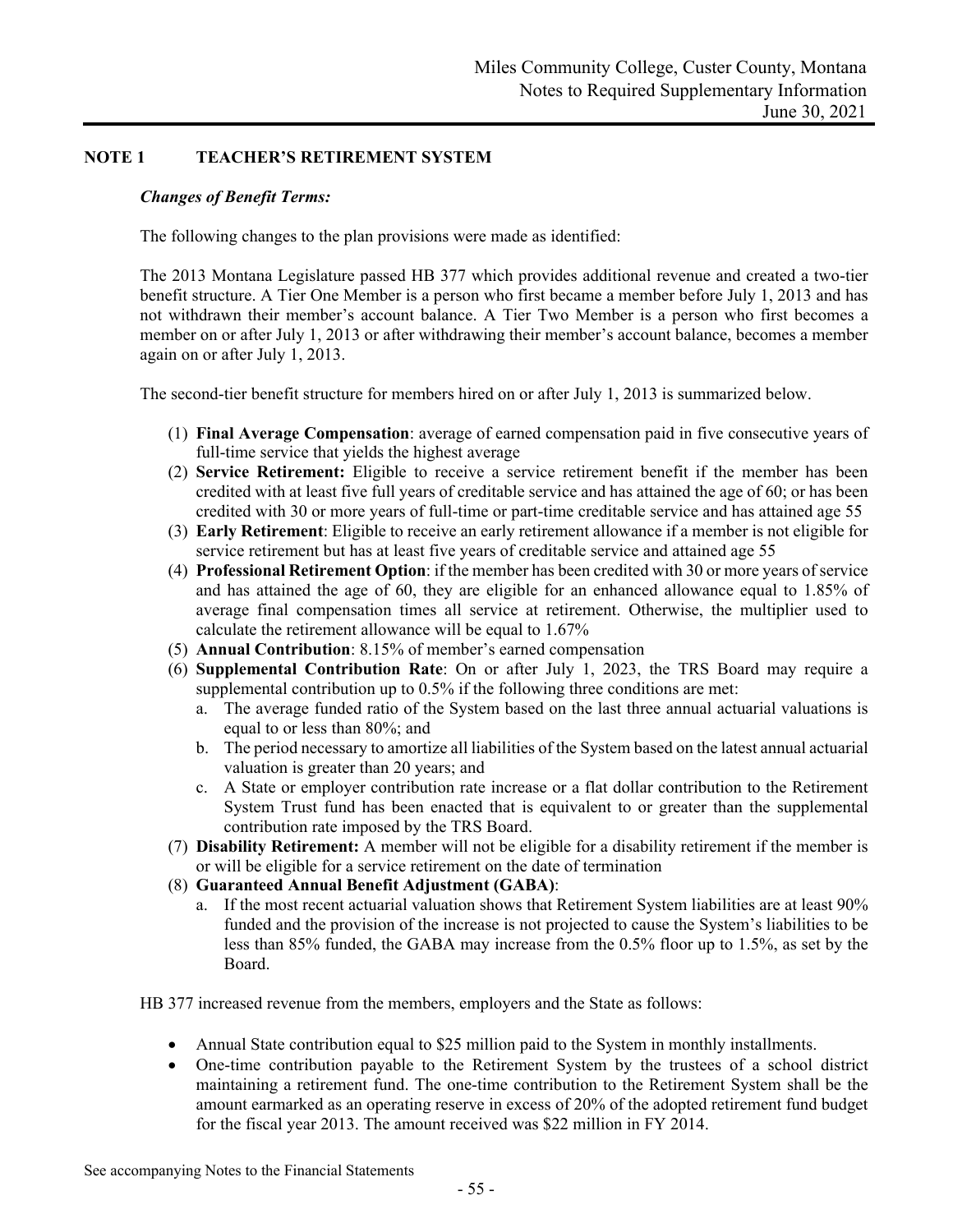- 1% supplemental employer contribution. This will increase the current employer rates:
	- o School Districts contributions will increase from 7.47% to 8.47%
	- o The Montana University System and State Agencies will increase from 9.85% to 10.85%.
	- $\circ$  The supplemental employer contribution will increase by 0.1% each fiscal year for fiscal year 2014 thru fiscal year 2024. Fiscal years beginning after June 30, 2024 the total supplemental employer contribution will be equal to 2%.
- Members hired prior to July 1, 2013 (Tier 1) under HB 377 are required to contribute a supplemental contribution equal to an additional 1% of the member's earned compensation.
- Each employer is required to contribute 9.85% of total compensation paid to all re-employed TRS retirees employed in a TRS reportable position to the System.

#### *Changes in actuarial assumptions and other inputs:*

The following changes to the actuarial assumptions were adopted in 2020:

- The discount rate was lowered from 7.50% to 7.34%.
- The investment rate of return assumption was lowered from 7.50% to 7.34%.
- The inflation rate was reduced from 2.50% to 2.40%.

The following changes to the actuarial assumptions were adopted in 2019:

 The Guaranteed Annual Benefit Adjustment (GABA) for Tier Two members is a variable rate between 0.50% and 1.50% as determined by the Board. Since an increase in the amount of the GABA is not automatic and must be approved by the Board, the assumed increase was lowered from 1.50% to the current rate of 0.50% per annum.

The following changes to the actuarial assumptions were adopted in 2018:

- Assumed rate of inflation was reduced from 3.25% to 2.50%
- Payroll growth assumption was reduced from 4.00% to 3.25%
- Investment return assumption was reduced from  $7.75\%$  to  $7.50\%$ .
- Wage growth assumption was reduced from 4.00% to 3.25%
- Mortality among contributing members, service retired members, and beneficiaries was updated to the following:
	- o For Males and Females: RP-2000 Healthy Combined Mortality Table projected to 2022 adjusted for partial credibility setback for two years.

The tables include margins for mortality improvement which is expected to occur in the future.

- Mortality among disabled members was updated to the following:
	- o For Males: RP 2000 Disabled Mortality Table, set back three years, with mortality improvements projected by Scale BB to 2022.
	- o For Females: RP 2000 Disabled Mortality Table, set forward two years, with mortality improvements projected by Scale BB to 2022.
- Retirement rates were updated
- Termination rates were updated
- Rates of salary increases were updated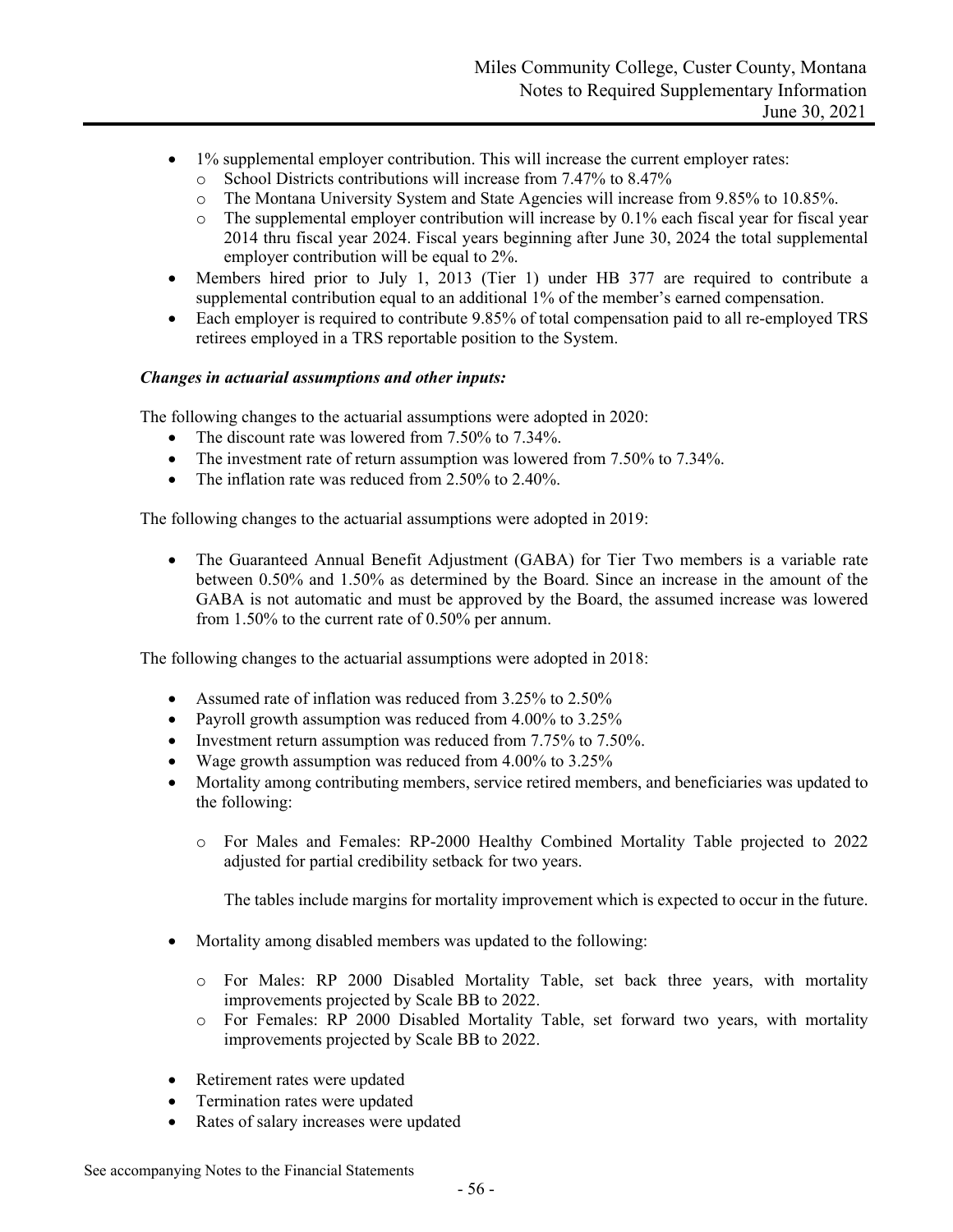The following changes to the actuarial assumptions were adopted in 2016:

 The normal cost method has been updated to align the calculation of the projected compensation and the total present value of plan benefits so that the normal cost rate reflects the most appropriate allocation of plan costs over future compensation.

The following changes to the actuarial assumptions were adopted in 2015:

- Correctly reflect the proportion of members that are assumed to take a refund of contributions upon termination and appropriately reflect the three-year COLA deferral period for Tier 2 Members.
- The 0.63% load applied to the projected retirement benefits of the university members "to account for larger than average annual compensation increases observed in the years immediately preceding retirement" is not applied to benefits expected to be paid to university members on account of death, disability and termination (prior to retirement eligibility.
- The actuarial valuation was updated to reflect the assumed rate of retirement for university members at age 60 is 8.50% as stated in the actuarial valuation report.
- The actuarial valuation was updated to reflect the fact that vested terminations are only covered by the \$500 death benefit for the one year following their termination and, once again when the terminated member commences their deferred retirement annuity (they are not covered during the deferral period). Additionally, only the portion of the terminated members that are assumed to "retain membership in the System" are covered by the \$500 death benefit after termination.

The following changes to the actuarial assumptions were adopted in 2014:

- Assumed rate of inflation was reduced from 3.50% to 3.25%
- Payroll Growth Assumption was reduced from 4.50% to 4.00%
- Assumed real wage growth was reduced from 1.00% to 0.75%
- Investment return assumption was changed from net of investment and administrative expenses to net of investment expenses only.
- Mortality among contributing members, service retired members, and beneficiaries was updated to the following:

For Males: RP 2000 Healthy Annuitant Mortality Table for ages 50 and above and the RP 2000 Combined Healthy Annuitant Mortality Table for ages below 50, set back four years, with mortality improvements projected by Scale BB to 2018.

For Females: RP 2000 Healthy Annuitant Mortality Table for ages 50 and above and the RP 2000 Combined Healthy Annuitant Mortality Table for ages below 50, set back two years, with mortality improvements projected by Scale BB to 2018.

• Mortality among disabled members was updated to the following:

For Males: RP 2000 Disabled Mortality Table for Males, set forward one year, with mortality improvements projected by Scale BB to 2018.

For Females: RP 2000 Disabled Mortality Table for Females, set forward five years, with mortality improvements projected by Scale BB to 2018.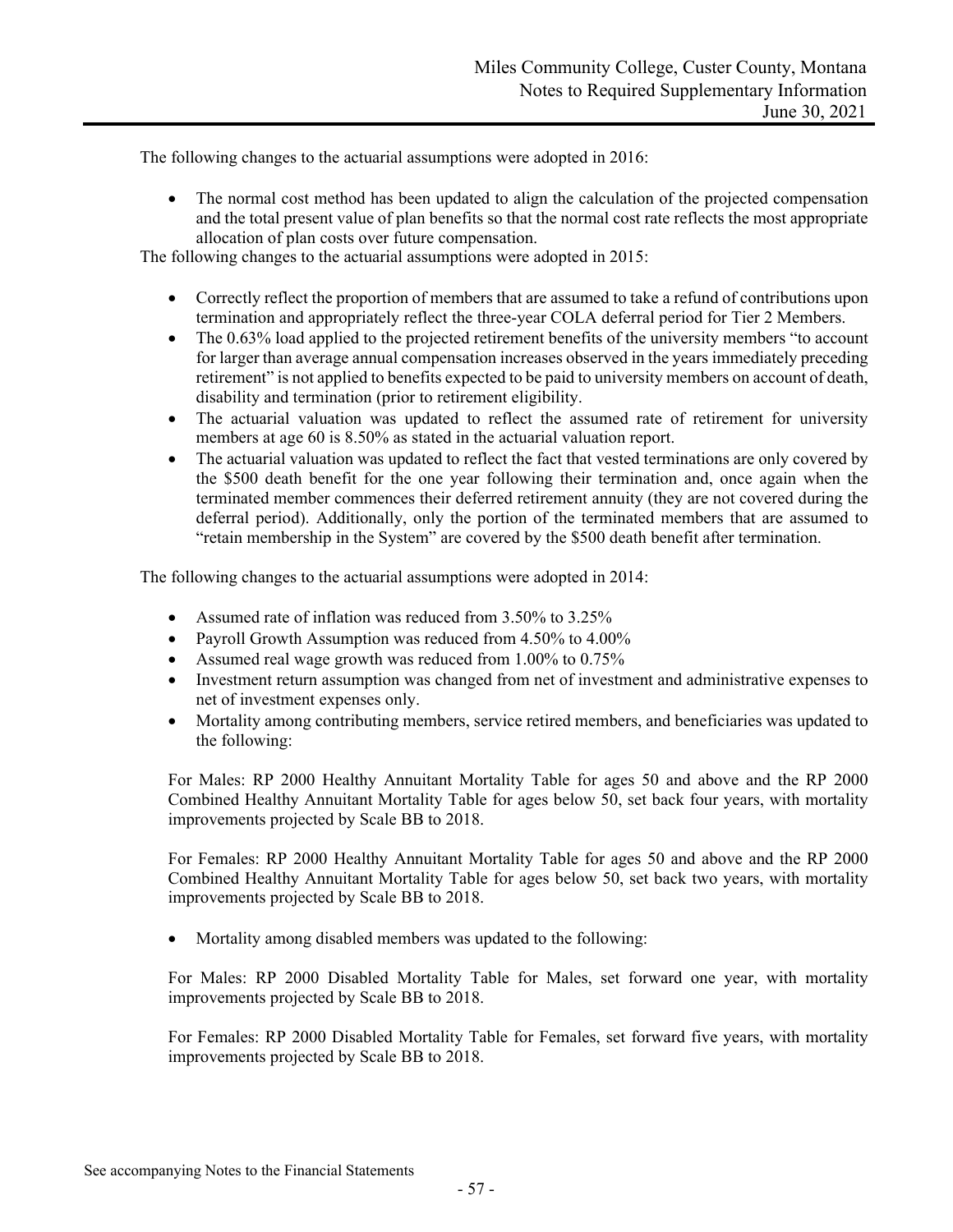#### **Methods and assumptions used in calculation of actuarially determined contributions:**

| Actuarial cost method         | Entry age                                                                                                    |
|-------------------------------|--------------------------------------------------------------------------------------------------------------|
| Amortization method           | Level percentage of pay, open                                                                                |
| Remaining amortization period | 29 years                                                                                                     |
| Asset valuation method        | 4-years smoothed market                                                                                      |
| Inflation                     | 2.50 percent                                                                                                 |
| Salary increase               | 3.25 to 7.76 percent, including inflation for<br>Non-University Members and 4.25% for<br>University Members; |
| Investment rate of return     | 7.50 percent, net of pension plan investment<br>expense, and including inflation                             |

#### **NOTE 2 PUBLIC EMPLOYEES' RETIREMENT SYSTEM**

#### **Changes of Benefit Terms**

The following changes to the plan provisions were made as identified:

#### **2017:**

#### **Working Retiree Limitations** – for PERS

Effective July 1, 2017, if a PERS retiree returns as an independent contractor to what would otherwise be PERS-covered employment, general contractor overhead costs are excluded from PERS working retiree limitations.

#### **Refunds**

- 1) Terminating members eligible to retire may, in lieu of receiving a monthly retirement benefit, refund their accumulated contributions in a lump sum.
- 2) Terminating members with accumulated contributions between \$200 and \$1,000 who wish to rollover their refund must do so within 90 days of termination of service.
- 3) Trusts, estates, and charitable organizations listed as beneficiaries are entitled to receive only a lump-sum payment.

#### **Interest credited to member accounts**

Effective July 1, 2017, the interest rate credited to member accounts increased from 0.25% to 0.77%.

#### **Lump-sum payouts**

Effective July 1, 2017, lump-sum payouts in all systems are limited to the member's accumulated contributions rate than the present value of the member's benefit.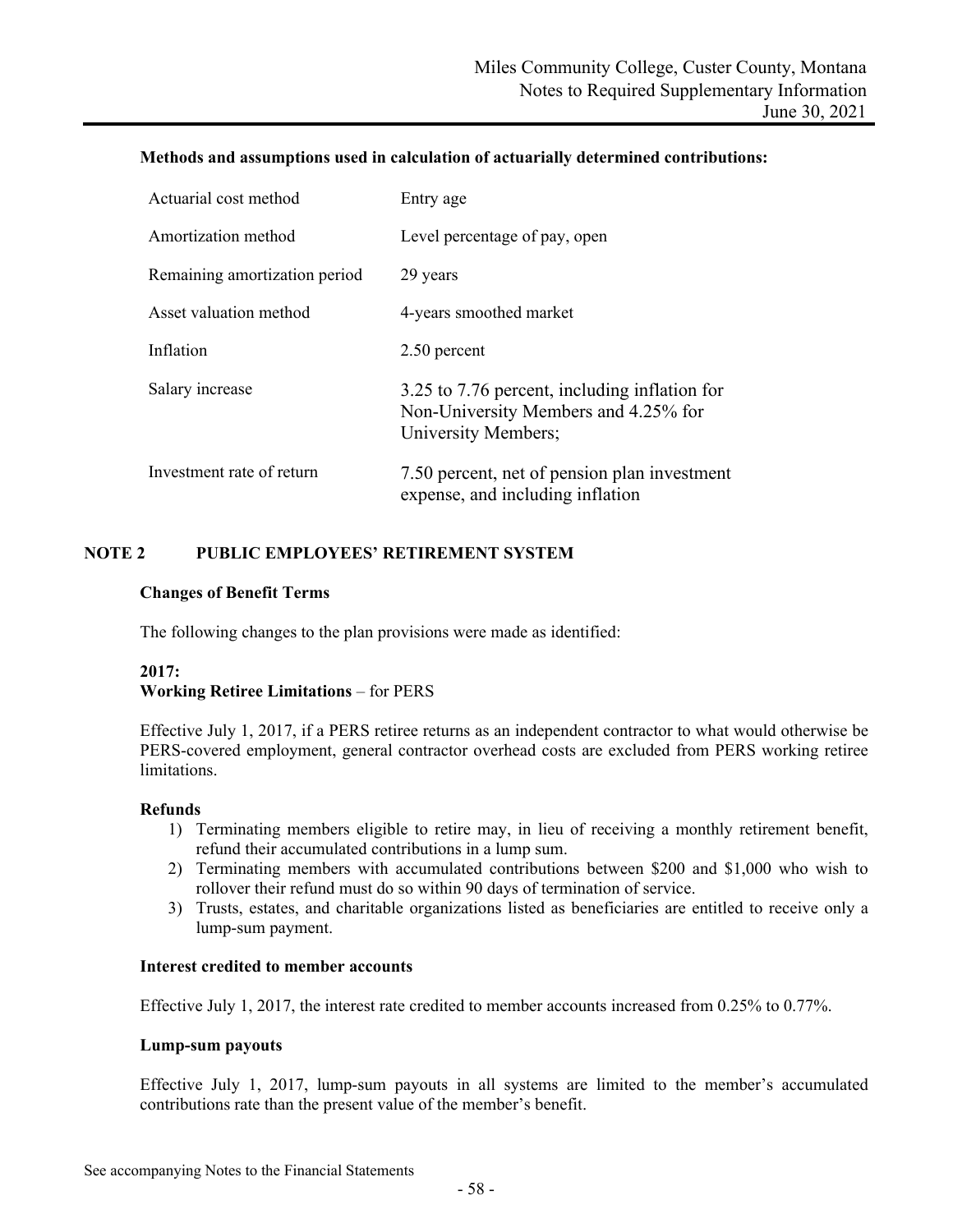#### **Disabled PERS Defined Contribution (DC) Members**

PERS members hired after July 1, 2011 have a normal retirement age of 65. PERS DC members hired after July 1, 2011 who became disabled were previously only eligible for a disability benefit until age 65. Effective July 1, 2017, these individuals will be eligible for a disability benefit until they reach 70, thus ensuring the same 5-year time period available to PERS DC disabled members hired prior to July 1, 2011 who have a normal retirement age of 60 and are eligible for a disability benefit until age 65.

#### **Changes in Actuarial Assumptions and Methods**

#### **Method and assumptions used in calculations of actuarially determined contributions**

The following Actuarial Assumptions were adopted from the June 2019 actuarial valuation:

| General Wage Growth*          | $3.50\%$                                                                                                                                     |
|-------------------------------|----------------------------------------------------------------------------------------------------------------------------------------------|
| Investment Rate of Return*    | 7.65%                                                                                                                                        |
| *Includes inflation at        | $2.75\%$                                                                                                                                     |
| Merit salaries increase       | $0\%$ to 8.47%                                                                                                                               |
| Asset valuation method        | Four-year smoothed market                                                                                                                    |
| Actuarial cost method         | Entry age Normal                                                                                                                             |
| Amortization method           | Level percentage of payroll, open                                                                                                            |
| Remaining amortization period | 30 years                                                                                                                                     |
| Mortality (Health members)    | For Males and Females: RP 2000 Combined Employee<br>and Annuitant Mortality Table projected to 2020 using<br>Scale BB, males set back 1 year |
| Mortality (Disabled members   | For Males and Females: RP 2000 Combined Mortality<br>Table, with no projections                                                              |
| Admin Expense as % of Payroll | $0.30\%$                                                                                                                                     |

Administrative expenses are recognized by an additional amount added to the normal cost contribution rate for the System. This amount varies from year to year based on the prior year's actual administrative expenses.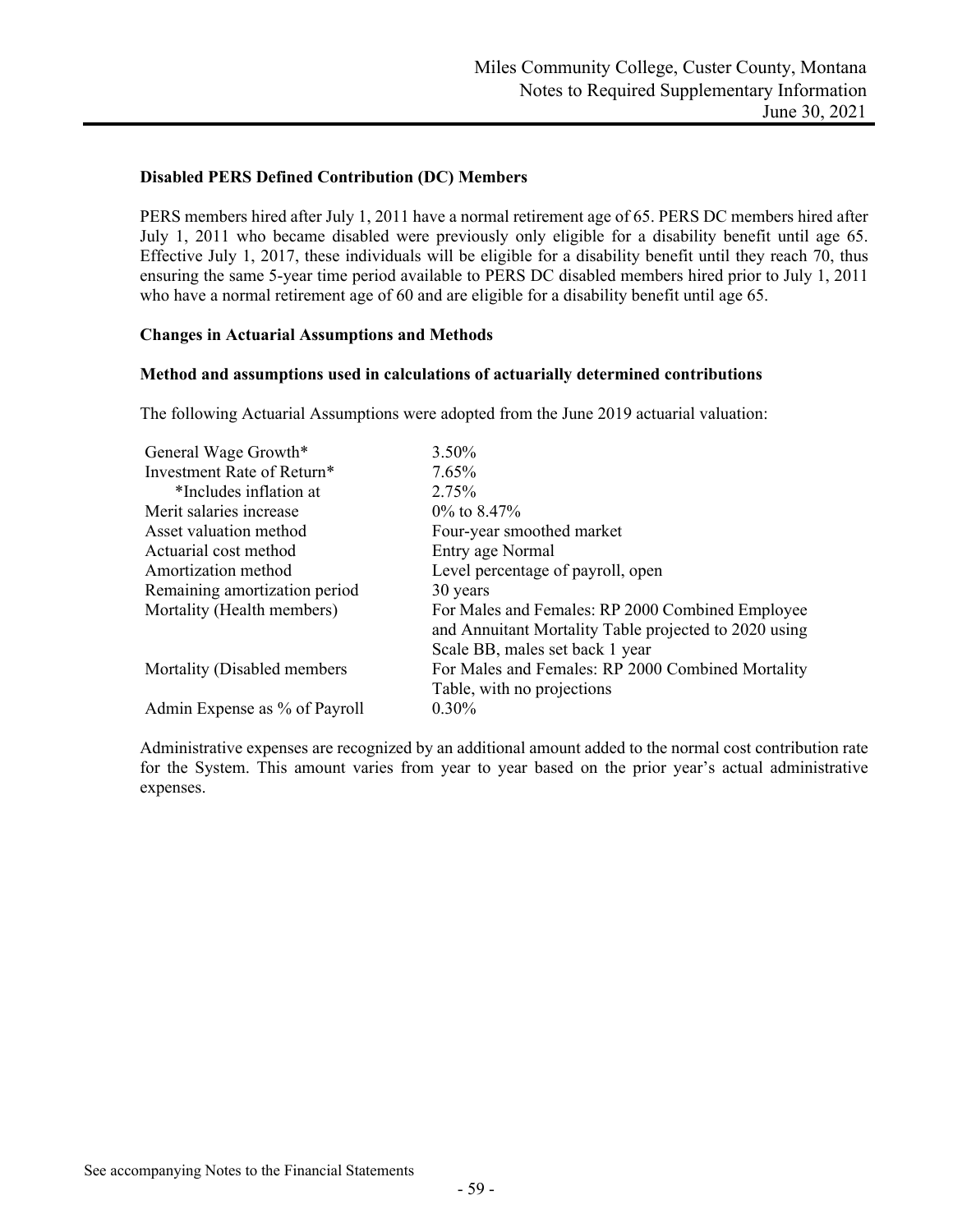CUSTER COUNTY, MONTANA

Fiscal Year Ended June 30, 2021

## **SUPPLEMENTARY INFORMATION**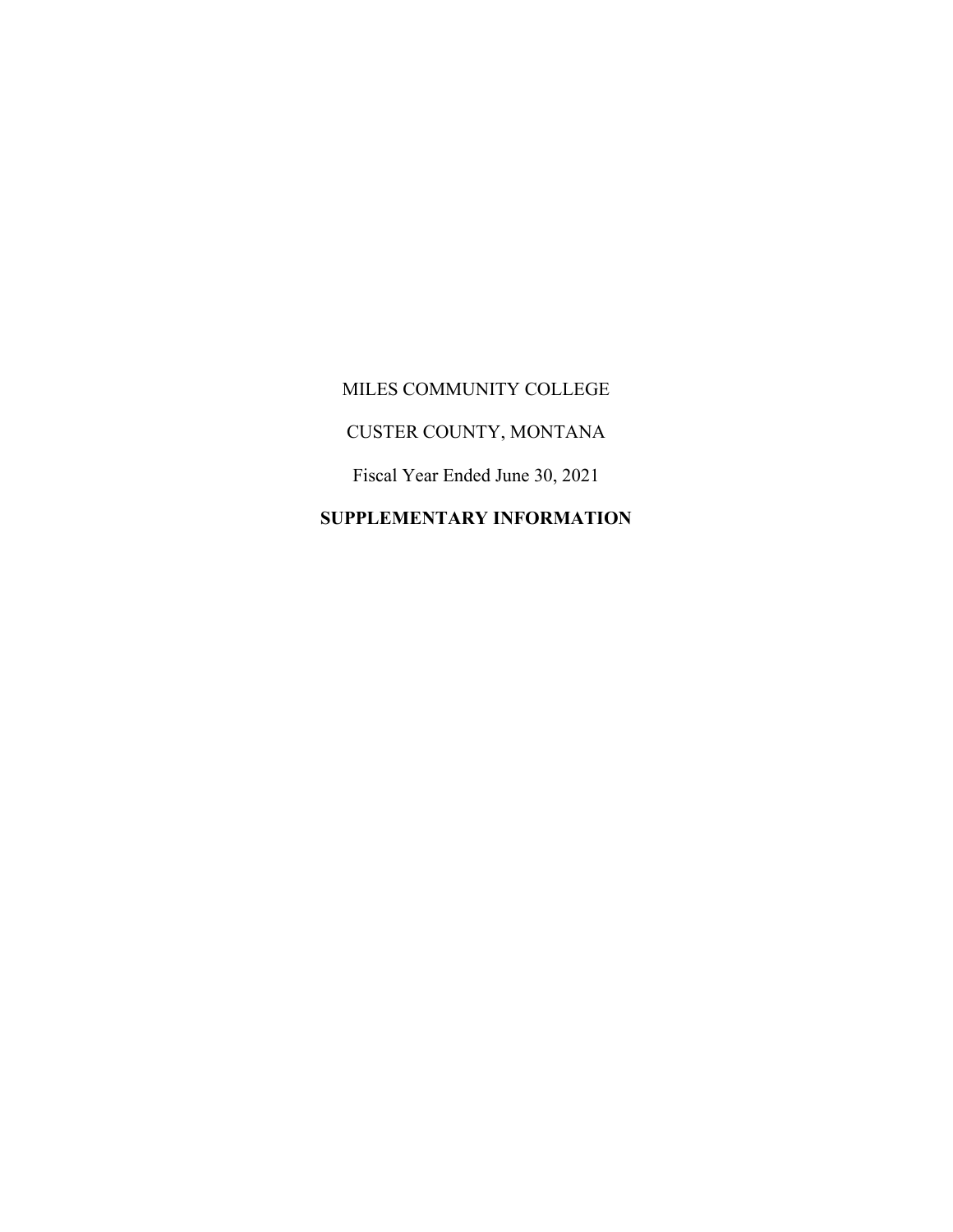## Miles Community College, Custer County, Montana Functional Classification of Operating Expenses For the Fiscal Year Ended June 30, 2021

| <b>Account Type</b>                  | <b>Instruction</b> | <b>Public Service</b>    | <b>Academic Support</b>  | <b>Student Services</b> | Institutional<br>Support | Scholarships and<br><b>Fellowships</b> | <b>Operation And</b><br>Maintenance | <b>Auxiliary</b>    | <b>Totals</b> |
|--------------------------------------|--------------------|--------------------------|--------------------------|-------------------------|--------------------------|----------------------------------------|-------------------------------------|---------------------|---------------|
| Personnel                            | Ś.<br>2,754,167 \$ | $159,551$ \$             | 479,994 \$               | 991,690 \$              | 834,974 \$               |                                        | - \$<br>$355,161$ \$                | 555,119 \$          | 6,130,656     |
| <b>Scholarships and Fellowships</b>  | $\blacksquare$     | $\overline{\phantom{a}}$ | $\sim$                   | 154,680                 | $\blacksquare$           | 1,461,058                              | $\blacksquare$                      | 67,720              | 1,683,458     |
| <b>Contracted Services</b>           | 101,266            | 10,862                   | 99,749                   | 471,634                 | 221,633                  | $\sim$                                 | 274,032                             | 152,256             | 1,331,432     |
| <b>Supplies</b>                      | 133,027            | 1,224                    | 16,787                   | 177,923                 | 106,373                  | $\blacksquare$                         | 95,651                              | 657,223             | 1,188,208     |
| <b>Depreciation And Amortization</b> |                    | $\overline{\phantom{a}}$ | $\overline{\phantom{a}}$ |                         | ٠                        | $\sim$                                 | 577,540                             |                     | 577,540       |
| <b>Other Expenses</b>                | 74,157             | 13,649                   | 167,234                  | 68,251                  | 84,490                   | $\blacksquare$                         | 1,440                               | 18,344              | 427,565       |
| <b>Travel</b>                        | 5,147              | 2,499                    | 794                      | 135,995                 | 9,639                    | $\overline{\phantom{a}}$               | $\blacksquare$                      | 3,359               | 157,433       |
|                                      | 3,067,764 \$<br>Ş. | 187,785 \$               | 764,558                  | 2,000,173<br>-S         | $1,257,109$ \$<br>s      | 1,461,058                              | 1,303,824<br>-S                     | $1,454,021$ \$<br>S | 11,496,292    |

#### See accompanying Notes to the Financial Statements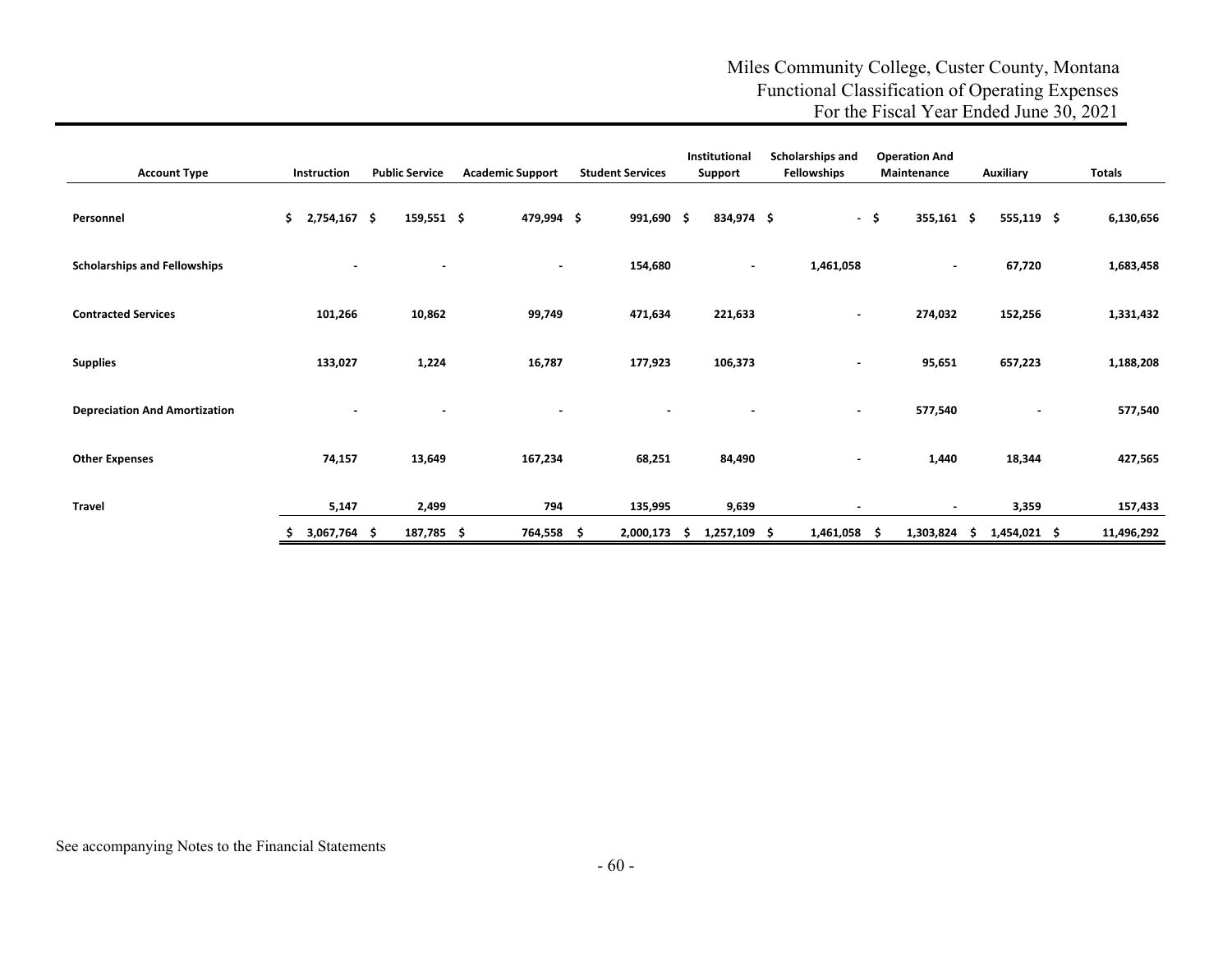## Miles Community College, Custer County, Montana Student Financial Aid Modified Statement of Cash Receipts and Disbursements For the Fiscal Year Ended June 30, 2021

|                          | Pell               |           |               | <b>CWS</b> | <b>SEOG</b>   |        |  |
|--------------------------|--------------------|-----------|---------------|------------|---------------|--------|--|
| Beginning cash balance   | \$                 | (66, 471) | \$            | 2,669      | \$            |        |  |
| Additions:               |                    |           |               |            |               |        |  |
| Federal advances         |                    | 858,572   |               | 35,514     |               | 28,262 |  |
| Non mandatory transfer   |                    |           |               |            |               | 20,207 |  |
| Total additions          |                    | 858,572   |               | 35,514     | $\mathcal{S}$ | 48,469 |  |
| Deductions:              |                    |           |               |            |               |        |  |
| Distribution to students |                    | 821,895   |               | 23,840     |               | 48,469 |  |
| Administrative expenses  |                    |           |               | 3,557      |               |        |  |
| Non mandatory transfer   |                    |           |               | 10,786     |               |        |  |
| <b>Total deductions</b>  | $\mathbf{\hat{s}}$ | 821,895   | $\mathcal{S}$ | 38,183     | $\mathcal{S}$ | 48,469 |  |
| Net change to cash       | \$                 | 36,677    | \$            | (2,669)    | \$            |        |  |
| Ending cash balance      | \$                 | (29,794)  |               |            |               |        |  |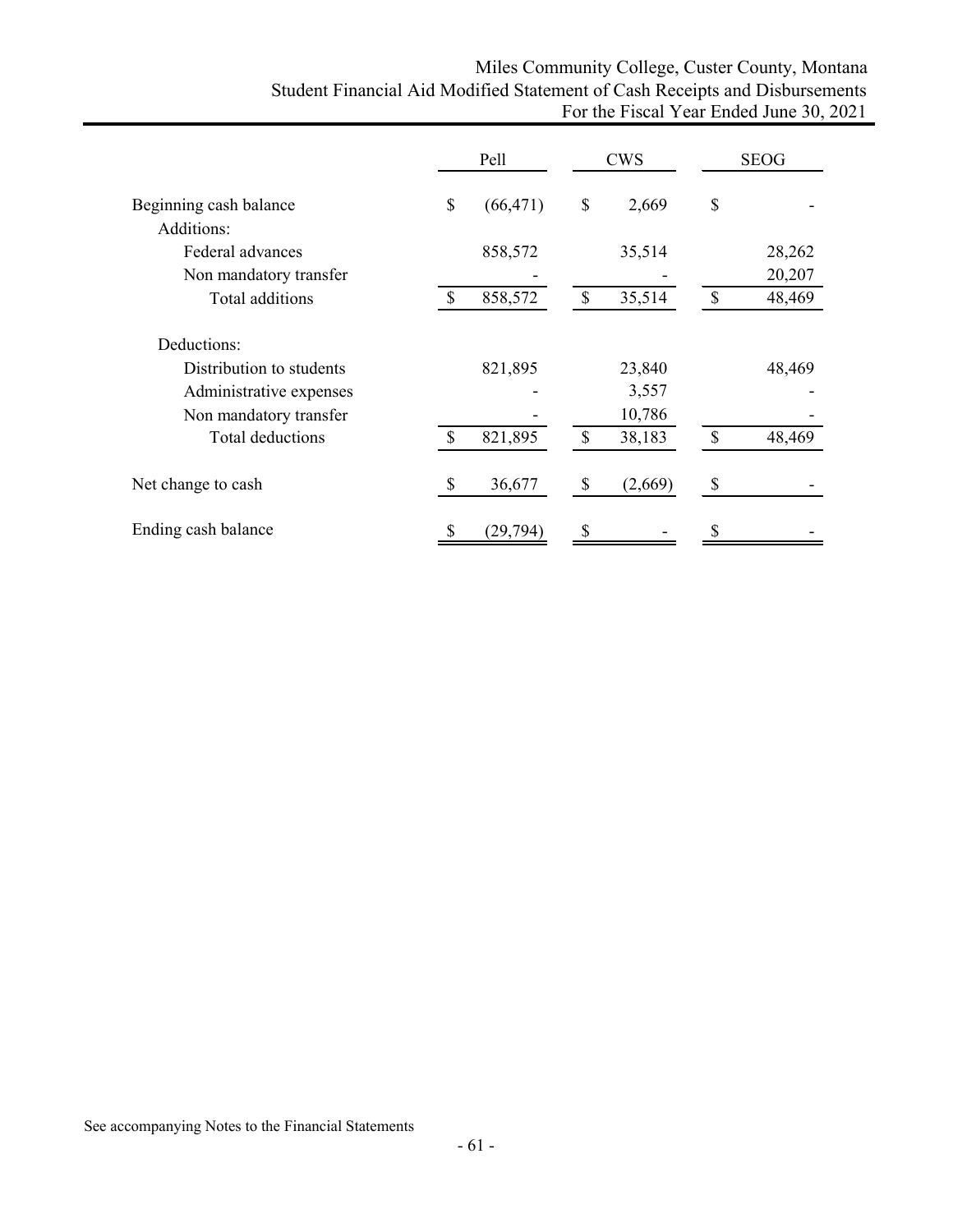| College Work Study                                                        |              |
|---------------------------------------------------------------------------|--------------|
| Wages                                                                     | \$<br>23,840 |
| Administrative cost                                                       | 3,557        |
| <b>Total College Work Study</b>                                           | 27,397       |
| Supplemental Education Opportunity Grant Program<br><b>Student Grants</b> | 48,469       |
| Pell Grant Program<br>Student grants                                      | 821,933      |
|                                                                           |              |

See accompanying Notes to the Financial Statements

See accompanying Notes to the Financial Statements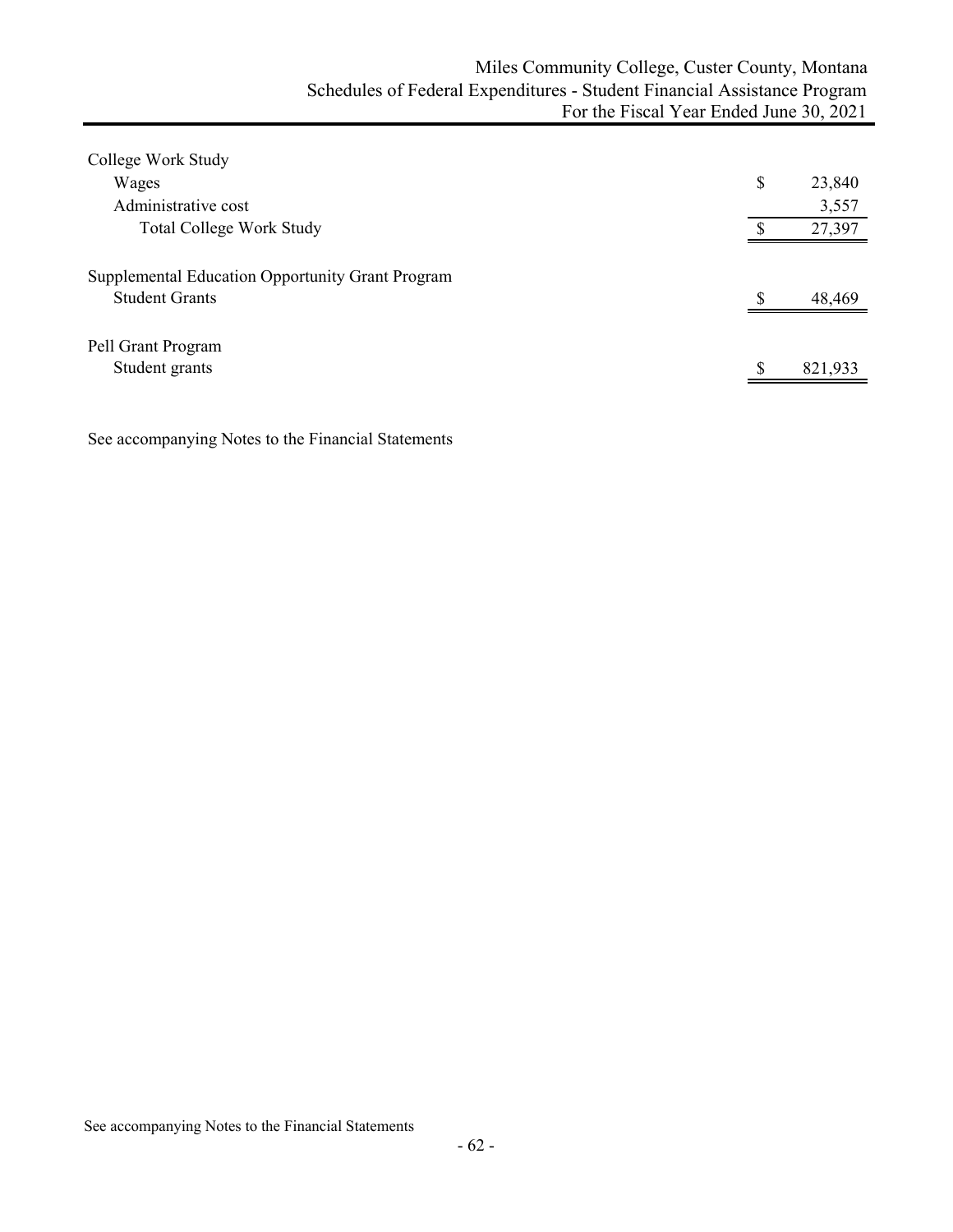| <b>Semester</b> | <b>Resident</b> | <b>WUE</b> | <b>Nonresident</b> | <b>Total</b> |  |
|-----------------|-----------------|------------|--------------------|--------------|--|
| Summer 2020     | 60.5            | 1.5        | 0.6                | 62.6         |  |
| Fall 2020       | 353.1           | 29.1       | 26.3               | 408.5        |  |
| Spring 2021     | 388.3           | 28.2       | 20.1               | 436.6        |  |

The FTE calculations were based on enrollment at the end of the third week of the semester.

See accompanying Notes to the Financial Statements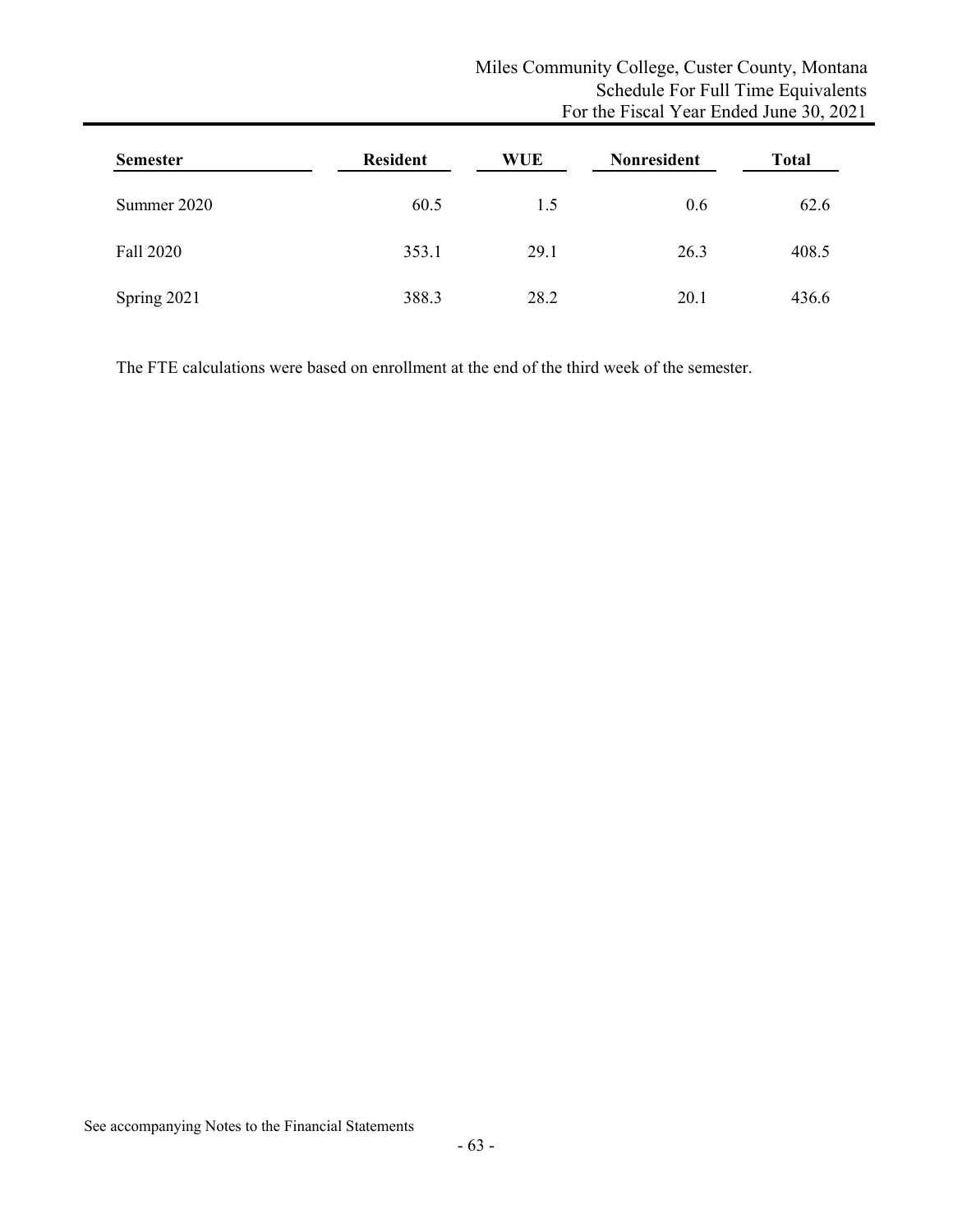## **WIPFLI**

#### **INDEPENDENT AUDITOR'S REPORT ON INTERNAL CONTROL OVER FINANCIAL REPORTING AND ON COMPLIANCE AND OTHER MATTERS BASED ON AN AUDIT OF FINANCIAL STATEMENTS PERFORMED IN ACCORDANCE WITH** *GOVERNMENT AUDITING STANDARDS*

Board of Trustees Miles Community College Miles City, Montana

We have audited, in accordance with auditing standards generally accepted in the United States and the standards applicable to financial audits contained in *Government Auditing Standards* issued by the Comptroller General of the United States, the financial statements of the business-type activities and the discretely presented component unit of Miles Community College (the "College") as of and for the year ended June 30, 2021, and the related notes to the financial statements, which collectively comprise the College's basic financial statements, and have issued our report thereon dated April 1, 2022.

#### **Internal Control over Financial Reporting**

In planning and performing our audit of the financial statements, we considered the College's internal control over financial reporting (internal control) as a basis for designing the audit procedures that are appropriate in the circumstances for the purpose of expressing our opinions on the financial statements, but not for the purpose of expressing an opinion on the effectiveness of the College's internal control. Accordingly, we do not express an opinion on the effectiveness of the College's internal control.

A *deficiency in internal control* exists when the design or operation of a control does not allow management or employees, in the normal course of performing their assigned functions, to prevent, or detect and correct, misstatements on a timely basis. A *material weakness* is a deficiency, or a combination of deficiencies, in internal control, such that there is a reasonable possibility that a material misstatement of the entity's financial statements will not be prevented, or detected and corrected, on a timely basis. A *significant deficiency* is a deficiency, or a combination of deficiencies, in internal control that is less severe than a material weakness, yet important enough to merit attention by those charged with governance.

Our consideration of internal control was for the limited purpose described in the first paragraph of this section and was not designed to identify all deficiencies in internal control that might be material weaknesses or significant deficiencies. Given these limitations, during our audit we did not identify any deficiencies in internal control that we consider to be material weaknesses. However, material weaknesses may exist that have not been identified.

#### **Compliance and Other Matters**

As part of obtaining reasonable assurance about whether the College's financial statements are free from material misstatement, we performed tests of its compliance with certain provisions of laws, regulations, contracts, and grant agreements, noncompliance with which could have a direct and material effect on the financial statements. However, providing an opinion on compliance with those provisions was not an objective of our audit, and accordingly, we do not express such an opinion. The results of our tests disclosed no instances of noncompliance or other matters that are required to be reported under *Government Auditing Standards*.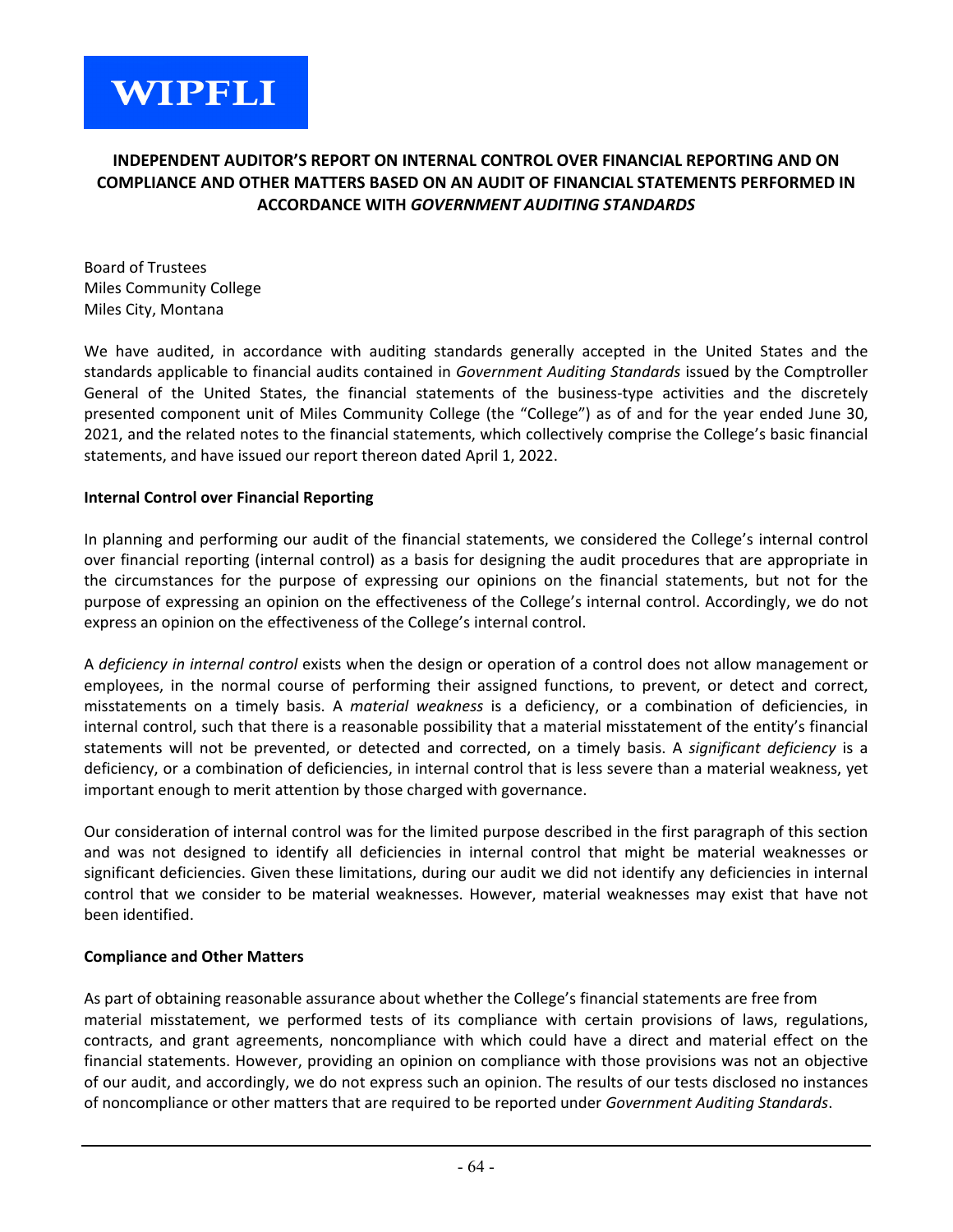#### **Purpose of this Report**

The purpose of this report is solely to describe the scope of our testing of internal control and compliance and the results of that testing, and not to provide an opinion on the effectiveness of the entity's internal control or on compliance. This report is an integral part of an audit performed in accordance with *Government Auditing Standards* in considering the entity's internal control and compliance. Accordingly, this communication is not suitable for any other purpose.

Wippei LLP

Wipfli LLP

Billings, Montana April 1, 2022